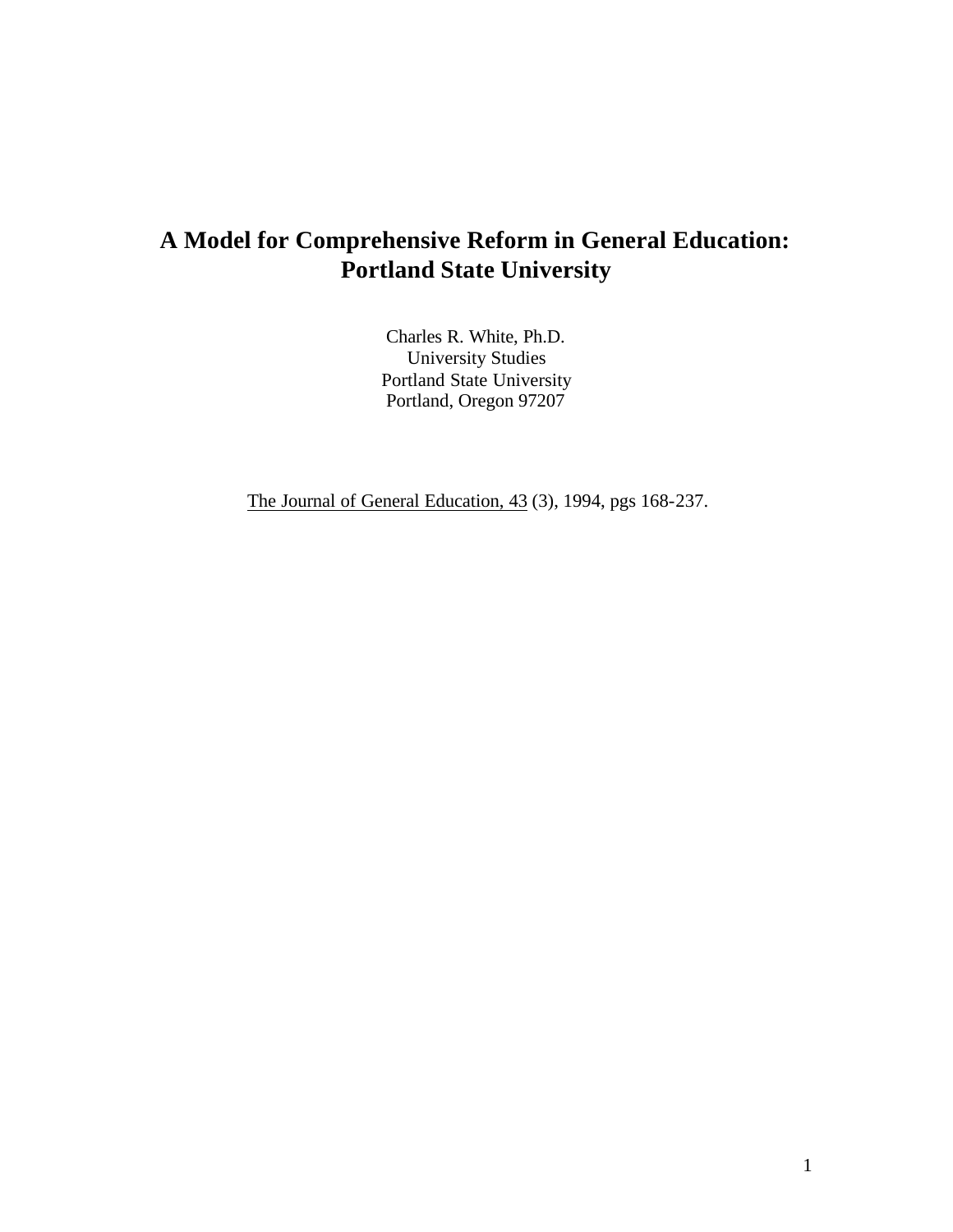# **A Model for Comprehensive Reform in General Education: Portland State University**

# *Charles R. White, Ph.D.*

Portland State University is a comprehensive public university located in Oregon's major metropolitan area. The University has more than 15,000 enrolled students and serves nearly 40,000 individuals in credit and noncredit classes each year, including over onethird of the State system of Higher Education's enrolled graduate students. In November of 1993, the Portland State University Faculty Senate adopted a new general education program that marks a significant and fundamental departure from the existing distribution approach. This new program was developed by a faculty committee (the General Education Working Group) in response to general concerns about the quality and outcomes of undergraduate education at Portland" State University. It is also designed to be part of this University's response to problems of student retention and degree completion.

The General Education Working Group was formed by the Provost in the late fall of 1992 and was charged with developing two sets of recommendations. The first was to set forth a purpose and goals for general education at Portland State University. The second task was to develop a curricular model which would achieve those goals. The work of the committee proceeded in that order. That is, our efforts first concentrated upon defining the purpose of a program of general education at our University. Then we turned to evaluating whether the current distribution requirements or some other model would be best suited to accomplish those ends.

 adopted and which this University is currently beginning to implement. As the Working This article presents the recommendations of the Working Group to the Portland State University Faculty along with the research and rationale upon which those recommendations were based. It is these recommendations which were subsequently Group began its deliberations in January of 1993, we discovered that the current distribution requirements are not based on any discernible underlying purpose or articulated goals. We could not find any clear response to the question of what are the expected benefits for students or anticipated learning outcomes. We finally concluded that we could not state with conviction that the current distribution requirements are meaningful.

In general, we found that our current approach to the first year of general education does little to engage students actively in their educations. Often, the first courses our freshmen encounter are large introductory courses designed to introduce students to a discipline, such as biology or history, which also constitute part of the distribution requirements. Classes which encourage student-student interaction and/or student-faculty interaction are the exception. Rather, lectures are given, notes taken, exams (often multiple choice) are administered, and then students proceed to their next large introductory class. The location and utility of the library are often unnecessary pieces of information for our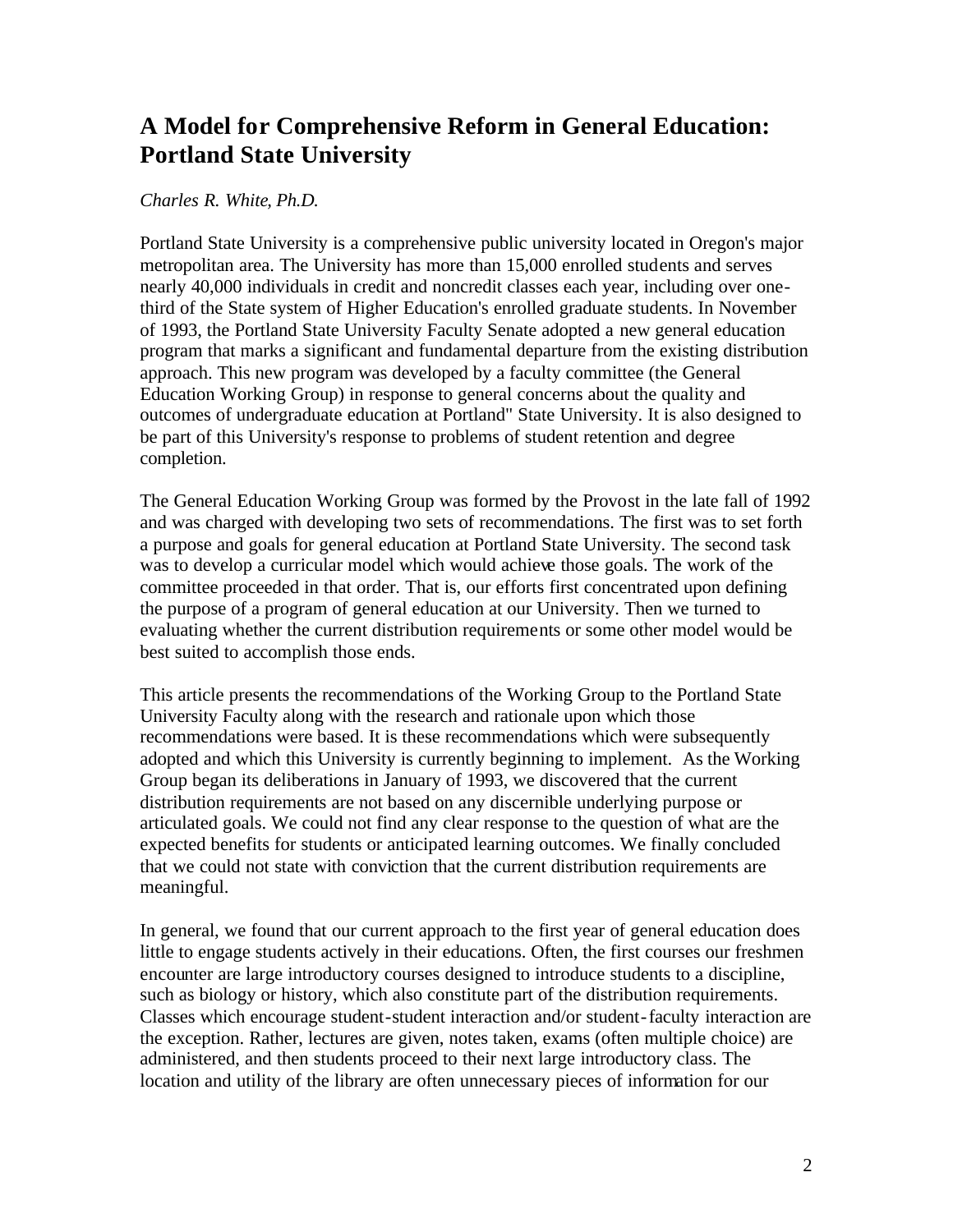students until they reach upper division class standing. Science is in large part feared and avoided as are courses with substantial writing assignments.

When our students reach the upper-division level, we expect them to have been prepared through their lower-division work to be able to frame questions, identify and examine relevant original source materials, and produce a paper, project, or experiment which demonstrates advanced academic ability. Yet, our upper division courses are filled with nonmajors seeking to fulfill the distribution requirements but often without sufficient background to grasp the material and meet the performance standards expected. While many of our students do remarkably well, we faculty often express dissatisfaction with the performance of our students. Students, on the other hand, express dissatisfaction, frustration, fear, and occasional anger that they seem to have missed something important along the way and are not always able to meet the expectations placed upon them.

The general education program we recommend was carefully and consciously designed to address these and other problems. As we explored these issues, members of the Working Group became aware of and conversant with trends drawn from the experiences of other universities and colleges, research on student aspirations, on factors affecting learning outcomes, on the effects of different general education approaches, and on the characteristics of PSU students. Our recommendations are not, therefore, the product of an iconoclastic group discussing curriculum in a vacuum. We did not draw goals and curricular approaches out of the air. Our recommendations represent our conclusions of how to best adapt successful and positive curricular innovations to the specific context of Portland State University and its students. The Working Group firmly believes that the goals and the program we recommend point us in a direction that is right for our students, right for the faculty, and right for the advancement of our University.

# **Trends in General Education**

During the late 1970s and throughout the 1980s, American higher education found itself under assault from a number of sources. These attacks included the assertions that "too many students failed to develop the marks of generally educated people-a broad span of knowledge; skills to communicate clearly, to think logically and critically, and to get along with different kinds of people; the capacity to work independently and as a part of a team to solve problems" (Gaff 1989, 11).

At many universities and colleges the challenges posed by the mounting criticisms of undergraduate education led to serious consideration of major changes in existing general education requirements. Some 90 percent of American colleges and universities considered some degree of curricular reform. However, because the issue was typically posed in terms of the bodies of knowledge and/or courses all students should be required to take, a frequent outcome was curricular change based upon alterations in existing distribution requirements. Within the context of institutional structures, resource allocation models, and faculty reward systems, it proved extraordinarily difficult for faculties to achieve even minimal consensus on what ought to be the content of general education. The struggle over what should constitute that part of a university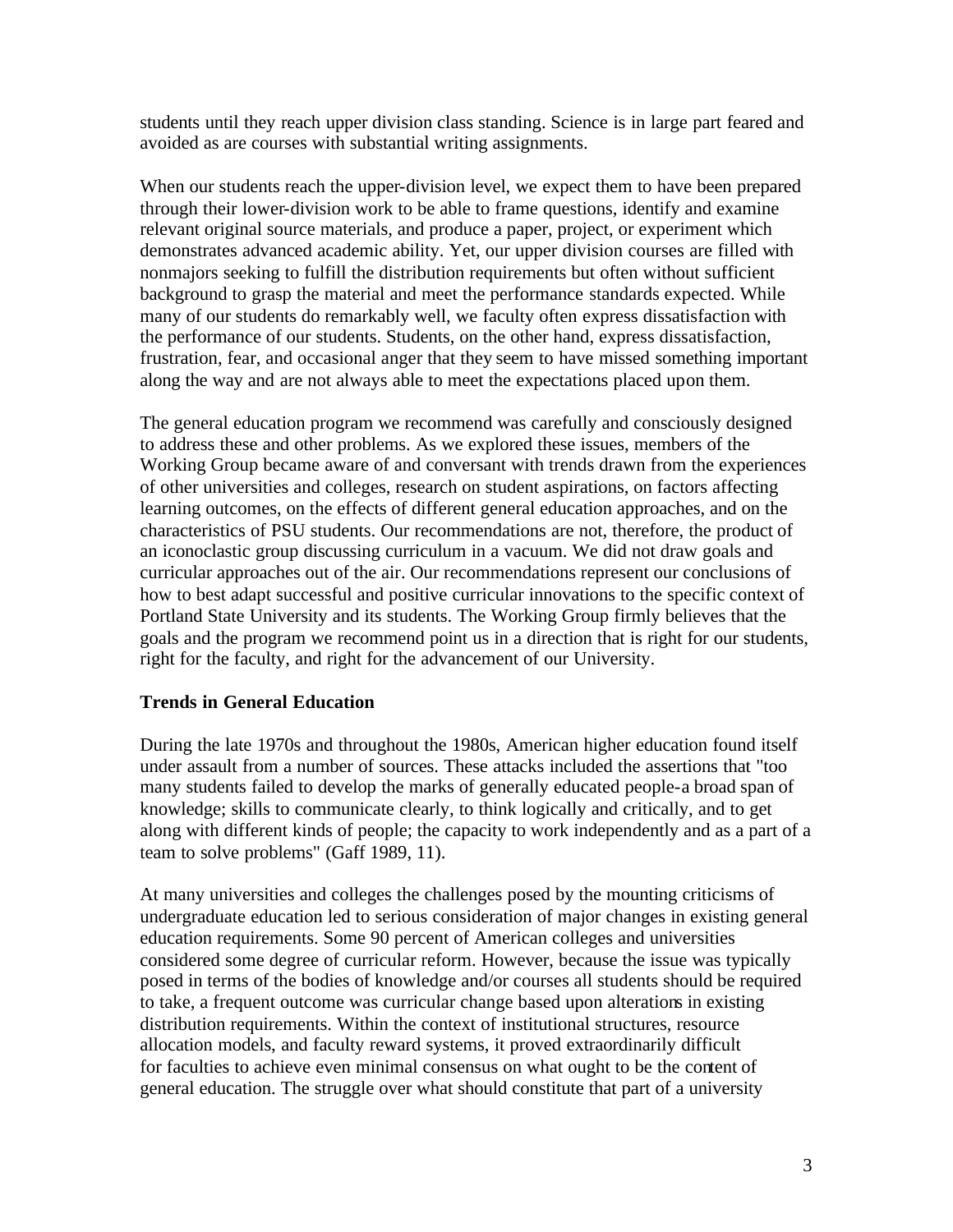education common to all students inevitably touches the interests of all faculty, departments, and programs. Because of the context of existing institutional structures and the resulting concern over "turf," and because the issue was often framed in terms of what fields should be included, altering but not abandoning existing distribution models of general education was often the only feasible outcome. In a report summarizing their review of reforms in the 1980s, a group of former university and college presidents and chancellors, the Irvine Group, stated:

Over the past decade, undergraduate renewal has relied on curricular patterns that have not worked well. Outmoded distribution requirements, for example, where students select courses from broad academic fields have failed to accomplish what is intended. These courses amount to electives, not general education. For too many undergraduates, their educations do not fit into a coherent whole, and the distribution of courses is more frequently the result of campus political considerations than of educational ones. (1990,2)

The Working Group concluded that this described well, the situation at Portland State University.

In spite of the constraints on curricular reform, most institutions did adopt some degree of change in their general education requirements. These ranged from relatively small changes such as adding a writing course or limiting the range of course options to relatively more comprehensive curricular reform. In his major study of trends and consequences of general education reform, Jerry Gaff (1991) found that the effects of adopting new general education curricula have been largely positive for all institutions and even more so for those enacting "large scale," comprehensive reforms. Gaff found that simply adding a course or changing a requirement without considering the total set of requirements is far less likely to impact the institution. Rather comprehensive reform is reported to have a range of positive consequences for the institution, including:

- implementation of "across-the-curriculum" themes including writing, diversity and multiculturalism, ethics, and global studies;
- implementation of major and systematic programs for faculty development;
- improved student services, particularly advising and orientation;
- · more favorable attitudes toward general education among faculty, administration, and students;
- faculty renewal and a revitalized institution;
- improved student retention and admissions;
- enhanced institutional identity and fund raising;
- perception of improved quality of education.

In each of these areas and others, Gaff's results are strikingly unambiguous. Institutions which engage in comprehensive change are significantly more likely to report a range of positive outcomes. The program we recommend falls into the category of "large-scale," comprehensive change.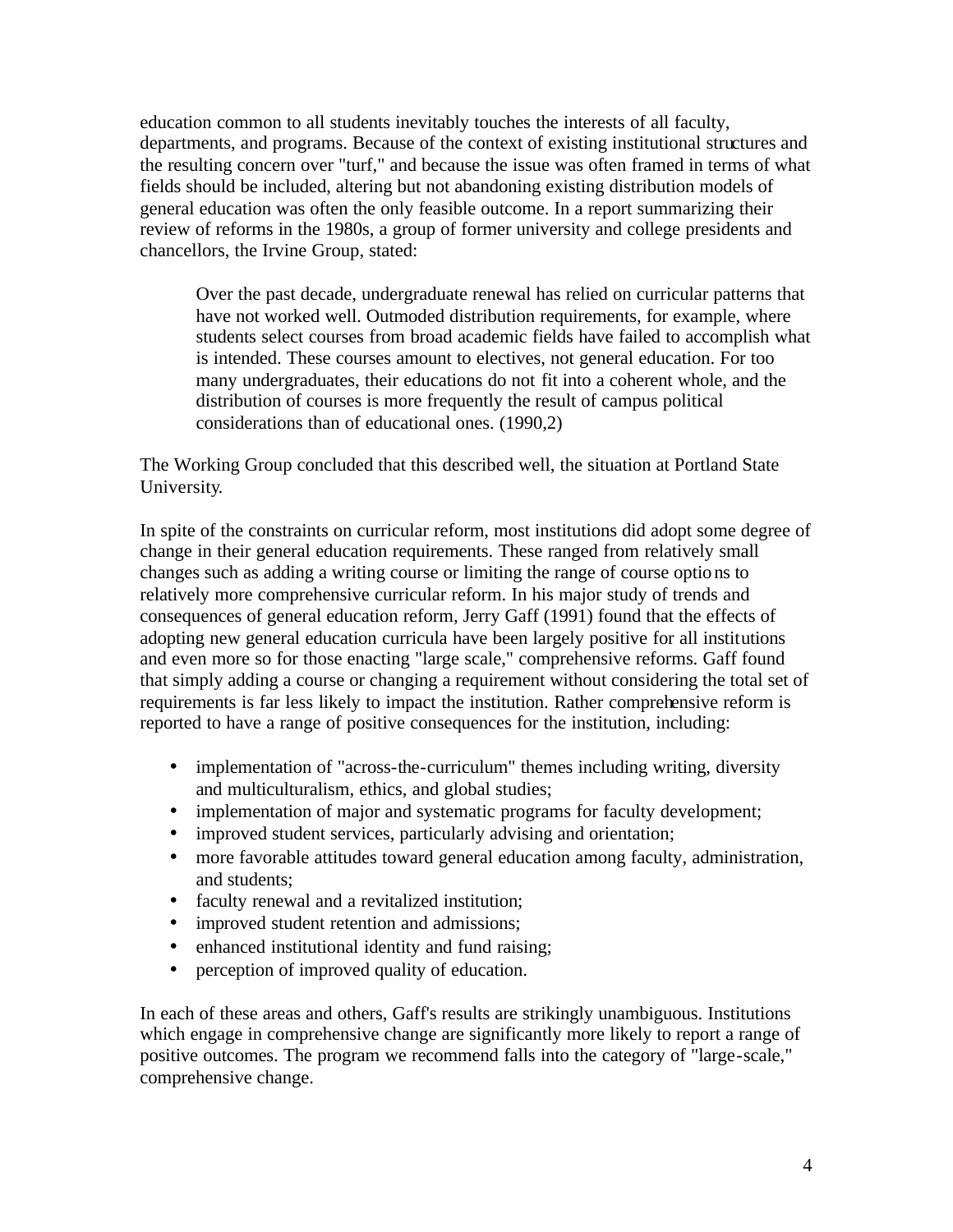Portland State University was not untouched by the wave of curricular reform efforts of the 1980s. From 1979 to 1985 a faculty committee struggled with the "problems of general education." The proposal offered by this committee included a tightening of the distribution requirements, a competency exam for upper-division work, and strengthened writing requirements. The Faculty Senate largely rejected this proposal and adopted minor changes to the existing distribution approach (PSU Faculty Senate Proceedings 1979-1985). This was a "small change" curricular reform which had relatively little impact on the institution.

This earlier curricular effort provided three lessons to the Working Group. First, general education should be seen as a program of study leading to an expressed purpose and goals rather than as a set of requirements. We consider the generally stated objective of "breadth" of coursework to be but one among several purposes of a general education program.

The second lesson was the intractability of the "problem of general education" when that problem is defined in terms of field coverage. Any change in distribution requirements is likely to be seen as a potential threat to departments. The consequences for enrollment patterns and the assumption that allocation of institutional resources follows the generation of student credit hours make the debate over the distribution of field coverage one of the protection of the vital interests of departments and schools. Shifts in distribution requirements, even more than change from department-based distribution courses to some other model, seem to render the perceived stakes even higher. Some departments stand to gain at other departments' expense. The result of these debates is typically a truce among contending departments wherein none of the combatants either gains or loses appreciably.

The third lesson for the working group was that any reform of general education at Portland State University must explicitly address the transfer problem. Approximately 80 percent of PSU graduates offer at last some transfer credits. Much of the 1985 debate centered on the presumed consequences of those changes for transfer students. Ultimately, these assertions proved severely damaging to the proposals and provided a rationale for their defeat.

The more recent controversy over incorporating a diversity requir ement within the general education requirements again illustrated the weakness of attempting to build comprehensive reform on the distribution model. Beginning with the 1992-1993 academic year, students are required to take two "diversity" courses from amo ngst an approved list of courses, and these courses must be from different departments. Given the reliance upon existing courses and a general distribution framework, this was perhaps the only feasible option to implement an educational experience which ought to be integral to our students' educations. Within this context departments have incentives to have as many of their departmental offerings as possible included on the approved list because of the assumed effects on the generation of student credit hours. The result is that the current (October 1992) list has 102 eligible courses. The consequence for student learning is a diminishing of the coherence and focus intended for this requirement.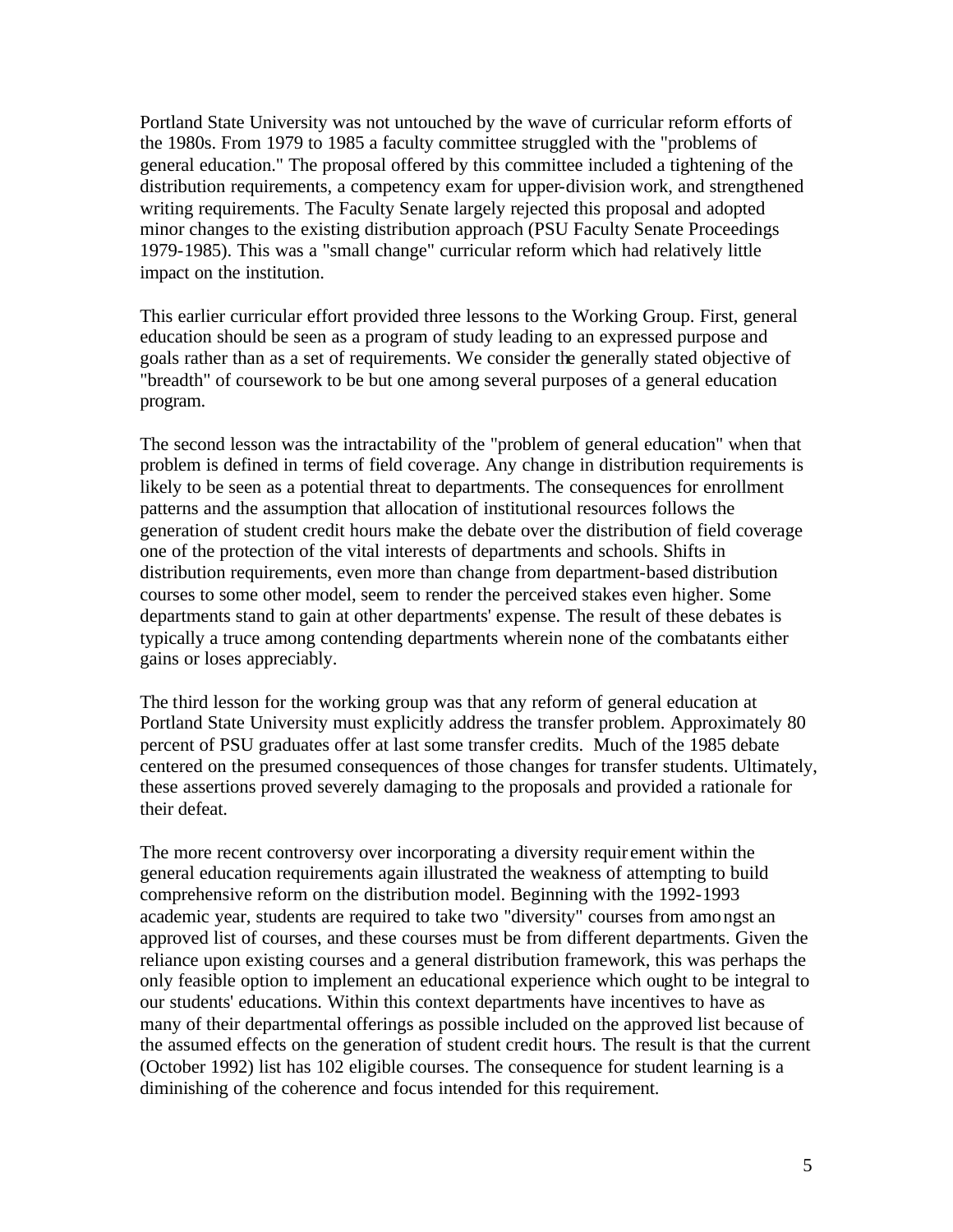The results of the changes adopted in 1985 would seem most appropriately to fall in the "small change" category identified by Gaff's research. Some aspects were tightened, but the number of eligible courses increased. For many PSU faculty the changes enacted in 1985 were hardly noticed, even when it came to advising students. And there was still no clear statement or institutional sense of why these requirements were there at all. Many students and faculty alike continue to view the general education requirement as an imposition, defining a set of obstacles to be overcome in the least strenuous manner.

In sum, general education at Portland State University continued to be perceived and treated as peripheral rather than as a program of integrated learning experiences reinforcing students' career aspirations as they pursue their majors, and as contributing to an educational experience which would place their chosen area of specialization in broader context. The Portland State reform experience appears to confirm Gaff's conclusion that institutions that made small revisions in their general education programs are less likely to experience positive effects.

## **General Education Goals: Discussion and Recommendations**

In our first report to the faculty (May 1993) we stated:

Nationwide, general education programs are shifting from the purpose of transmitting specific substantive content to that of assisting students in making the critical transition from being receptors of "facts" to becoming lifelong learners. *The Working Group considers this to be the fundamental premise upon which we have built the more specific goals and strategies and the proposed model.*  (emphasis added)

As we worked to revise our report and respond to faculty comment, the Working Group became even more convinced that this ought to be the fundamental premise for our general education curriculum. It also holds the promise of informing a program which will include educational experiences responsive to the expectations of students and faculty alike.

When the problem of general education is addressed from the perspective of "What should students know?" the common response is to identify various kinds of knowledge and to decide which knowledge should be common for all students. The assumption has been and often continues to be that there is a common core of knowledge that should be possessed by all educated persons (Gaff 1991, 15). That is, general education should consist of courses the purpose of which is to transit that knowledge which faculty define as being essential for an "educated person." An "educated person" is thought of as a state of being produced by a student's baccalaureate program. The resultant problem for faculty is to agree upon what that knowledge is, how much of each component is essential, and how to pass that knowledge from professor to student.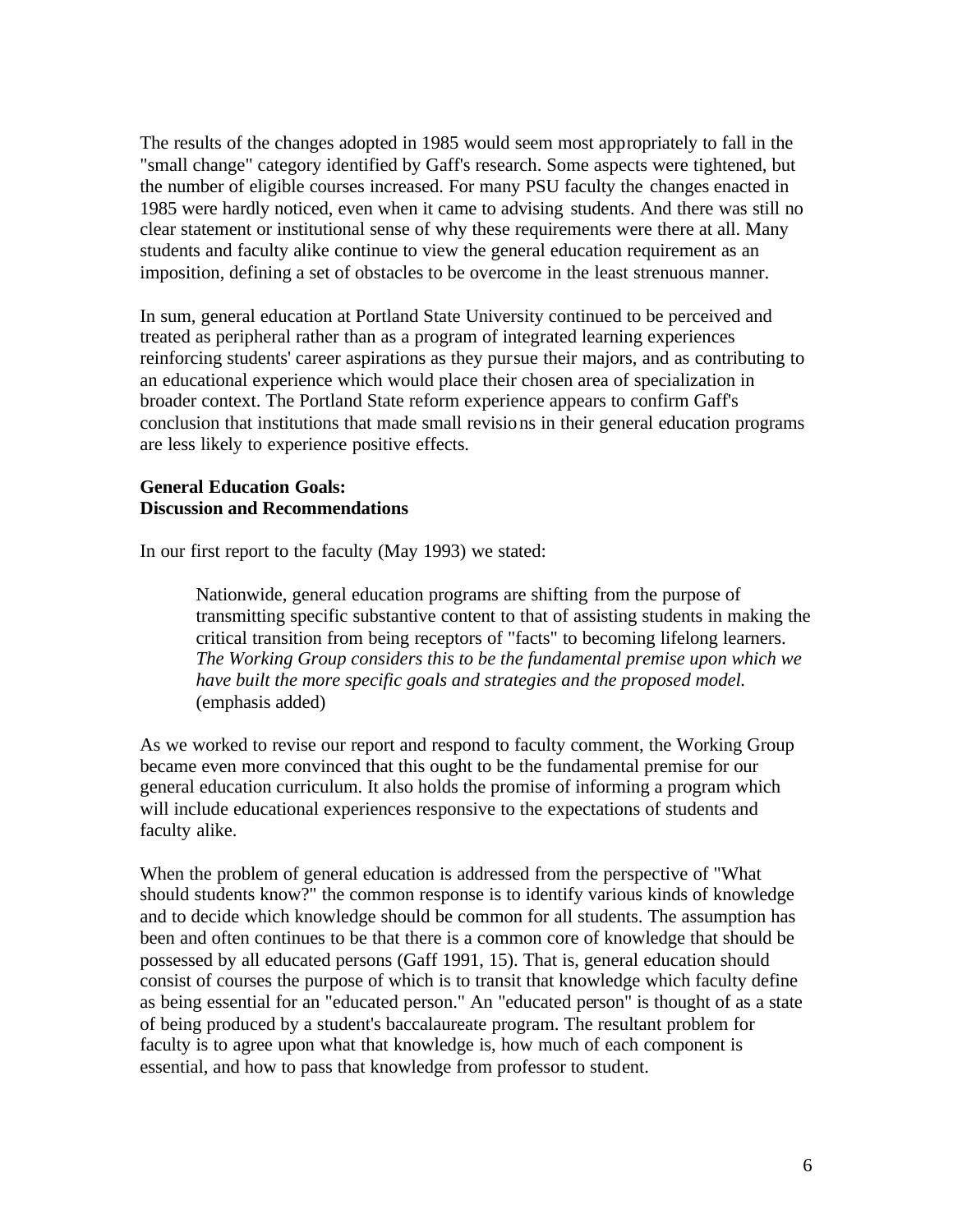As was discussed earlier, American higher education has largely lacked consensus upon what that knowledge should be and often that debate is not entered into because of departmental concern over the generation of student numbers. The Portland State experience between 1979 and 1985 illustrates these points well. Indeed, we suspect that our faculty would be hard pressed to agree collectively upon what books should be included in a "Great Books" approach. It would undoubtedly be even more difficult for us to derive a degree of consensus as to the justifications for our selections. Most often this task is left to the humanities faculty and ignored by the rest of the campus.

As this Working Group began to address the question of what should students know, we added an additional concern. We should be concerned about what students should know but also with what students should know how to do. Once this perspective entered our deliberations, our direction and focus were fundamentally altered. In retrospect the appropriate response was obvious: students should know how to learn. But our meaning is broader than simple acquisition of a list of skills such as how to write a complete sentence or manipulate a spreadsheet.

A 1988 report of the Task Force on General Education to the American Association of Colleges includes a brief summary of research by William Perry on student intellectual development which captures the committee's meaning when we assert that general education should assist students in making the transition from "receptors of facts" to lifelong learners. The intellectual development of students begins with:

... an authority bound phase in which students look for the right answer and want to be told, rather than investigate. When they find out that answers to many problems are tentative and controversial, they move into a position Perry terms "multiplicity," in which one opinion seems as good as the other, their own and the teacher's included. Students can be challenged to move beyond this subjectivism through the discovery that there are competent and incompetent ways to gather evidence and develop and test hypotheses. Then they can learn that while there are no final certitudes, there are ways to develop responsible, disciplined, and flexible theories and positions. *At the heart of Perry's work and that of other observers of student intellectual development is a powerful yet simple observation: Students gain intellectual sophistication when they must confront and assess competing and equally well argued perspectives on an issue or solutions to a problem.* 

(Katz, et al. 1988, 11; emphasis added)

It is this understanding of student development that provides the core for the goals we articulate and the curricular approaches we recommend. We faculty must remember that many of our students will be engaged in careers and/or assume job functions that have not yet been invented. Others will experience professionally active lives during which they will change jobs or job functions eight to ten times. Some will face an ongoing task of evaluating and analyzing new information and incorporating new technologies into their professional activities, as well as most aspects of their private lives (Kiechel 1993).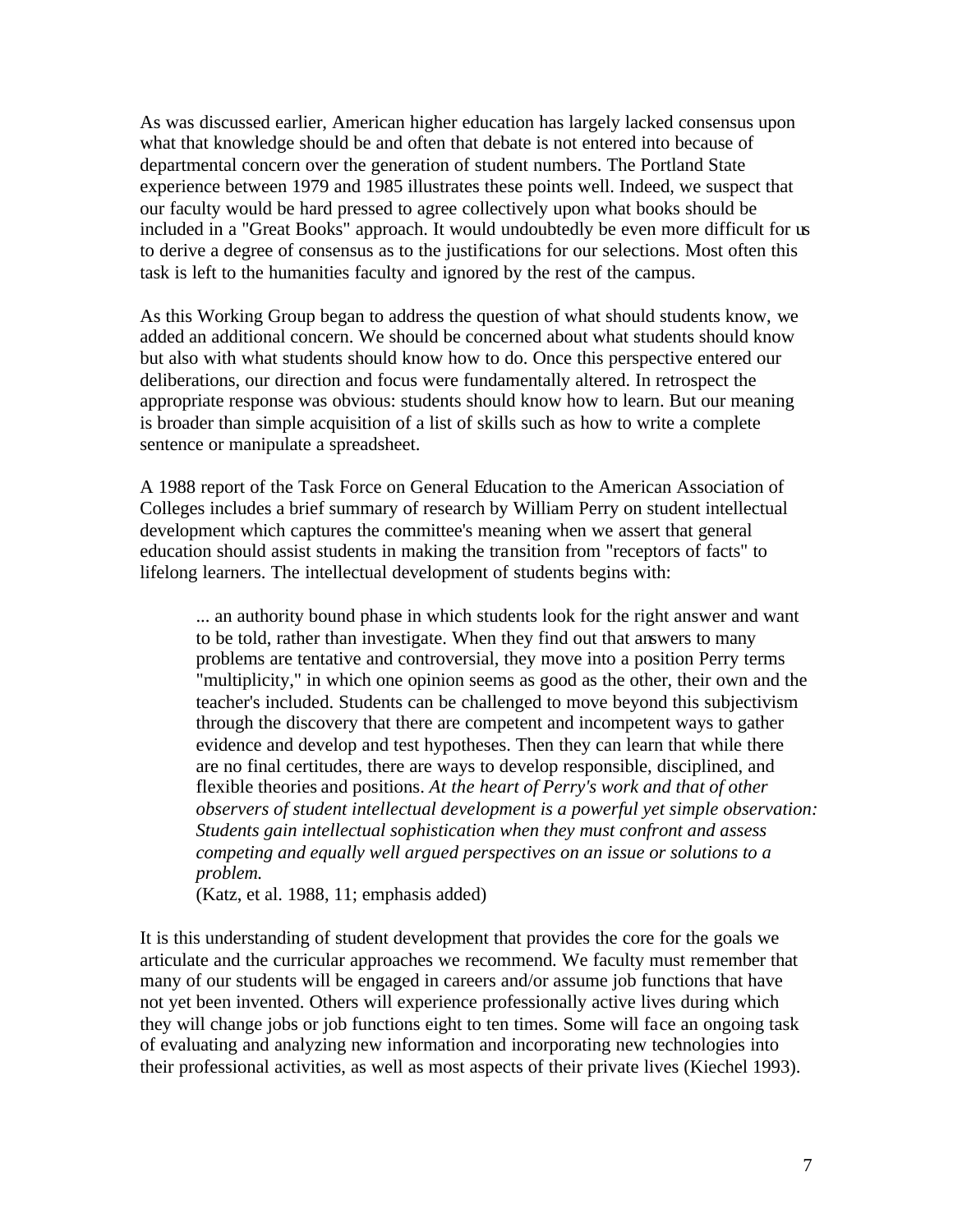Our objectives for general education, the structure of tha t program, and our delivery of that curriculum must recognize the intellectual development of students and be consciously directed toward assisting students to gain intellectual sophistication. Furthermore, lifelong learning is not only the ability to engage in sophisticated modes of inquiry but also the propensity to do so. Without the propensity to engage in learning, students do not value the ability to learn as particularly meaningful in their lives. Thus, general education should be directed toward instilling a range of interests and curiosities as well as empowering students to engage those curiosities through sophisticated inquiry.

Our structuring of these arguments, discussions, and understandings into a statement of purpose along with attendant goals and strategies that we recommend to the PSU campus community is set forth below. By stating the purpose of general education at Portland State University to be facilitation of lifelong learning, we are suggesting an understanding of the concept "educated person" that is different from that state of being following completion of the requirements for a baccalaureate.

*We recommend instead a vision and a purpose that understands an "educated person" to be one in a state of becoming, engaged in a lifelong enterprise which is never complete*. To achieve this understanding we propose that the following be adopted as the statement of purpose for general education at Portland State University:

The purpose of the general education program at Portland State University is to facilitate the acquisition of the knowledge, abilities, and attitudes which will form a foundation for lifelong learning among its students. This foundation includes the capacity and the propensity to engage in inquiry and critical thinking, to use various forms of communication for learning and expression, to gain an awareness of the broader human experience and its environment, and appreciate the responsibilities of persons to themselves, to each other, and to community.

From this statement of purpose we developed the following four goals, each with attendant strategies (see appendix):

- · *Engage in inquiry and critical thinking.* Provide an integrated educational experience that will be supportive of and complement programs and majors and which will contribute to ongoing, lifelong inquiry and learning after completing undergraduate education at Portland State University.
- · *Use various forms of communication for learning and expression.* Provide an integrated educational experience that will have as a primary focus enhancement of the ability to communicate what has been learned.
- · *Gain awareness of the broader human experience and its environment.* Provide an integrated education that will increase understanding of the human experience. This includes emphasis upon scientific, social, multicultural, environmental, and artistic components of that experience and the full realization of human potential as individuals and communities.
- · *Appreciate the responsibilities of persons to themselves, to each other, and to community*. Provide an integrated educational experience that develops an appreciation for and understanding of the relationships among personal, societal,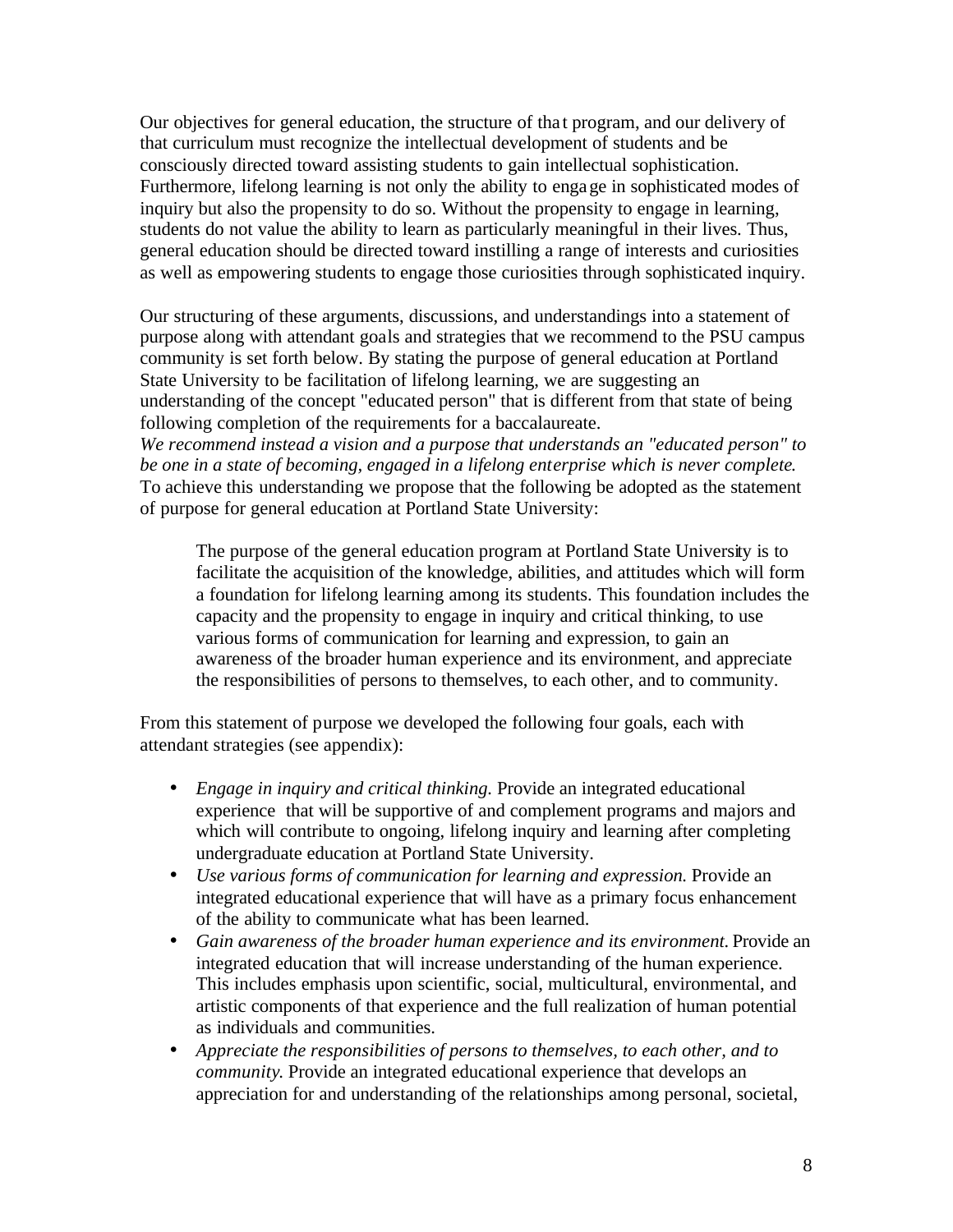and global well-being and the personal implications of such issues as the basis of ethical judgment, societal diversity, and the expectations of social responsibility.

We expect the stated purpose, goals, and strategies to accomplish three objectives. First, they define the philosophy for general education which can be communicated to faculty and students. Second, they establish criteria for course development. Finally, assessment of courses and the program will be based upon the purpose and the four goal areas.

The Working Group was not able to find any statement of purpose or philosophy for general education at Portland State University beyond the general desirability of some degree of experience outside a student's major as expressed in the *PSU Bulletin* (PSU 1993, 24). Faculty often find it difficult to explain to students why they must take courses in the manner prescribed other than it is required that they do so. Both faculty and students tend to see the current requirements as hurdles which must be overcome and many do not perceive the educational purposes and benefits that follow from meeting the requirements and as a consequence do not strongly support them. Building a general education program linked to an articulated purpose with attendant goals and strategies would clarify for students and faculty the rationale for that program.

The program we are recommending does not specify particular courses. Rather, it relies upon faculty and/or groups of faculty to develop either separate individual courses or sequences of courses for the program. Course proposals will have to demonstrate clearly how they touch upon differing combinations of strategies to contribute to student development as set forth in the goals. Among the tasks of a faculty oversight committee will be to review course proposals and assess their promise for contributing toward the purpose and goals of the general education program.

Assessment and evaluation are integral ingredients of the program we are recommending. Individual courses will be reviewed each time they are offered and the overall program will be assessed annually. The standards for that assessment will be grounded in the purpose, goals, and strategies adopted for the program. Again, the question which must be central to our planning for and evaluation of general education is whether we can state with conviction that what we require of students is meaningful. For the program we recommend, the response to that critical question is determined in relation to the articulated purpose, goals, and strategies.

The Working Group understands that within the confines of the recommended program of study it is unlikely that a student will encounter each of the strategies and that students will not equally attain each of the goals. Our students enter Portland State University with a range of abilities, prior educations, as well as differing contexts. We do except that all students will make significant and demonstrable progress toward program objectives as they move through both the general education program and their majors. Graduates of Portland State University will have attained that le vel of expertise deemed requisite by their majors and will have encountered a structured program of educational experiences which will have contributed to their ability and propensity to engage in lifelong learning.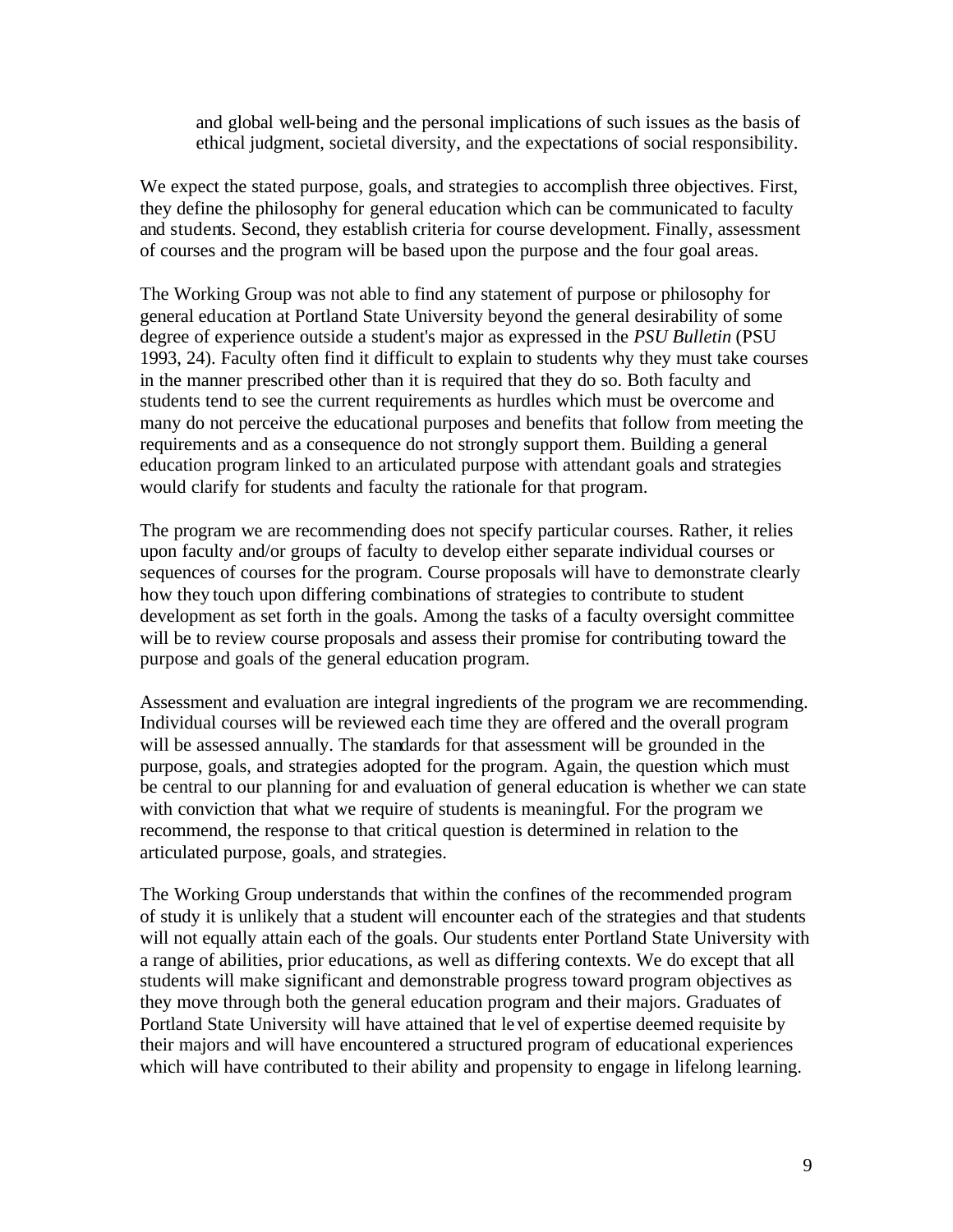# **Students and General Education: Aspirations, Satisfaction, and Learning**

It is often the case when faculty debate curricular requirements, especially general education, that we focus on the form and content of those requirements. Only rarely do we seek to examine what is known about the demand side of higher education as expressed through student expectations and aspirations. Nor is it typical that the effectsof what we require and how it is delivered-on the outcomes of student learning and satisfaction are central to the deliberations of cur riculum committees. Rather, those are most often assumed. And rarely is it the case that curricular efforts include consideration of student characteristics and how those may affect the learning goals of curriculum structure, content, and delivery.

In the first part of this section we review research on student aspirations and expectations. Then we examine the extent to which those expressed by Portland State students are similar to findings from other institutions. From this we turn to a presentation of research findings on student satisfaction and learning outcomes and explore the implications of that research for students at Portland State University. Here we briefly consider the implications of this research for the problem of retention. Finally, we review research into the relationships between different curricular approaches to general education and student learning.

These studies were especially influential on the Working Group as we sought to formulate an approach to general education. We are convinced that to be successful, a program of study required of all students must be attentive to student aspirations, positively contribute to student satisfaction with their university experience, and be delivered in a manner which facilitates learning outcomes.

## *Student Aspirations*

It is no secret that most students enter higher education with preparation for a career as their primary goal. A review of the results of several surveys of student goals and reasons for attending college reports that career goals and mastery of specific bodies of knowledge are consistently selected by substantial majorities of the respondents and are generally found to be the top two or among the three goals most frequently cited (Johnston, et al. 1991, 184). Importantly, these studies also found that support for general education is only moderately below that for career preparation. The implication is that students enter college not just to receive career training but also to a significant degree seek to gain "a well rounded education" or a good "general education" (Johnston, et al. 1991, 185-186). Students appear to understand and value the educational and instrumental purposes of general education. They wish to become more broadly educated ('Iwombly 1992).

Students entering Portland State University express goals and aspirations that are quite similar to those found among students at other universities. Students responding to the 1992 entering student survey indicated quite clearly that career goals were considered to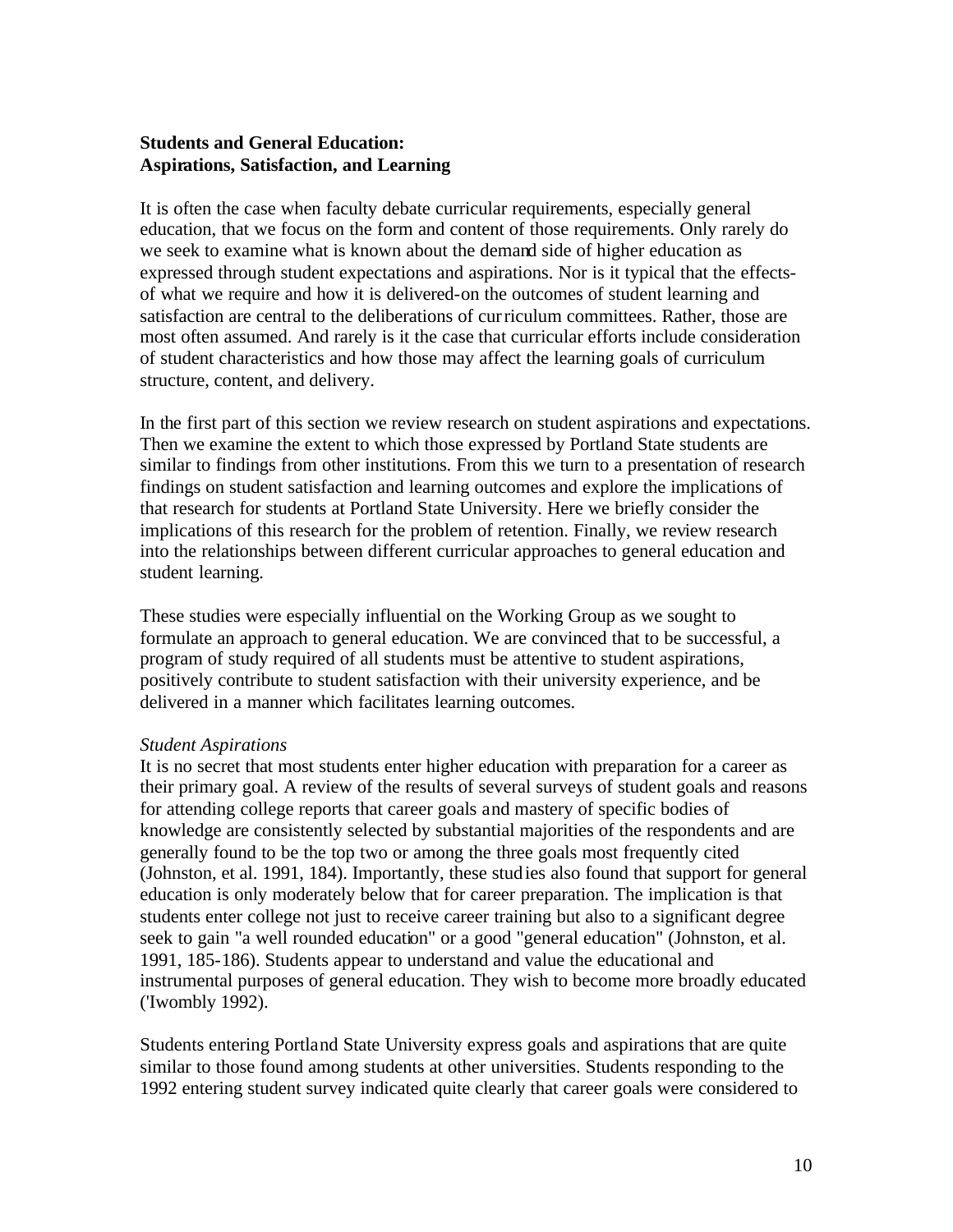be the most important reasons for attending the University. However, these results also show quite clearly that substantial majorities of both freshman and transfer students place significant value upon becoming more generally educated and the expectation that higher education will include life-enriching experiences.

What is not clear from this survey of entering PSU students and from others across the nation is precisely what students mean by becoming generally educated. What can be inferred is that students aspire to an education that is more broadly conceived than just career preparation.

#### *Student Evaluation of General Education*

While students place a high value on general education, they report negative reactions to the general education courses they are required to take. These courses tend to be viewed as impositions rather than as opportunities for intellectual growth. Students often perceive little connection between the courses required to meet general education requirements and education related to their career aspirations. In general, recent studies have found little support for general education understood as the learning of content areas (Johnston, et al. 1991; Twombly 1992).

One study based on a sample of students drawn from 10 very different institutions asked students to rate their satisfaction with courses in their majors, electives, and general education requirements. Fifty-two percent of these said they were very satisfied with courses in their majors, 40 percent were very satisfied with elective courses, and only 20 percent were very satisfied with courses taken to meet general education requirements (Gaff and Davis 1981, 116).

An additional finding was that when students were asked to rate the importance of several factors to their "overall personal and intellectual development at this college" only some 30 percent of junior and senior students rated courses outside their major as being very important to their educational development. These courses were rated below such items as "off-campus social, cultural and work activities; talking or working informally with faculty; and campus activities, clubs or social life." The authors observe that "the striking thing is that students reported that the majority of courses required for graduation outside their majors failed to accomplish each" of the several often stated purposes for general education such as stimulating curiosity or contributing to a broad intellectual foundation (Gaff and Davis 1981, 117).

Another study based on a focus group design found that students had relatively low regard for courses in disciplines outside the major which were required to meet the general education requirements. Students choose less on the basis of interest than on the basis of course availability, tend to be less engaged with the coursework than the majors, and report spending less time studying for courses taken to meet general education distribution requirements. They evidenced a lack of understanding of the purposes of the requirements, and in a related finding many saw little relevance of the courses to either their immediate or future lives (Twombly 1992).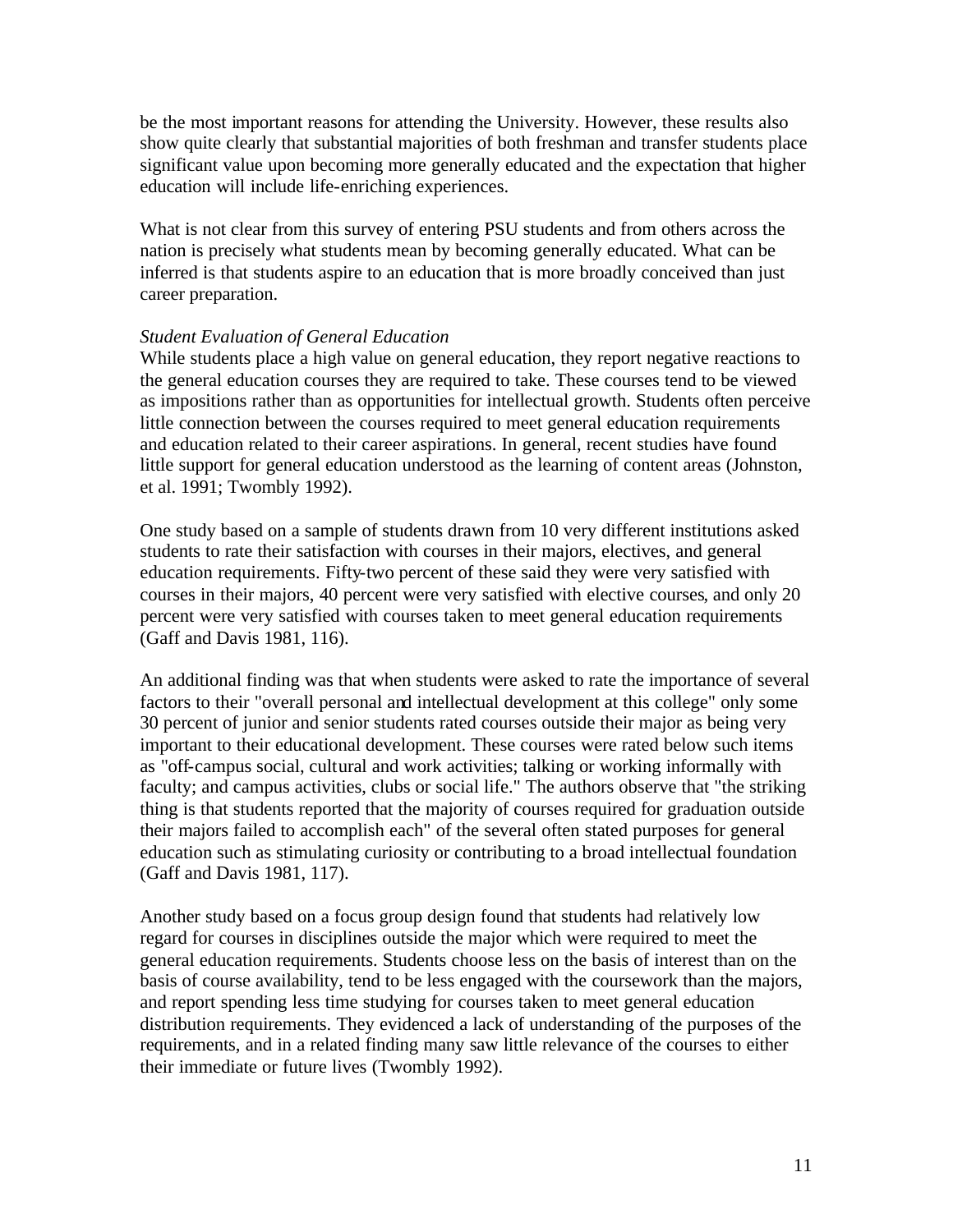Supportive of those findings are some further results from the Gaff and Davis study. Students were asked to rate the importance of several competencies often included among the objectives in statements of general education purposes. The most highly rated were two noncognitive objectives: understanding of self and the ability to get along with people. Items that can be summarized under the rubric of developing communication abilities and intellectual sophistication comprise a second set of highly valued objectives. Least valued are several of the content areas that are often included in general education requirements. Not one of these content areas-history, science and technology, philosophy, literature, and so forth-was rated as very important by a majority of these students (Gaff and Davis 1981, 114-115).

While it is not clear what students mean when they say that an important reason for entering higher education is to become generally educated, this research suggests some possibilities as well as a somewhat clearer understanding of what students do not value highly. Students do seek educational experiences that sharpen their academic abilities and provide them with the means to pursue their separate curiosities. The significantly lesser degree of importance given to areas of knowledge outside the major runs precisely counter to the assumptions of many faculty and calls into question the value of expending enormous amounts of energy and time trying to agree on what students ought to know. Gaff and Davis conclude that while mastery of the subject matter of the major is deemed very important by students, for general education "the development of thinking skills, communication skills, and personal and interpersonal competence are more important than the mastery of any particular content" (Gaff and Davis 1981, 116).

On the basis of these findings, the Working Group concluded that an essential component of the foundation for building an effective general education program is to be found in the perceptions of students. On the basis of his experience with the Harvard Assessment Seminars, Richard Light observes:

Students have thought a lot about what works for them. We can learn much from their insights. Often their insights are far more helpful, and more subtle, than a vague "common wisdom" about how faculty members can help students to make good decisions at college. (Light 1992, 6)

Students do have reactions to their university experiences; they know the circumstances in which they were intellectually challenged, motivated to learn, and empowered by the accomplishment of individual discovery. Students are also very clear about the types of experiences which were more negative than positive, something to be gotten through rather instilling the joy of learning. Their views as to the structure, content, and delivery of general education should be part of the design of any program. The general education program we recommend was consciously and deliberately designed to be responsive to student aspirations and consistent with the academic goals of Portland State University.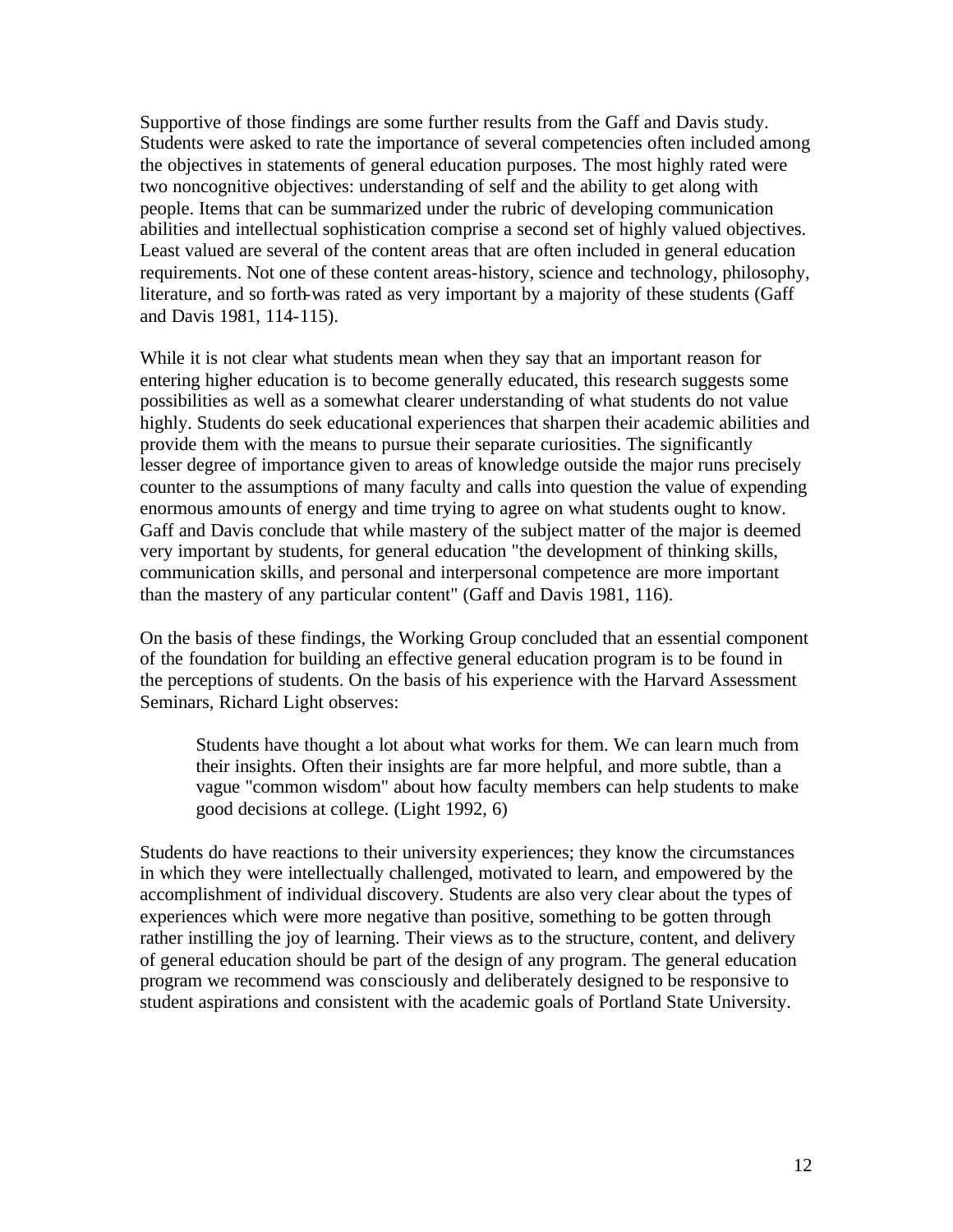## *Factors Affecting Student Learning Outcomes*

As the members of the Working Group discussed how to design a general education program that would work toward accomplishing the purpose and goals of general education at Portland State University, we became aware that student learning is significantly affected by a number of factors unrelated to course content. In particular, our deliberations were very much influenced by the research of Alexander W. Astin (1992, 1993). His research is based on analysis of information collected by the Higher Education Institute at UCLA, which has compiled longitudinal data on some 500,000 students from more than 1,300 institutions of all types.

Astin finds that the degree to which students feel themselves to be part of a campus community and the extent to which they are involved (engaged) with their campus and their educations are major influences on student learning outcomes. Both are strongly affected by peer influences. The strongest negative effect on student satisfaction is lack of student community particularly when this is reinforced by peer attitudes (Astin 1993, 279, 426). When students feel themselves to be part of a campus community both socially and academically, not only does satisfaction increase, so also do academic outcomes. Both community and involvement are significantly affected by the frequency and the content of student-student and student-faculty interactions.

While curriculum cannot by itself suddenly create a sense of identity with the campus community and/or enhance student engagement with their educations, conscious attention to these issues can contribute. Curriculum can be designed to encourage faculty-student interaction and facilitate the development of student community and encourage student involvement. For example, many institutions are attempting to encourage the formation of learning communities wherein students progress together through at least some part of their university experience. This structure has been found to promote student connections and engagement through shared educational experiences. It enhances community. A decline in a sense of loneliness and alienation among students and improved retention rates are reported to result from this curricular structure (Gabelnick, et al. 1992).

We understand that full implementation of the learning community approach at Portland State would be problematic at best. The large numbers of transfer students and the reality that many of our students at least temporarily interrupt their programs means that we cannot design a program based upon the assumption that students will continuously enroll. However, we have sought to design the freshman portion of the recommended program in a manner that will encourage the building of learning community experiences for at least those students.

More specific direction for the Working Group was provided by Astin's longitudinal analysis of students at 159 institutions (Astin 1992, 30). Among the environmental, noncontent factors found to enhance general education outcomes significantly are the following: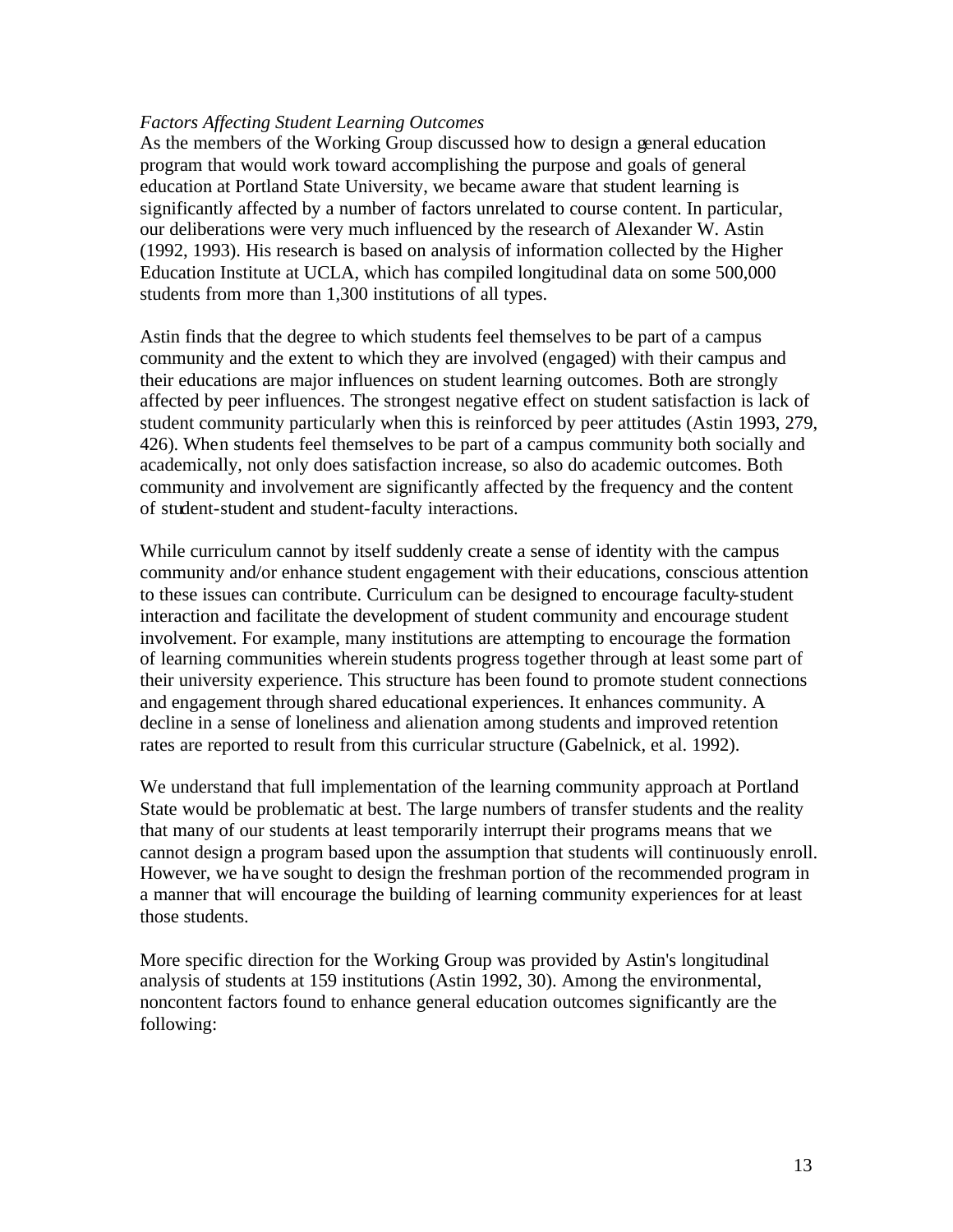- student-student interaction
- student-faculty interaction
- a faculty that is very student-oriented
- discussing racial/ethnic issues with other students
- hours devoted to studying
- tutoring other students
- socializing with students of different race/ethnicity
- a student body that has high socioeconomic status
- an institutional emphasis on diversity
- a faculty that is positive about the general education program

Astin (1992, 36) found the following factors to have significant negative effects on general education outcomes:

- living at home, commuting
- watching television
- large institutional size
- lack of community among students
- frequent use of TAs
- · full-time employment, off-campus employment

These findings are quite striking and had an important effect on the features of the program we recommend. The list of negative environmental factors describes the context for many of our students. According to the 1992 entering student survey, 79 percent of entering freshmen and 81 percent of entering transfer students indicated that they planned to work while attending PSU. Most of our students do not live on campus and commute to the University, PSU is a large institution, and a consistent complaint expressed by our students is the absence of a sense of campus community.

Over 51 percent of the freshmen and over 40 percent of the transfer students surveyed by the Office of Institutional Research and Planning disagreed or strongly disagreed with the following statement: "I have met a faculty member I can talk to" (OIRP 1993a). These findings suggest that many of our students feel isolated from the faculty. Another characteristic of our students is that many are first generation university students. Fifty-two percent of the 1992 entering students surveyed report that neither of their parents had completed a two-year or four-year degree program. Twenty three percent indicate that neither parent had attended college at all.

The university experience is often significantly different for those who are breaking a family tradition from those who enroll as an expected continuation of both their own education and family history. Often, these first-generation students are racial or ethnic minorities, which further exacerbates the often difficult transition from secondary to higher education. Peer pressures in the neighborhood, some lack of family appreciation for the pressures of the university experience, and what is often a cultural disjunction place significant stresses on these students. They are at risk. It is for these students that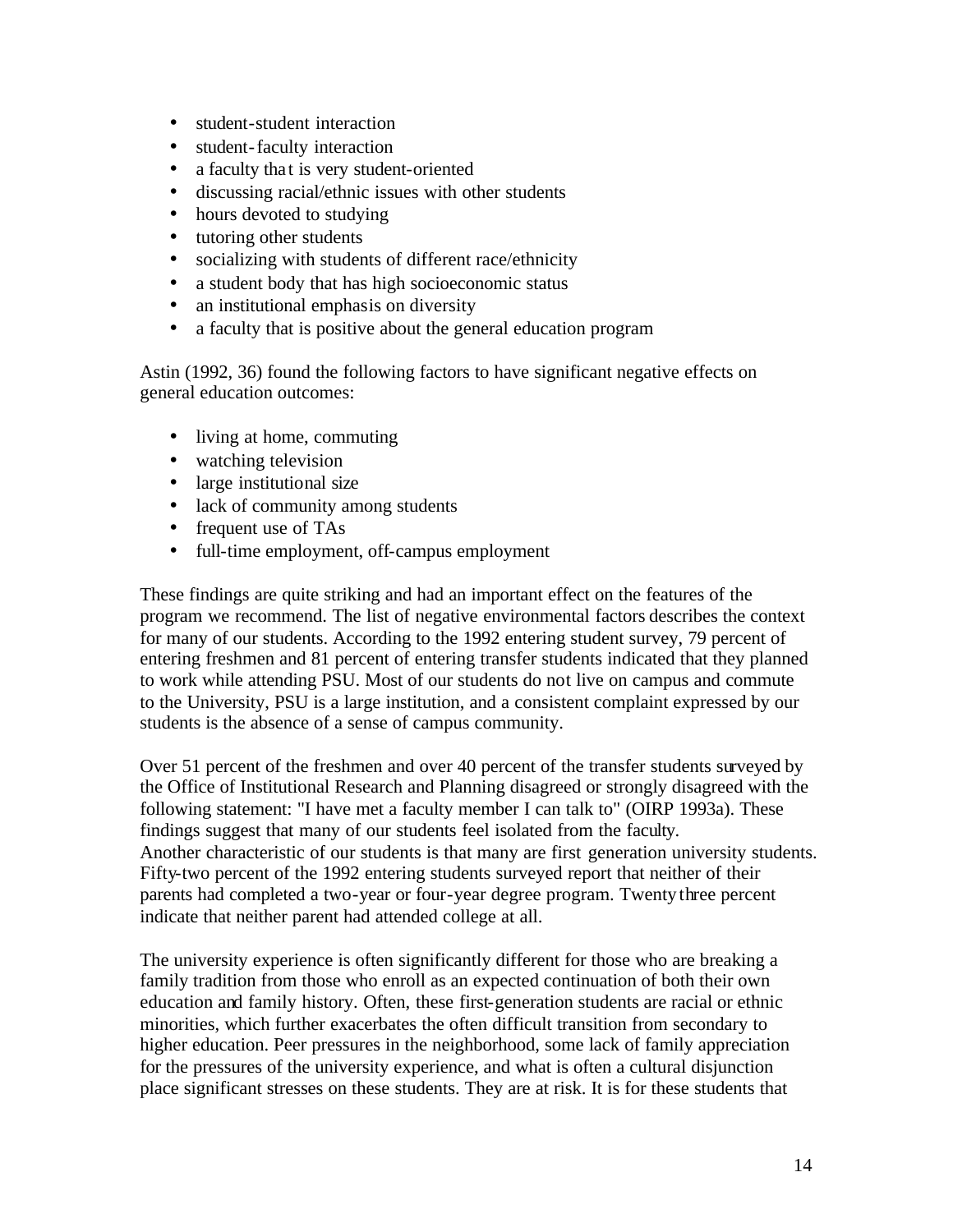the need for community and the validation of their decision to enter higher education is most acute (Terenzini, et al. 1993).

## *Implications for Retention*

A serious issue for this University is student retention. Only 23 percent of the students who enter PSU as freshmen continue to complete their degrees at this institution. Further, since 1986 between 33 and 45 percent of entering, full-time freshmen do not return for the second year. Changes in general education requirements are found to have an effect on student retention. Fifty-eight percent of the institutions that adopted comprehensive reform of general education reported positive consequences for the retention of students (Gaff 1991, 95). The question is whether the program we recommend speaks to the problem of student retention at Portland State University.

In two reports to the PSU Committee on Undergraduate Retention, Professor David Wrench, psychology, presented his analysis of 1991 entering student survey items. In his first report, Wrench focused upon items and indices related to retention of students from the fall quarter to the spring quarter. He concluded that a supportive campus social environment is essential to retention and that having a faculty member one can talk to is highly related to whether a student completes the academic year (Wrench 1992). In his second report, Wrench focused upon retention from fall 1991 to fall 1992. Social support and a feeling that the institution is caring again emerge as important factors. Also the number of hours students work, whether PSU offers the programs desired, and advising and information were established as being related to retention from one year to the next (Wrench 1993).

In many respects Wrench's finding conforms with Astin's conclusions about factors related to student satisfaction and learning. The context within which many of our students seek a university education includes several factors that have been found to be negatively related to their success. Reform of general education cannot change that reality. It can, however, seek to provide learning opportunities that emphasize positive influences. It can assist the development of community and increases in faculty student and student-student interaction. The general education program we recommend has been developed to create the opportunity to improve those aspects of the university environment.

## *General Education Approaches and Learning Outcomes*

The general education reform movement of the 1980s resulted in differing curricular approaches being adopted at a number of campuses. Did the changes adopted lead to enhancement of student learning and improvement in their overall satisfaction with the university experience?

On the basis of his research Astin concludes that the "true-core" interdisciplinary approach is the only general education curriculum that appears to have a significant and positive effect on student development outcomes and student satisfaction which is independent of other factors (Astin 1993, 425). Different variations of the distribution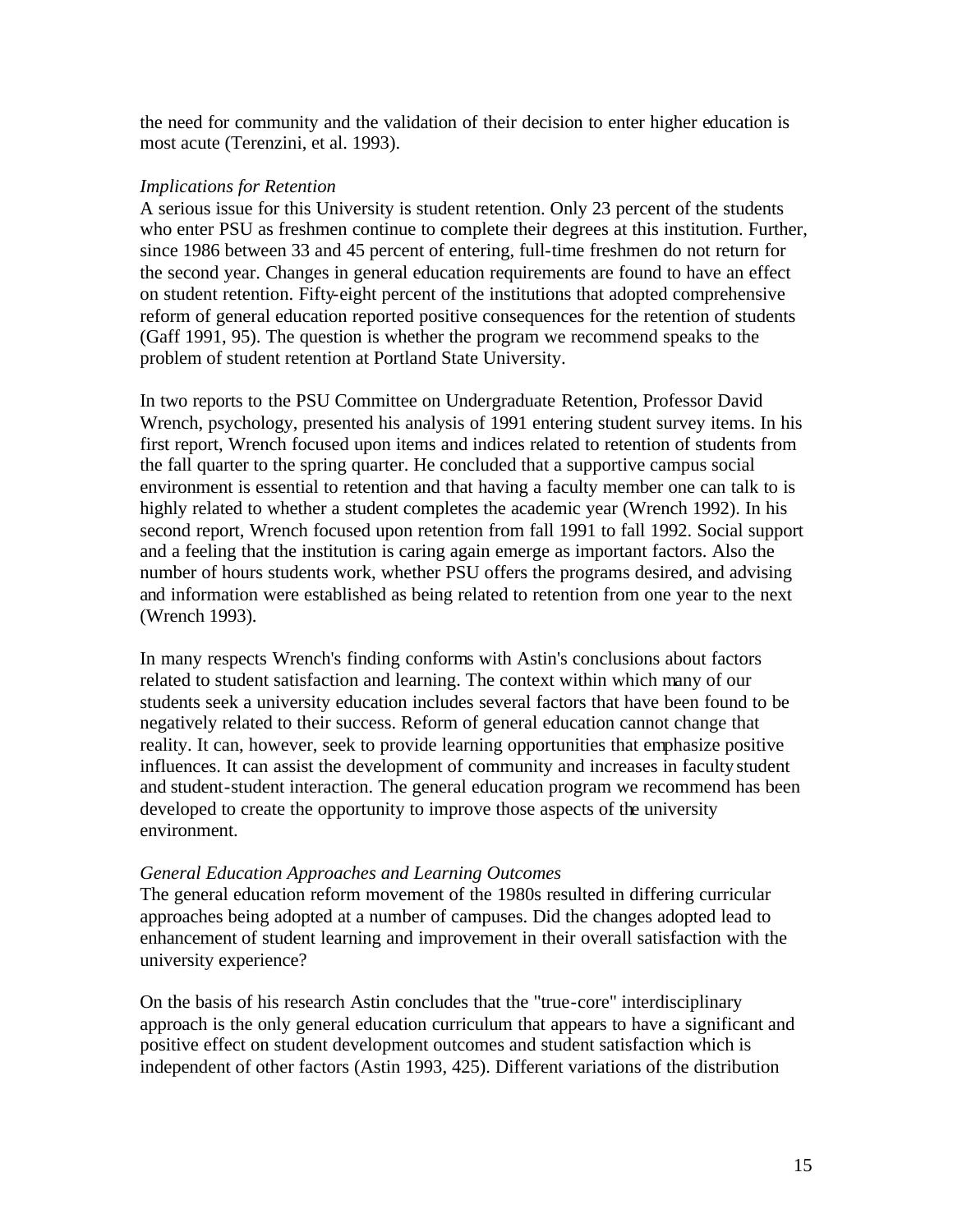strategy to delivering general education were not found to make much difference when other factors are taken into account.

Ernest L. Boyer argues for a similar direction. He finds general education to be in considerable difficulty across the country and argues that students need to go beyond their majors to a "more integrated view of knowledge and a more authentic view of life" (Boyer 1987, 90). In order to be complete, general education must be structured so that the overlapping of the disciplines can be explored by students. To achieve this he argues on behalf of the integrated core approach which he defines as:

... a program of general education that introduces students not only to essential knowledge, but also to connections across disciplines, and, in the end, to the application of knowledge to life beyond the campus. The integrated core concerns itself with the universal experiences that are common to all people, with those shared activities without which human relationships are diminished and the quality of life reduced. (Boyer 1987, 91).

These conclusions are modified somewhat by the conclusions of a study attempting to classify general education programs into different categories and then exploring the relationships of these to a range of measures of student behavior and perceptions of their academic environments (Hurtado, Astin, and Dey 1991). This study is based upon a sample of 17,161 students at 190 institutions. Developing a taxonomy for general education programs is at best a difficult enterprise. The programs adopted by colleges and universities are very much influenced by their individual contexts and often include elements which overlap from one category to another. Some 90 percent of American institutions of higher education are found to base some or all of their requirements on some variation of the distrib ution model. Only about 5 percent rely on an interdisciplinary, "true-core" program in which all students take precisely the same courses. The remainder include major-determined programs wherein each major determines the general education requirements for its students.

Within the distribution category there is considerable variation. The categories determined by a factor analysis of general education requirements include: "diverse offerings" or programs that generally lack strict requirements and include a number of course offerings, "personalized or individualized curricula" that include required experiences which ask students individually to apply skills and knowledge acquired throughout the program, and "integrative/interdisciplinary" approaches that require students to take a number of integrative and/or interdisciplinary courses such as a "capstone" experience (Hurtado, Astin, and Dey 1991, 142).

The current general education requirements at PSU would appear to best fall into the "diverse" category. The program we are recommending is best characterized as combining elements of the "personalized/individualized" and "integrative/ interdisciplinary" approaches.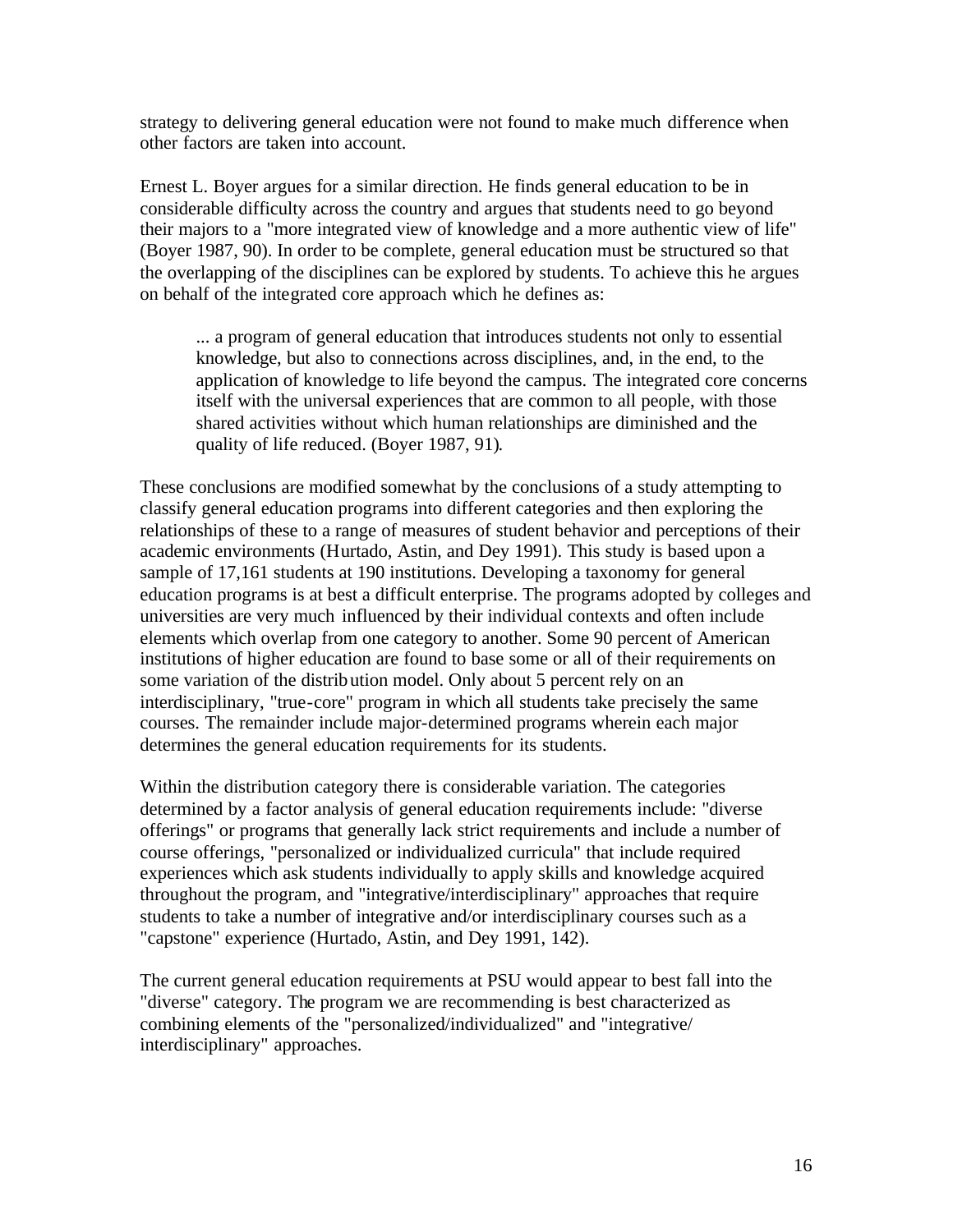The "diverse" approach is found to have several negative relationships not associated with programs falling in the other categories. Students fulfilling "diverse" general education requirements were less likely to report that they had worked on group projects, given class presentations, or spent a lot of time attending classes or labs during the previous year. Further, students in institutions whose requirements fall into this category were also found to perceive less attention to student development. Negative relationships were found for perceived institutional priorities to develop leadership ability among students, help students examine and understand personal values, and facilitate student involvement in community service. The authors conclude:

actual classroom experiences in a diverse program may be a less unifying educational experience for students than other curriculum types. In sum, the evidence indicates that a "diverse" approach to general education is deficient in providing a unifying educational experience and that students perceive less institutional attention to student development than is the case at institutions with other curricular structures.... Perhaps the bright and motivated students may benefit the most in institutions that have adopted a diverse curriculum structure, since much appears to be left up to the student to find (as in a college honors program) or build their own coherent curricular program in college. (Hurtado, Astin, and Dey 1991, 152)

Research conducted by James Ratcliff and Elizabeth Jones (Jones and Ratcliff 1991; Ratcliff 1992; Jones 1992) builds upon assessment of student learning through analysis of transcripts and the relationships of course patterns to nine broad categories of learning from the SAT and GRE scores. Their findings argue against the establishment of a common core required of all students. Students learn differently and not all courses are best suited for the learning of all students. However, these results also do not support the current wide range of options characteristic of "diverse" general education requirements. Different course combinations are found to contribute to different types of gains in student learning.

Quantitative abilities are not developed solely in lowerdivision mathematics courses: they are enhanced through an array of select applied science, social science, and business courses as well. General learning is not confined to lower division; upper-division courses contribute strongly to the development of specific learned abilities, particularly analytic reasoning (Jones and Ratcliff 1991, 100).

On the basis of these findings Jones and Ratcliff recommend discrete arrays or clusters of courses from different disciplinary perspectives constructed to build cumulative learning as the approach best suited to contribute to student learning. This is particularly so for students who enter the university with less preparation in terms of knowledge or learning abilities (Jones 1992, 43). This research points out that our students come to us with a range of abilities, interests, and preparations. It is those students who are less well prepared who will benefit the least from a wide range of course options to fulfill general education requirements.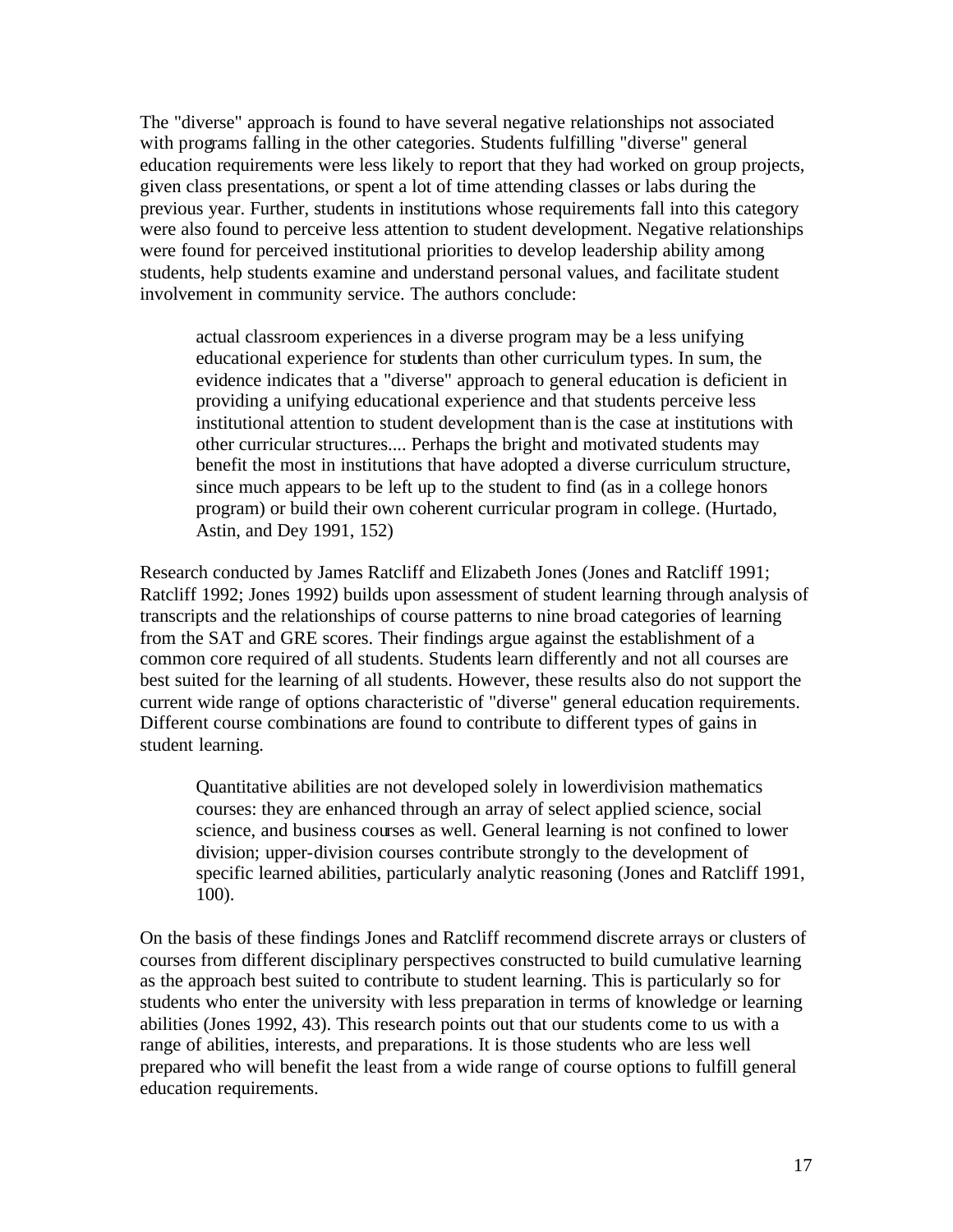A further body of research that provided guidance to the Working Group was that of Richard Light, drawing from the Harvard Assessment Seminars (Light 1990; 1992). Three findings were particularly influential on our deliberations. First, this research clearly sets forth the importance of frequent, immediate assessment, and detailed assessment. This was found to be crucial for course effectiveness (Light 1990, 31).

The second point is that even though studies of student achievement have shown that class size does not predict actual learning as measured by test scores, small interactive classes do result in increased community, engagement with learning, and faculty-student interaction. In particular, freshmen who are often required to take a number of large introductory classes should have at least one smaller sized class (Light 1990, 70; 1992, 19).

Finally, the Harvard studies highlight the importance of student study groups being explicitly built in as part of the course structure, which leads to increased student involvement. And from the process of working in a group students encounter and learn a number of lessons about exchanging ideas, moving a group forward, and how to disagree in a group setting (Light 1990, 71). Harvard has found that mentored clusters of students have had significant payoffs for their students.

As noted at the outset of this section, research on general education and its delivery as related to student learning and satisfaction outcomes suggest a number of directions to those involved with curricular change. Students aspire to a broad, enriching education but often do not find that goal met by existing delivery structures based on the distribution of courses among selected fields and departments. They prefer more integration and coherence in their programs but also wish to maintain choices among course options (Gaff and Davis 1981, 118). The research supports an interdisciplinary, thematic approach, more tightly structured clusters of courses, and an interdisciplinary core, use of mentored clusters, extension throughout the four years, linkage of the program to articulated goals. Of particular note is that this research provides evidence that student learning is the product of much more than the subject matter "depth" of courses. The goals for general education can only partially be achieved through the lecture exchange between professor and student. Courses and curriculum for general education must take specific cognizance of the range of factors that have been found to be positively and negatively related to student development.

The Working Group came to the understanding that to be effective and to achieve the goals intended, curriculum needs to be structured and delivered in ways that respond to the characteristics of our students and to what is known about factors influencing learning outcomes. Curriculum cannot address the real context of our students, much of which works against attainment of educational goals. We can, however, and indeed must develop a curriculum that emphasizes and consciously strives to enhance those experiences which have been found to positively influence learning outcomes. Emphasis on student-student interaction, faculty-student interaction, student tutoring, emphasis on groups of students progressing through at least some part of their program together, and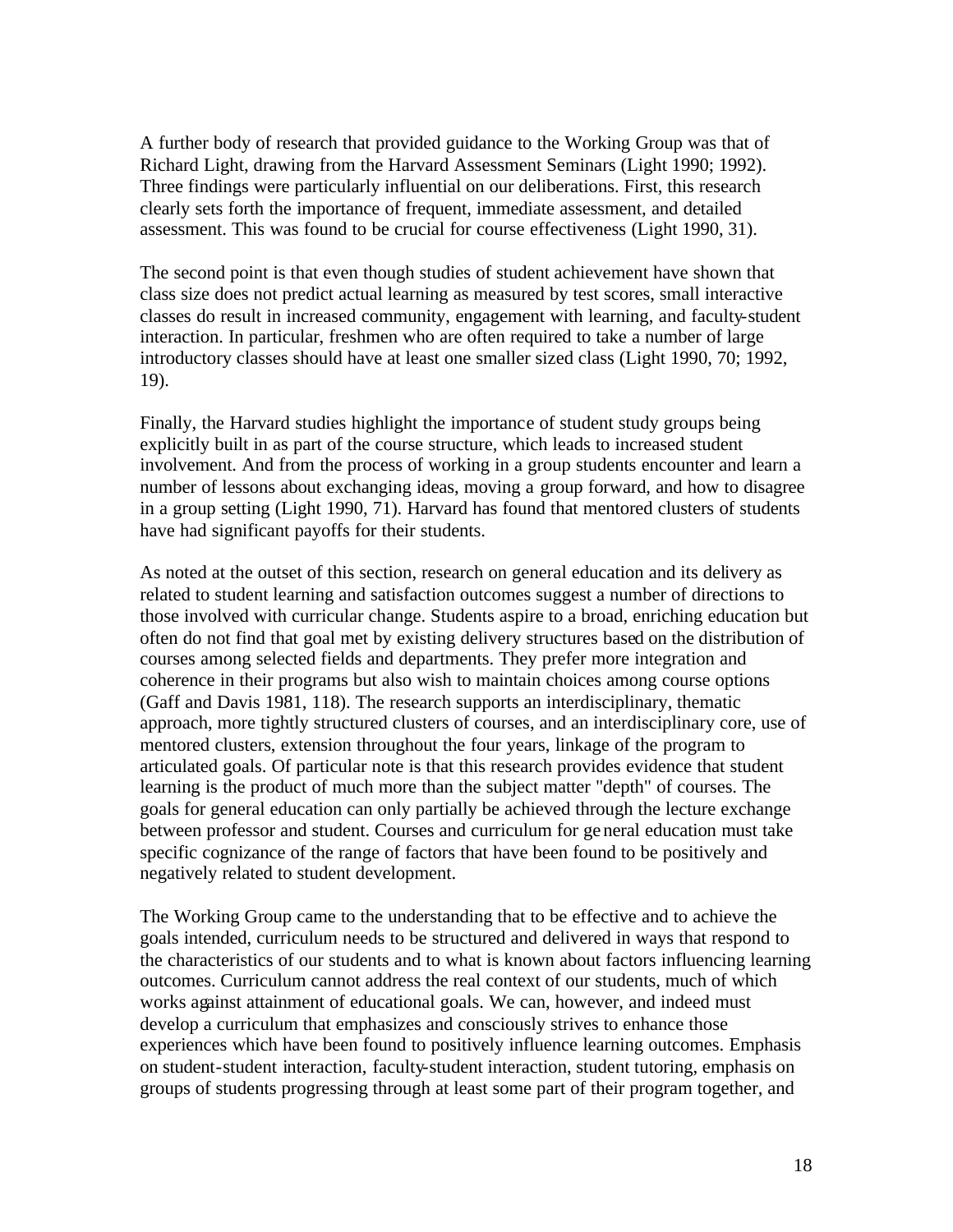constructing a general education program about which faculty can be positive are all points that can be affected by changes in the general education program. The program we are recommending to you includes each of those points.

# **A General Education Program for Portland State University**

Our recommended program for the general education of Portland State students is based primarily upon the purpose and goals for general education articulated in the previous section. Research on student goals and expectations, on factors that affect learning positively and negatively, and research on the relationships of different curricular structures designed to deliver general education to student learning and satisfaction were also important influences. We have sought to develop a program of study that consciously and deliberately applies these findings and recommendations to the particular context of Portland State University.

We begin with a comparison of current requirements and the recommended program. This is followed by separate discussions of each of the components of the program: Freshman Inquiry, course clusters for sophomore through senior levels, and the senior capstone experience. In each section we offer several recommendations that touch on questions of program implementation.

# *Comparison between Current and Recommended Requirements*

The following comparison of current and recommended requirements leaves little question that the program we are recommending marks a significant departure from the long standing distribution-based general education requirements at Portland State University. It is a four-year program of study. Heavy emphasis is placed on facultystudent and student-student interactions throughout the program. Small mentored discussion groups are integrated into sophomore level courses. Students will have choices throughout the program, but these will be structured, integrated arrays or clusters of courses. We have sought to build into our recommendations features that have been found to contribute positively to student development. Other research-based characteristics of the program will be pointed to as we discuss the separate components. Throughout the program the foundation and direction are based on the purpose and goals we recommend for general education at Portland State University.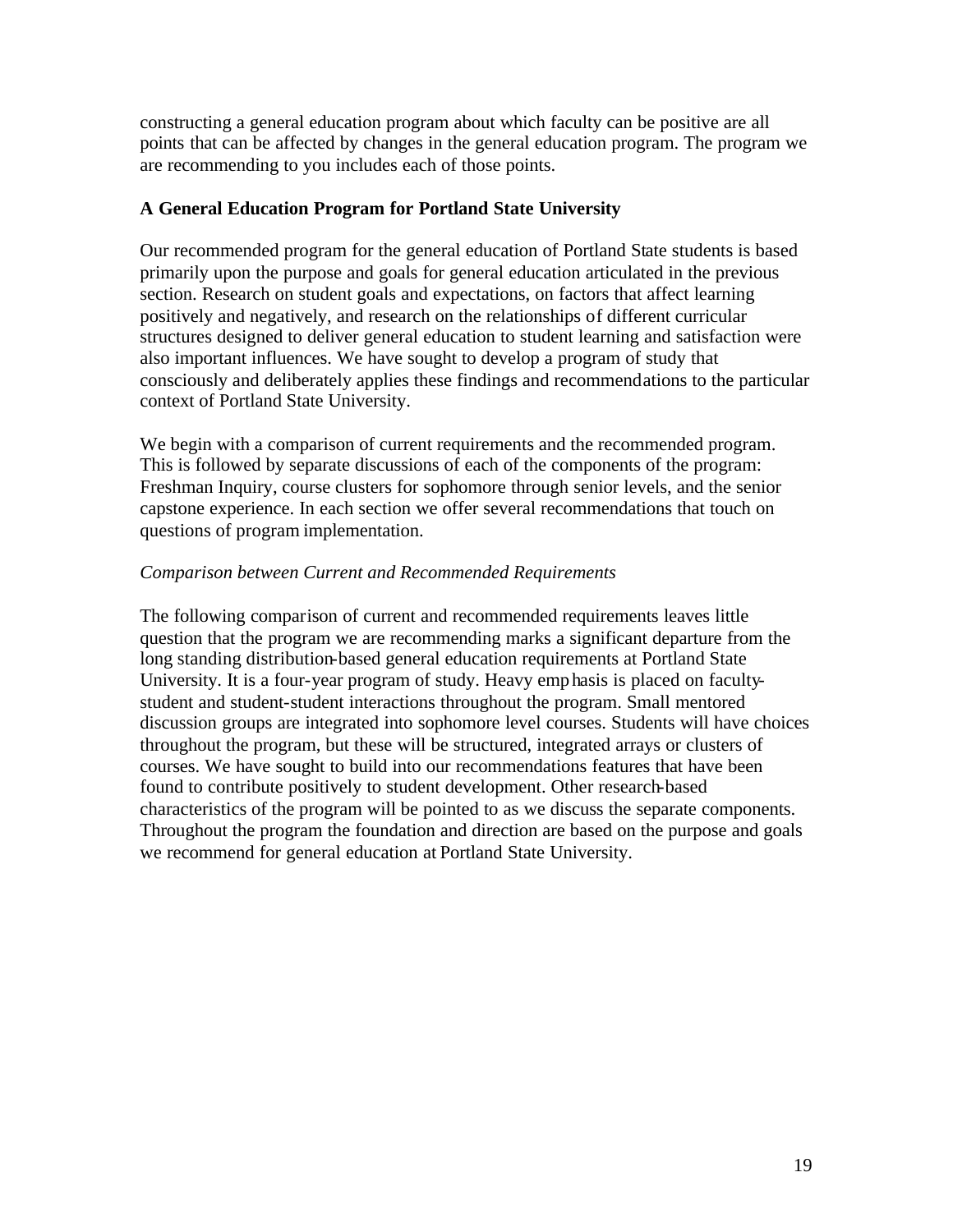| <b>Current Requirements</b>                                                   |         | <b>Recommended Requirements</b>                   |         |
|-------------------------------------------------------------------------------|---------|---------------------------------------------------|---------|
|                                                                               | Credits |                                                   | Credits |
| 1.18 credits from two departments<br>from each of the three academic          | 54      | 1. Freshman Inquiry                               |         |
| distribution areas. 18 upper-division<br>credits must be earned in the        |         | One year-long course                              | 15      |
| academic distribution areas with no<br>more than 12 in one department.        |         | 2. Sophomore Year                                 |         |
| 2. Two courses (6 credits) of diversity<br>coursework from the approved list. |         | Three 4-credit courses<br>selected from different | 12      |
| Courses must be taken from two                                                |         | interdisciplinary                                 |         |
| different departments. These credits                                          |         | programs or general                               |         |
| may be included within the above<br>distribution requirement                  |         | education clusters.                               |         |
|                                                                               |         | 3. Upper Division                                 |         |
|                                                                               |         | Complete one inter-<br>disciplinary program       | 12      |
| 3. Writing 121                                                                | 3       | or general education                              |         |
|                                                                               |         | cluster (four 3 credit                            |         |
| 4. Writing 323                                                                | 3       | courses).                                         |         |
| 5. HPE 295                                                                    | 3       | 4. Senior "Capstone"                              | 6       |
|                                                                               |         | Experience                                        |         |
| (Minimum)                                                                     | 63      |                                                   | 45      |

#### *Number of Required Credits*

The current 63 credit requirement is equivalent to 34 percent of the 186 quarter credits needed for graduation. The recommended program reduces the credits required to 45 or 24 percent of the number required for graduation. It should also be noted that the current 63 credit requirement is a minimum. Unless students and advisors are careful to coordinate the vertical field distributions with the horizontal upper- and lower division requirements, students may end up having to complete some number of additional credits. Also, most upper-division courses have lower-division prerequisites. Students may be faced with having to complete additional courses to meet these prerequisites or find themselves in upper-division classes for which they are unprepared. Finally, not all courses eligible to meet the diversity requirement can be used to meet the distribution requirements. Some of the courses on the list of approved diversity courses carry omnibus numbers (407, 410, etc.) and these cannot be applied to the distribution requirements. The net effect is that the number of student seats and the number of courses needed to deliver general education to our students will be less under our recommended program.

While it is simply not possible to foresee and plan for all possible student scenarios that may lead to complications, it is the case that the recommended program sets forth credit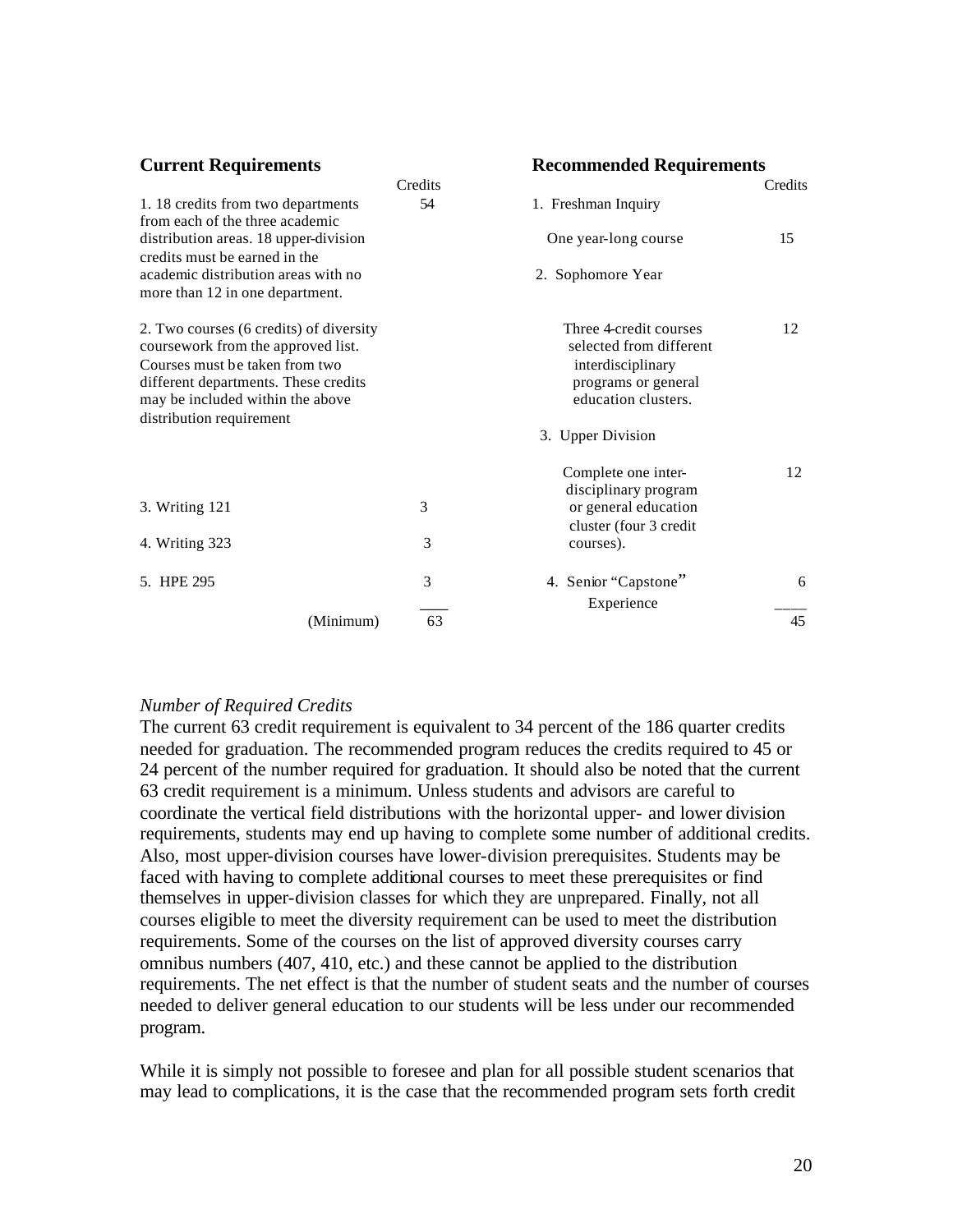requirements that are clearer and pose fewer interpretation problems for students and faculty than is currently the case. Greater clarity and reduced complexity should contribute to improvements in student advising.

## *Transfer Students*

During our deliberations we were made very aware of the reality that between 75 and 80 percent of our graduates offer at least some credits taken at other institutions. The magnitude of the transfer student issue is well illustrated by the fact that for the 1991-92 academic year there were nearly twice as many seniors (3,133) as freshmen (1,596) enrolled at PSU (OIRP 1992, 25). Clearly, any general education program must recognize this underlying characteristic of our University.

A key concern for transfer students is the equivalency of the ir coursework at other institutions to courses meeting the distribution requirements at Portland State. In addition to creating a substantial workload for those involved with transcript evaluation, the "equivalency problem" appears to generate a good deal of dissatisfaction among transfer students. A preliminary review of open-ended comments from entering transfer students suggests that there is a considerable amount of dissatisfaction with both the evaluation process and the problem of equivalency in relation to the general education requirements. Having to repeat coursework, uncertainty as to which courses fall in which distribution area, a lack of clarity as to the purposes of the requirements, and a general frustration with having to meet requirements that may necessitate delaying graduation are among the general themes of these comments. Faculty, department heads, deans, and other administrators face a constant stream of petitions regarding equivalencies or requesting waivers from the requirements throughout the year with the pace quickening as graduation nears. Transfer students frequently experience difficulties with the present system and may encounter delays in graduation for purposes which often seem to them more bureaucratic than educational.

Representatives from area community colleges contributed greatly to our discussion of this issue. They added significantly to our understanding of the Block Transfer program as well as the concerns of their students who are considering entering PSU. The Block Transfer program requires that the general education work at the community college level be considered to meet university lower-division requirements for those students who complete the A. A. degree. All three area community colleges have revised their gene ral education curricula and require a good deal of their students.

A major concern of the community colleges was that no special requirements, such as a required series of courses or a competency exam, be put in place for students transferring in as juniors. They correctly pointed out that such an approach within the general education program would create yet one more obstacle for these students that would run counter to the intent of the Block Transfer program. Additionally, a special requirement that was not applicable to other PSU students would only encourage these and other transfer students to pursue other options.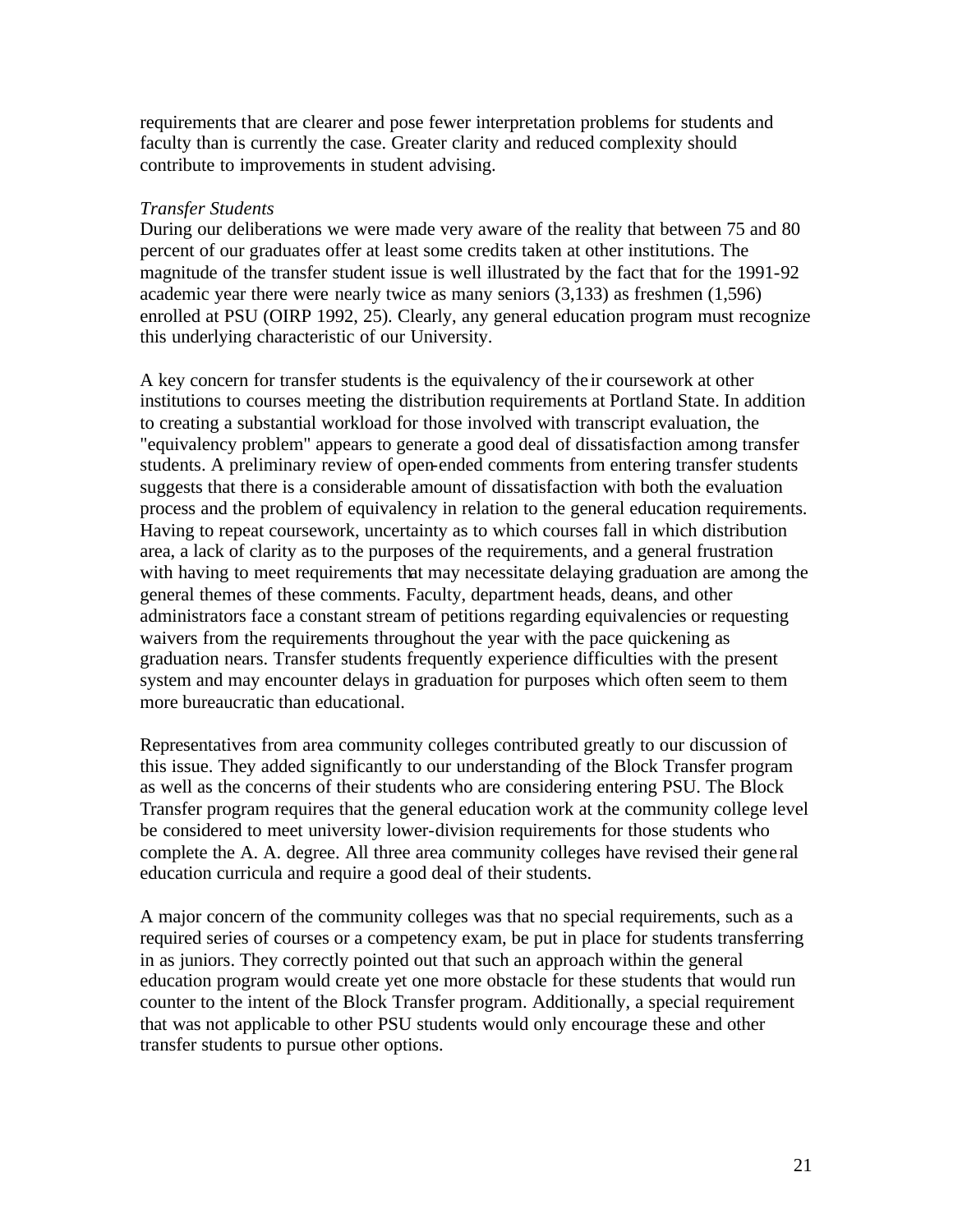*Our response to the "transfer problem" is to recommend that the requirements of the general education program begin in relation to a student's class standing at the time they enter PSU*. That is, a student entering as a sophomore would begin the general education program at that level. They would not be required to take Freshman Inquiry. Similarly, a junior would begin at that part of the program. Persons transferring in as seniors would be required to meet the upper-division requirements of the program. This approach would respond to many of the concerns expressed by incoming transfers by effectively ending the problem of equivalency for at least the general education portion of their PSU programs.

Several of the written responses to our previous report commented that transfer students would not have had Freshman Inquiry and might therefore be at a significant academic disadvantage. *Our response is to recommend that the Freshman Experience seminars which will begin to be offered this fall quarter be changed to New Student Seminars and that transfer students be strongly advised to take advantage of that opportunity. Those* transfer students who do take this course will have the opportunity to begin building the bonds of community and sense of involvement that appear so important for student learning and satisfaction.

#### *Writing Requirement*

The program we recommend does not include a separate set of courses identified as writing courses. The Working Group is strongly committed to the premise that an essential component for all courses included in the program will be a demonstrable and substantial emphasis on communication as a component of learning. We consider the core of communication to be writing, but we also expect serious attention to be given to graphic, numeric, and oral means of learning and expression. This does not mean that each course will be expected to require an extensive research paper. Rather, each course through all four years of the program should include a variety of writing and other communication experiences. Writing, graphic, numeric, and oral modes of learning and expression will be taught and learned within course context rather than being isolated into two required courses which are often perceived as being separate from the subject matter being pursued by students. Writing and other forms of communication will become integrated into and part of the subject matter focused upon by different general education courses through all four years of the program.

## *Diversity Requirement*

Similarly, the program does not include a separate, isolated diversity requirement. As was discussed earlier, the intentions and objectives of the dive rsity requirement have been diluted by the fact that at least 102 courses can be used to fulfill the two-course requirement. As is the case throughout the current curriculum, there are individual courses which significantly and powerfully contribute to student learning in this area. Yet it is not clear how this list of individual, department-based courses can consistently contribute to a coherent learning experience. Our recommended goals and strategies place strong emphasis upon student learning about dive rsity from a number of perspectives. Our goal is that Portland State University will begin to be among those universities and colleges that include these issues in coursework across the curriculum. Several of the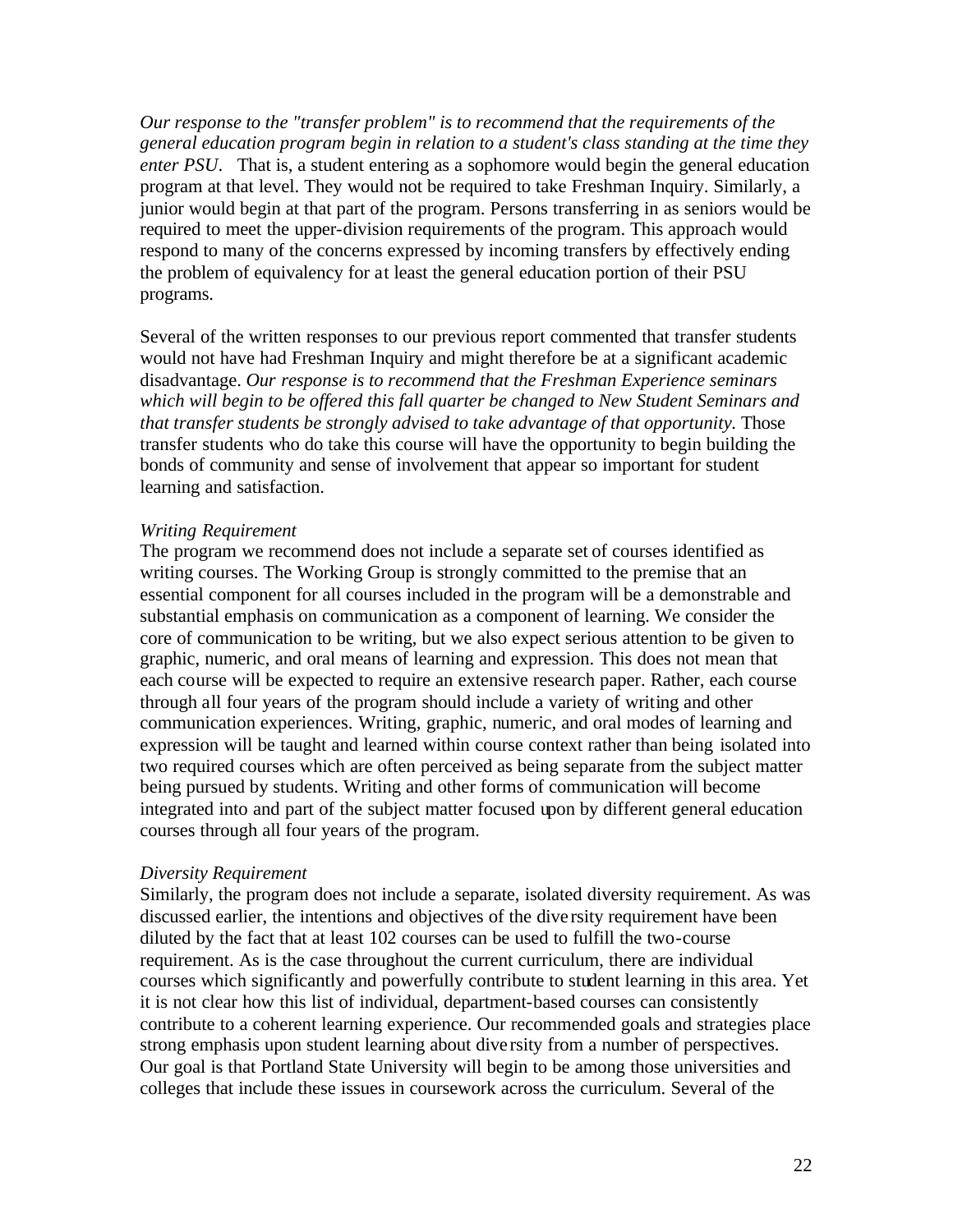curricular initiatives underway include a focus on these concerns, and faculty will be encouraged to develop courses which address these issues. We believe that among the outcomes of the recommended program will be greater awareness and enhanced sensitivity among our students.

## *Health and Physical Education*

Under the recommended program the current three-credit Health and Physical Education requirement will be eliminated with the objectives of that course included within the general education goals and strategies. In response to the previous draft of this report, the faculty of the Department of Public Health Education presented to the General Education Working Group a set of carefully considered and thoughtful suggestions for strengthening the general education goals and strategies. Most of those suggestions were incorporated into the current draft, and the Working Group is appreciative for that contribution to our development of this set of recommendations.

#### *General Education Courses*

Courses for Freshman Inquiry will be developed by those faculty who comprise inquiry faculty for a given academic year. All university faculty will be invited and encouraged to develop courses for the sophomore through senior levels of the program. These could be developed by individuals or groups of faculty and could take the form of one separate course or a sequence or even a cluster of courses. A faculty advisory committee will review the extent to which course proposals incorporate the goals and strategies of the program into their subject matter and delivery. These courses would not carry a departmental prefix; rather, they would be identified as general education courses.

This approach to course development for the general education program is a significant break with the distribution model. Currently courses developed primarily for majors by departments within the field areas constitute the curriculum for general education. Many of these existing courses serve two not altogether complimentary purposes. They are intended to contribute to the specialized expertise of majors and are offered as contributing to the general education of all students. It is certainly foreseeable that these courses could be revised to incorporate the goals and strategies and then become part of the general education program.

This does not mean the necessary demise of the many excellent departmental courses that have successfully contributed to student learning. Many of our students will continue to need a large number of credits in addition to general education and major requirements. The number of additional credits needed by students varies considerably from program to program but can be as high as 96. Students will continue to search for courses outside their majors which are interesting and which are seen as contributing to their chosen area of specialization. The difference will be that students will not be taking these courses to fulfill distribution requirements; they will enroll in them because they are indeed interested in the course.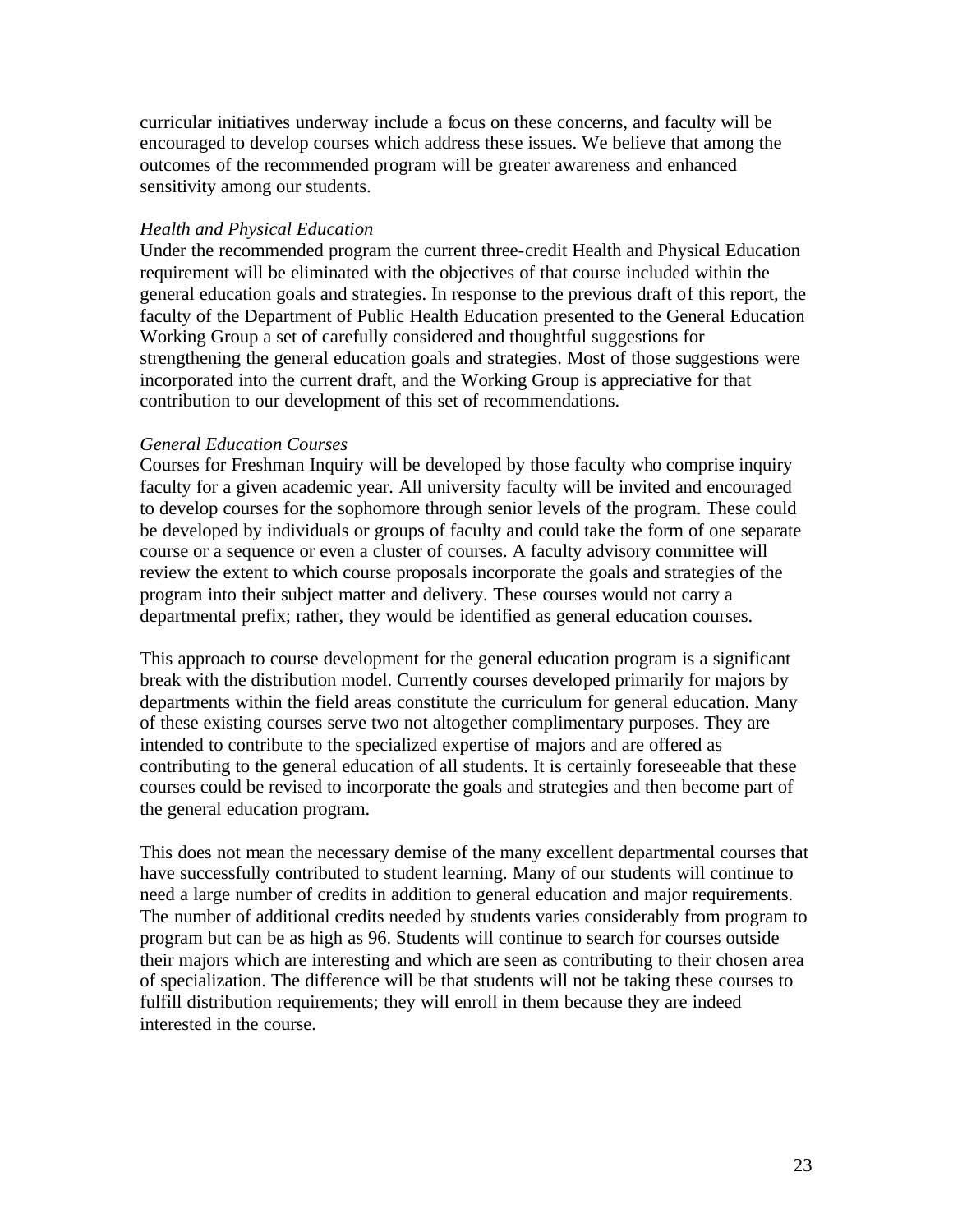## *Faculty Development*

Faculty are to be requested to participate in team-taught Freshman Inquiry courses and to develop courses for the general education program, then the University must commit itself to an ongoing, systematic program of faculty development. As Gaff's review of general education reform established, faculty development programs are increasingly part of curricular reform.

Historically, faculty development has meant gaining increasing expertise within one's chosen subject matter. The curricular reform movement of the 1980s brought an emphasis on the improvement in teaching and learning (Gaff 1991, 102). Faculty are accustomed to development in terms of improving one's knowledge and recognition within a disciplinary structure. Most are less accustomed to attending workshops, seminars, or conferences that focus not upon subject matter but upon improving one's teaching. Attention to course organization, learning objectives, and classroom activities have not been part of the graduate school experience of most faculty, nor have there been very many incentives or opportunities to consider carefully questions of pedagogy. A systematic program of faculty development is an important ingredient of our recommendations for general education at PSU.

The development program will have at least two major goals. The first is to improve knowledge about the topics that provide the focus for course clusters and for Freshman Inquiry. Faculty from different disciplines will work together to design and deliver courses, and there will need to be the opportunity for faculty to improve their knowledge of the contributions of other disciplines to course topics. For the Freshman Inquiry faculty we recommend establishing an ongoing seminar wherein faculty will read, discuss, and write about the core theme from the perspectives of several disciplines. For faculty organizing individual courses or course clusters for the sophomore, junior, and senior levels of the program, we envision workshops and shorter seminars that focus on expectations of the general education program and upon collaborative course development.

The second objective will be to strengthen pedagogy. Here we expect there to be workshops and short seminars for faculty to become aware of different classroom activities and how those might be incorporated into their own classes. For example, the "one minute paper" assigned at the end of a class session and returned to students with feedback at the start of the next session has been found to have significant benefits for student learning (Light 1991, 35-38).

Another objective will be to provide support for faculty who wish to develop, including more "high-tech" innovations such as interactive video disks or multimedia presentations. Faculty know these possibilities exist but do not have the time or the resources on their own to gain the expertise needed to make effective use of these technologies in the classroom. A program of faculty development that focuses upon strengthening pedagogy will provide at least the beginnings of the support needed.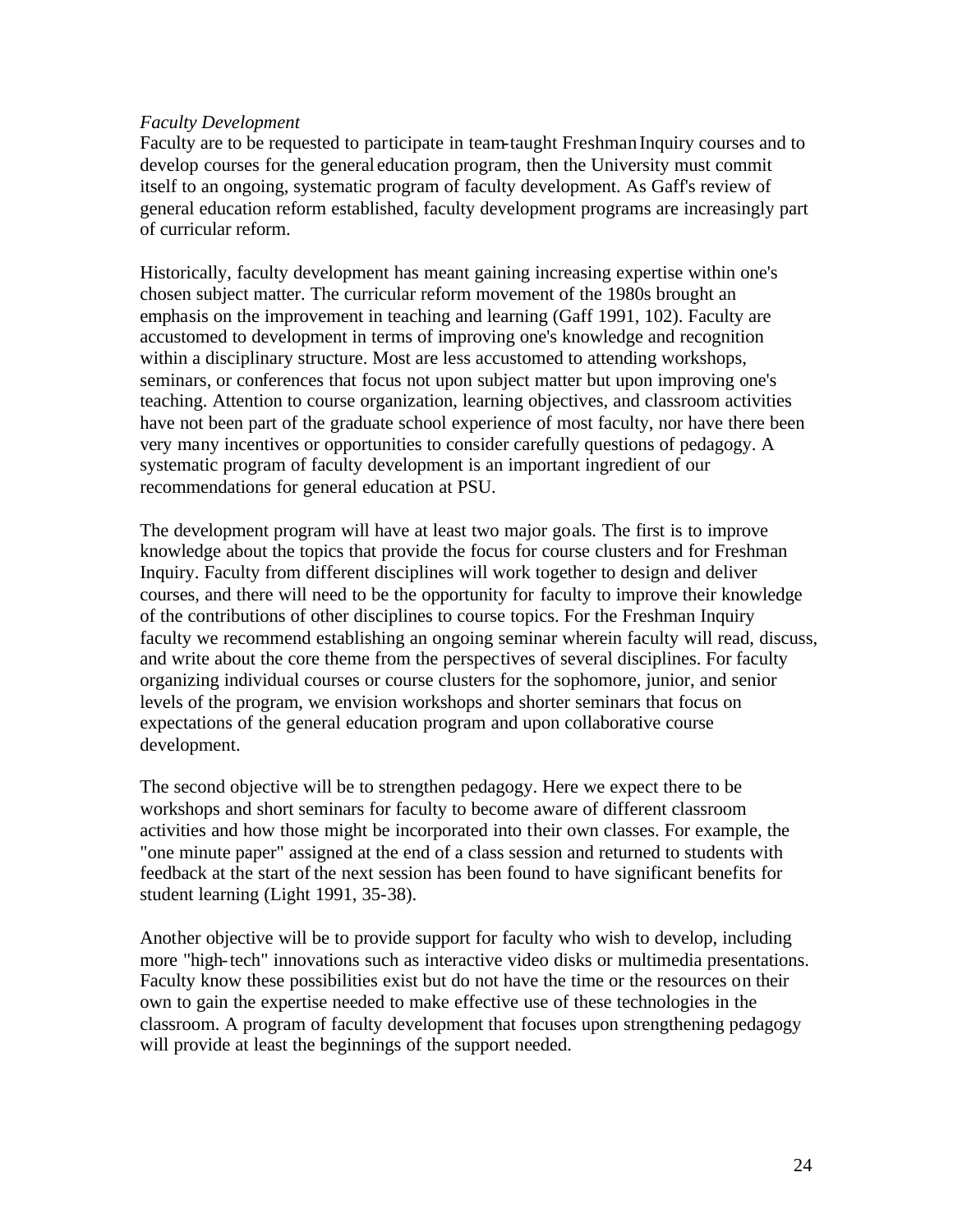At universities across the country, faculty have responded to development programs with a good deal of enthusiasm. Increased collaboration across disciplines, enhanced pedagogical effectiveness, and improved student satisfaction with their learning experiences in general education courses have been among the reported results (Gaff 1991, 108-109). Many faculty at Portland State University have reported similar positive experiences resulting from their participation in the current faculty development grant program and other development opportunities. *We recommend that the University expand*  its current efforts and work toward a sustained, systematic commitment to a program of *faculty development.* 

#### *Faculty Reward Structure*

As the University guidelines are currently written, promo tion, tenure, and merit pay decisions are not likely to be significantly affected by one's participation in the general education program. *The Working Group strongly recommends that the guidelines on promotion, tenure, and merit pay be changed to include participation in the general education program as a separately identified component of the evaluation criteria.* We believe that this change is absolutely essential in order to acknowledge and reward the significant commitments of time and expertise on the part of participating faculty and the overall contributions of those efforts to the University.

#### *Phased Implementation over Four Years*

*We recommend that the components of this program be phased in over a four-year period.*  Freshman Inquiry would be implemented for all entering freshmen in the fall of 1994. The sophomore courses would be prepared for the following year. Upper division course clusters would begin in the fall of 1996. Finally, the senior capstone would be available beginning with the fall quarter of 1997.

#### *Program Administration*

From our review of trends in the reform of general education, it became apparent that the long-term success of the program would require a clear administrative point of responsibility, authority, and support. No such administrative structure presently exists at Portland State University. *We recommend that a person be designated to be the administrator of the general education program and that this be that person's primary administrative responsibility. We further recommend that this person be assisted and advised by a General Education Faculty Advisory Committee, which will have the responsibility for overseeing and proposing changes in the program as it evolves. Finally,*  we recommend that the administration of the program be independent of the College of *Liberal Arts and Sciences and the professional schools.* 

The program we are recommending includes the premise that general education is the responsibility of all University faculty. Faculty in the professional schools have not in the past been able to participate by offering courses meeting the distribution requirements. Further, many are involved primarily at the graduate level. We believe that the participation of those colleagues will significantly add to the learning experiences of our students. We believe that an important aspect of the ability of this program to attract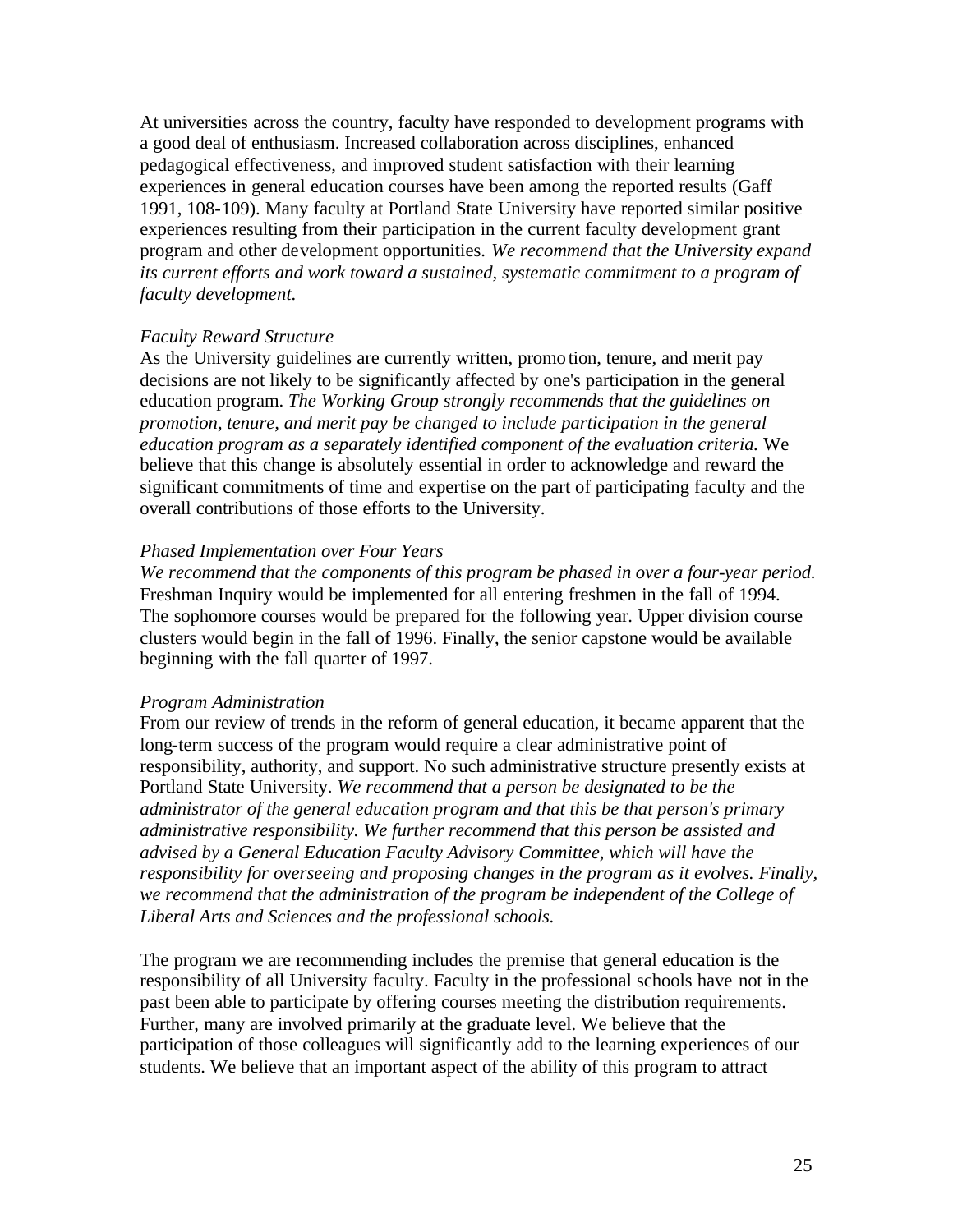participation from professional school faculty will be the organizational independence of the program.

# **Freshman Inquiry**

The overall goal for Freshman Inquiry is to assist students in making the transition from the "authority bound phase" to becoming increasingly sophisticated learners and thereby enhance their ability to engage successfully their academic programs. As we have seen, our entering freshmen bring with them a range of contexts and abilities. Those contexts often include being a first generation university student, working, and commuting, all of which have been found to have a negative relationship to student learning and satisfaction. For many of our students, their situations include two or more of those negative factors. Curriculum cannot address or alter those contexts; they form the reality for many of our students. However, a planned, coherent, and integrated program of study and the manner in which it is delivered can enhance factors found to be positively related to student development, particularly those related to involvement and community. Freshman Inquiry has been specifically designed to include those components and accomplish those objectives.

# *Structure*

The year-long course required of all entering freshmen will be team taught. As presently planned, there would be four faculty teams each consisting of five faculty, assisted by five student mentors, teaching 2/3 time in Inquiry. Faculty teams will have the freedom to develop the specific topics related to the general theme for their courses. During the yearlong course, those topics will be considered in some depth from a variety of disciplinary perspectives.

Clearly, this is not "core" in the conventional meaning of the term. Entering students will not all have classes with precisely the same topical content and reading. What will be "core" about these classes is the constancy of assignments requiring daily or almost daily communications projects, an emphasis on active learning through student participation, exposure to faculty from different disciplines confronting students with differing knowledge systems and disagreements over ways of knowing. Students will be presented with "facts," but they will also be confronted with the reality that some "facts" are matters of contention. They will also be expected to themselves engage in some discovery of "facts."

We are presently planning for 20 sections of Freshman Inquiry. Each five-member team would be responsible for five sections. To insure continuity during the course, one faculty member would serve as the primary instructor for each course. Team members would for a two to three week period each quarter explore the perspectives and insights offered by their discipline to the specific topics under consideration. Among the outcomes of this organizational structure is increased student awareness of the distinctions and commonalities among disciplines and their contributions to the richness of the university experience.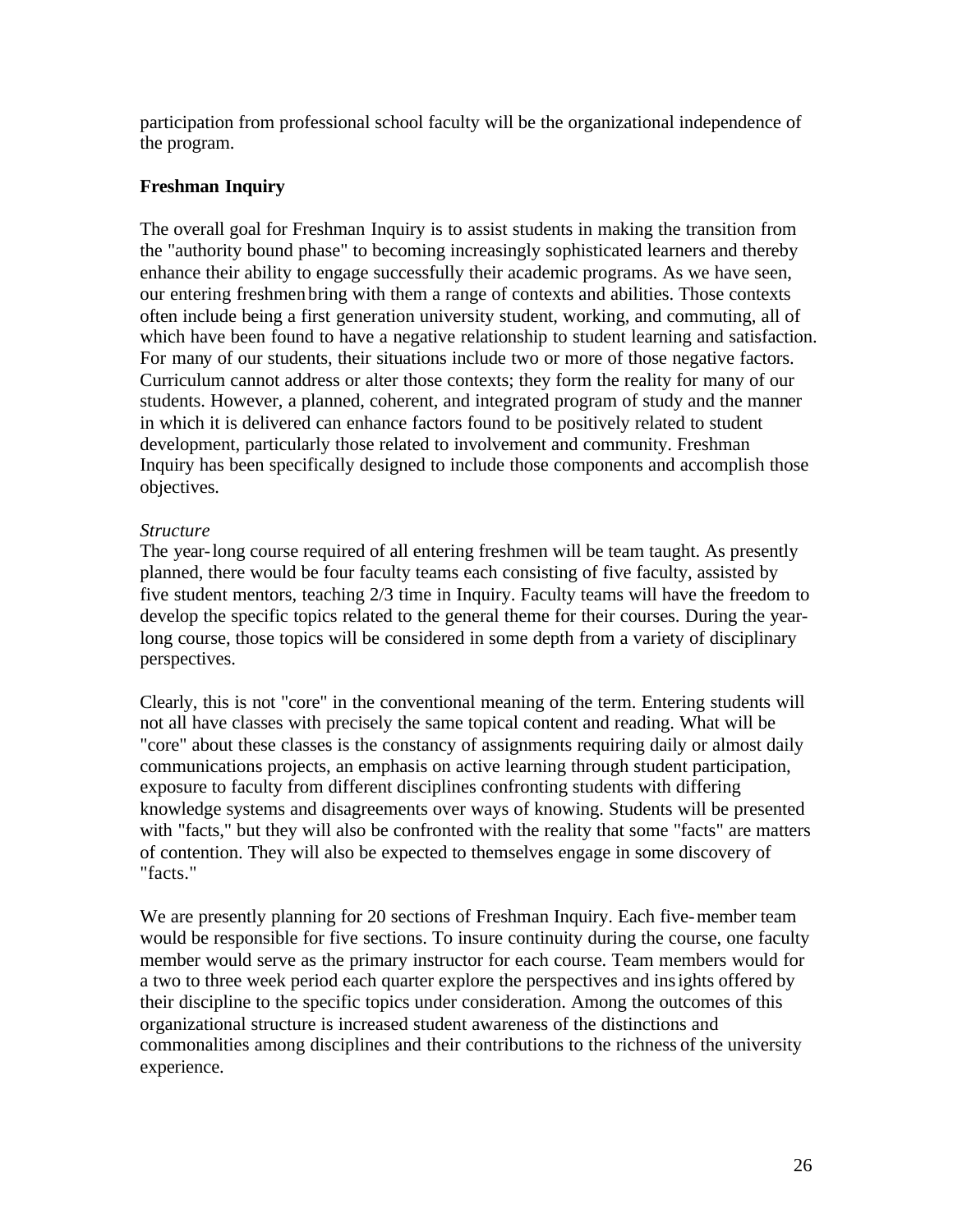Inquiry classes will be kept relatively small (30-40 students) though this will vary depending upon how many admitted freshmen actually enroll at PSU. These classes will be broken down into three smaller groups for two hours per week. These small group sessions will be assisted by the student mentors who are part of the overall course team. By design the structure and organization of these courses is intended to create in each a learning community including the faculty members, the student mentors, and the students.

#### *Inquiry Course Content*

While structure and organization are essential, it is content and delivery that will ultimately determine whether the goals for Freshman Inquiry are achieved. After some considerable discussion, we concluded that a thematic approach was simply the best basis upon which to build academically rigorous courses that are sufficiently interesting to engage students and have the depth necessary to contribute to their academic development.

The foundation of these courses will be a core of knowledge and academic abilities. Students will be confronted with "facts," concepts, and theories related to the course topic as presented from the perspectives of several disciplines. Each class session will include an assignment that asks them to engage in one of the modes of communication, asks them to gather information, and/ or challenges them to consider a problem from a different perspective. Among the guiding principles for these courses is that students will have frequent assignments and immediate feedback. The research by Light (1990, 31-33) has shown that this approach is extremely important and positively contributes to student learning.

By the end of the year-long courses, students will be expected to know how to frame questions, gather information, engage in analysis, and communicate conclusions applying written, numeric, and graphic forms of communication. That is, students will be expected to use the library to gather information from original sources, to have the sophistication to integrate different types of information as they attempt to analyze a problem, and to present that analysis in an appropriate form that demonstrates their capacity to employ written, numeric, and graphic means to communicate their work. Most often this will take the form of a research report of moderate length to be completed during the spring quarter.

The result will be that in addition to learning a great deal about the topic under consideration, students will have spent the year gradually becoming more sophisticated in their ability to learn through constant, almost daily assignments structured to develop different skills and abilities. Additionally, they will have been exposed in some depth to several different disciplines, their ways of framing questions, gathering information, and standards for making knowledge claims. Students will be better prepared to meet successfully the expectations of upper division work in their majors than is often the case at present.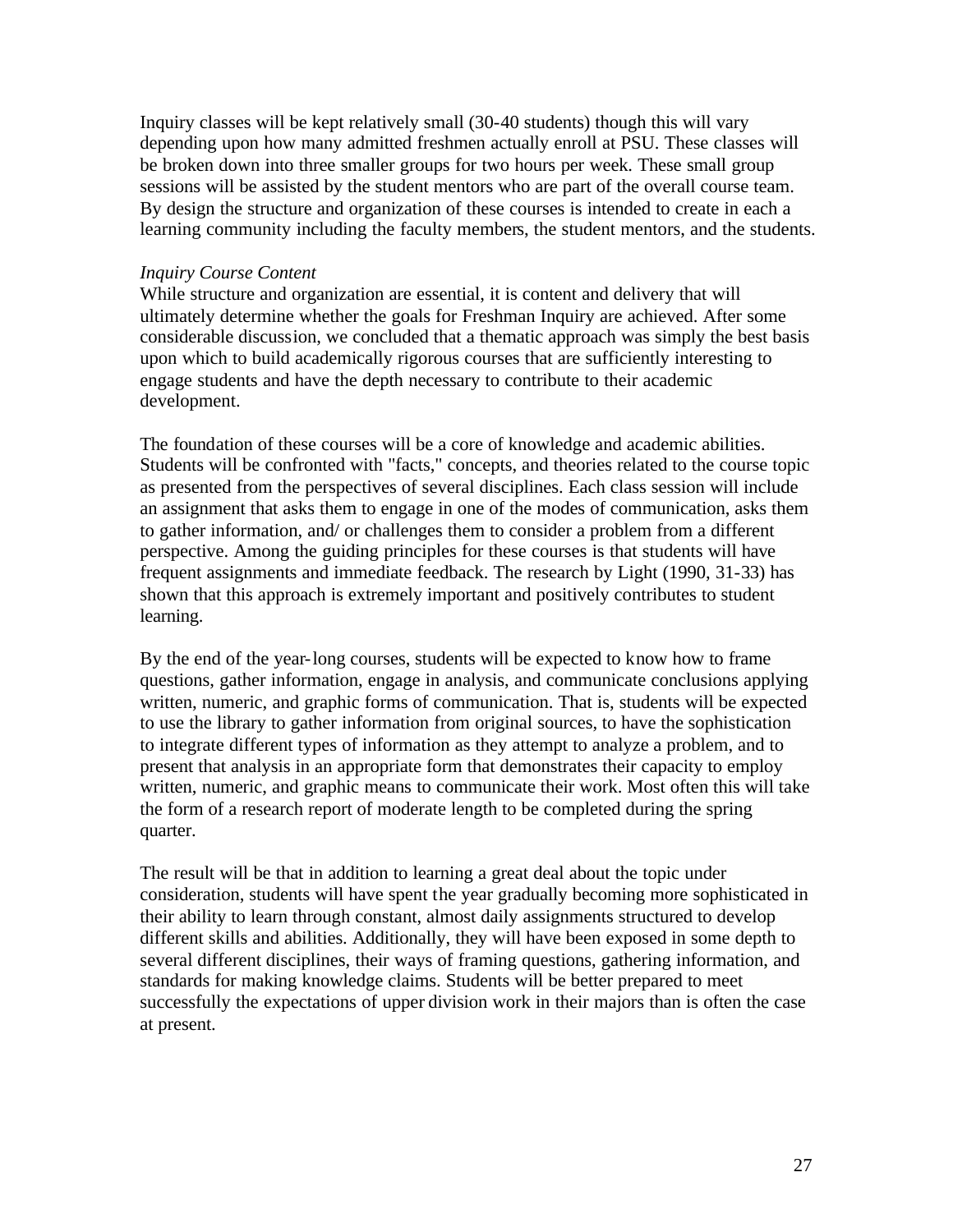#### *Inquiry Courses under Development*

Two groups of faculty have begun to develop model courses within this general theme. Neither effort is as yet fully developed, but both hold the promise of offering precisely the kind of learning experiences envisioned for entering freshmen. We present a brief description of each to illustrate what is intended for Freshman Inquiry.

"Discovering Metropolitan Portland" is the tentative topic for one of the courses. This year-long course of study proposes to direct student efforts toward discovery of the evolution of the physical and human landscapes and toward consideration of processes of change and the future. Throughout the course attention would be given to models offered by different disciplines to describe current conditions and predict processes of change as a means for understanding current and future conditions and problems.

In addition to being presented with a range of facts about the metropolitan area, students would be asked to engage in data collection of various types (e.g., physical measurements of the environment, demographic statistics, mapping neighborhoods, human surveys) and be expected to present those data in appropriate forms as they analyze different problems. Throughout this course students would be expected to work with facts in the context of descriptive and process models that assist in organizing and analyzing the world around them. In addition to enhancing their academic abilities, students would gain substantial insight into the relationships between physical and human characteristics as these interact to shape this metropolitan community.

The second course under development proposes to explore discovery through a focus on the social, cultural, and historical context of Albert Einstein's theories of relativity. Tentatively titled "Shifting Realities: Albert Einstein's Relativity," this year-long course would begin with a consideration of the social and intellectual climate of Europe at the beginning of the twentieth century. The context within which Einstein learned and grew to maturity included considerable intellectual ferment as scientists and artists worked and contributed toward significant changes in the definitions of objectivity, perception, space, and time. Students, in the winter quarter, would examine the theory of relativity and the consequences of its publication specifically on the study of physics and on more general areas. Why was it that a theory of physics so strongly captured public imagination, making Einstein a world-renowned hero? To what extent is discovery contextually constructed? These issues would carry the course into a consideration of current societal and cultural contexts of scientific discovery.

Throughout this course students would be asked to research and write several short essays exploring the historical, cultural, and scientific issues raised. They would also be expected to explore mathematics as a means of communicating ideas. Some data collection, analysis, and presentation would be required throughout the course.

These model courses clearly offer students two very different topical maps to discovery, but in many ways they share similar concerns and will offer students many similar experiences. Written and other forms of communication, using mathematics as a means of learning and expression, considering topics through several disciplinary lenses,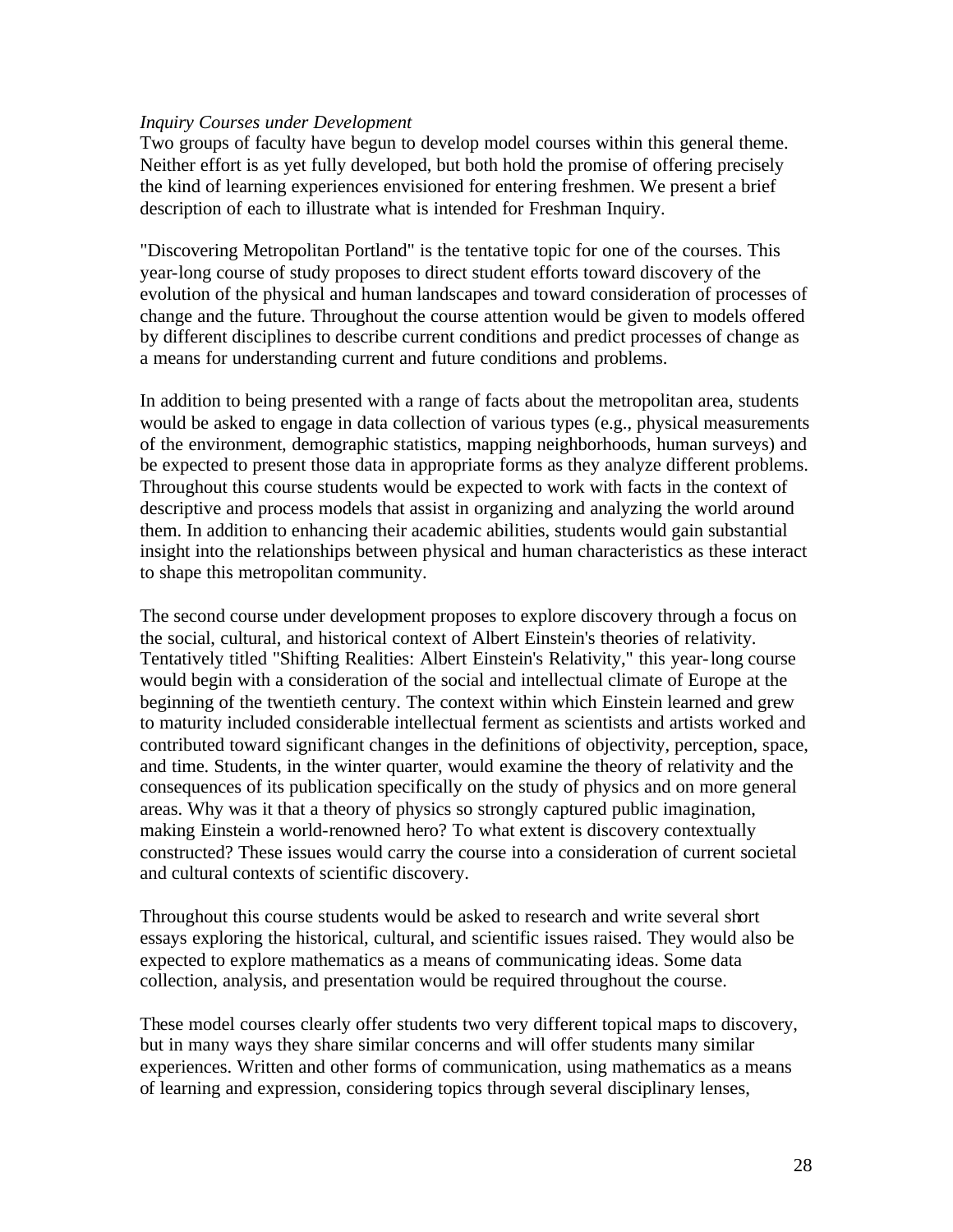collecting data and reporting analytic results are experiences that run throughout both courses. Both offer students interesting, even exciting opportunities, engaging them in a variety of learning experiences. At the end the three quarters we expect students to have made considerable progress in their journey toward becoming lifelong learners.

# *The Library and Freshman Inquiry*

Both of the courses under development envision students being involved in a number of information gathering activities, often from primary sources. This will be the case for every Freshman Inquiry course. This means that by design as well as necessity Inquiry will include access and retrieval of information from the PSU library as a significant part of the curriculum.

At present, many of our students do not often confront the need to make use of the library until they begin the upper division portion of their course of study. Then, they urgently need to avail themselves of the many resources available but typically must do so without even a minimal introduction to the library, understanding of how information is organized, or awareness of the most appropriate means to access information. Rather than being a component of student learning throughout their education, the importance and role of library resources do not emerge until late in their education, and then students often have incomplete knowledge as to how to take full advantage of those resources.

Beginning with Freshman Inquiry, students will learn how to access and retrieve information from the library in a manner that is integrated with their coursework. Inquiry faculty will work with library faculty to incorporate those goals within the curriculum. We expect the goals to be based upon those articulated by the Association of College and Research Libraries' "Model Statement of Objectives for Academic Bibliographic Instruction" (ACRL 1991). This extensive program of objectives and competencies focuses upon a student's ability to gather information, which is seen as four separate but interactive processes:

- identifying how information is created and communicated
- understanding how information is organized into recorded and unrecorded sources
- being able to select information using a number of access points and sources
- being able to actually retrieve an item from a collection

The goals for this part of the curriculum include much more than simply discovering the on-line catalog or knowing which floors house material from which disciplines. Students should gain an appreciation for the information structures, understand the range of ways to begin identifying particular sets of information, as well as the basis for distinguishing among different types of information. By the end of Freshman Inquiry, students will be expected to be able to use efficiently electronic modes of searching including on-line options and electronic databases, demonstrate confidence in the use of indexes and abstracts as access points by identifying and retrieving articles from journals and periodicals, be able to identify sources from citations, and follow through the search to physical retrieval of that item (Wright 1991). This list of objectives is certainly preliminary and will need to be carefully developed with the assistance of library faculty,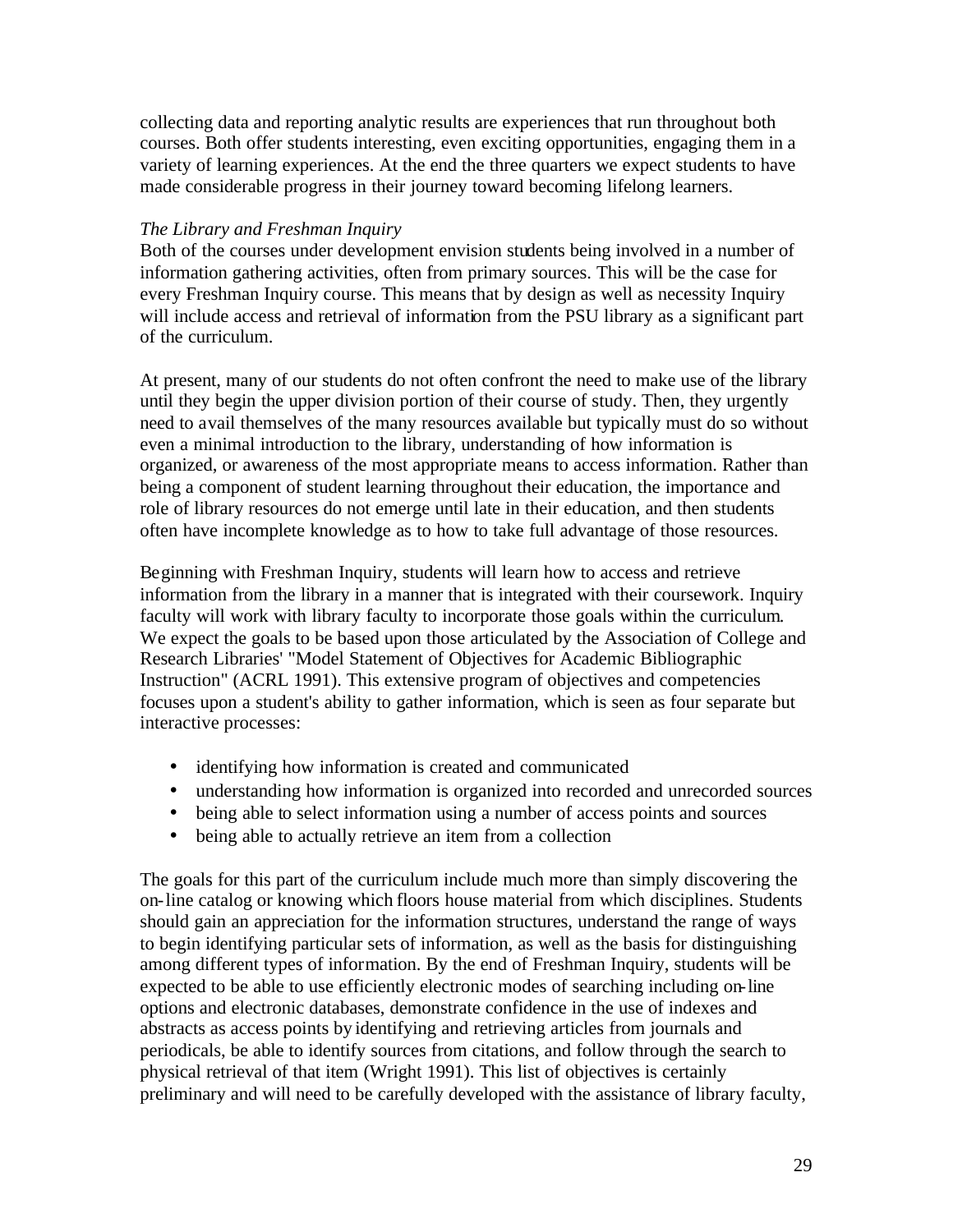but the intent should be clear. By the end of their first year at Portland State University, our students will be able to use the library with confidence and view access to that information as integral to their academic experience at PSU. The ability to access and use information well and wisely is essential to facilitating lifelong learning.

## *Evaluation*

Freshman Inquiry classes pose a number of challenges for the evaluation of student performance. Frequent communication assignments, data collection activities, and class presentations are among the activities that will be expected of students. The traditional pattern of a midterm and final exams perhaps supplemented by a paper or essay will not be adequate to meet the learning goals of these courses, allow for the identification of student problems, or offer the opportunity for a more complete examination of student development.

An approach which offers the promise of using evaluation as part of learning and allowing for a more comprehensive review of student progress is that of portfolio review. Individual assignments will be evaluated and commented upon almost immediately. During the quarter, students will be expected to build a portfolio of the work completed and will present that to the faculty team at the end of each term. The faculty in consultation with the student mentors will evaluate each student's performance on the basis of total work completed and evidence of learning progress. Given the nature of these courses, portfolio evaluation offers the best opportunity for a student assessment program that effectively contributes to student learning.

## *Inquiry Faculty*

Our current plans call for a 20-member Freshman Inquiry faculty drawn from departments across this University, each devoting two-thirds of their teaching to the program. Participants would retain their departmental affiliation. We do not envision the development of a permanent Inquiry faculty. Rather, some portion would leave to return full-time to their departments at the end of each year to be replaced by new faculty participants. In this way the program will retain some continuity from year to year but will also benefit from the expertise and insights of the new members.

Faculty can indicate their interest in participating in the program through self-nomination or nominations by their departments. The general education faculty advisory committee will be charged with selecting the participants for the next academic year. The determination of inquiry faculty membership should be accomplished during the fall quarter for the next academic year.

During the winter and spring quarters, these faculty will be expected to begin learning to work together by participating in course development workshops and the ongoing Inquiry faculty seminar. This would continue through the summer, which leads to our next recommendation. *We recommend that incoming Inquiry faculty receive a summer stipend to support course preparation.* Faculty will be asked to make at least a two-year commitment to the program. No person will serve on Inquiry faculty for more than three years.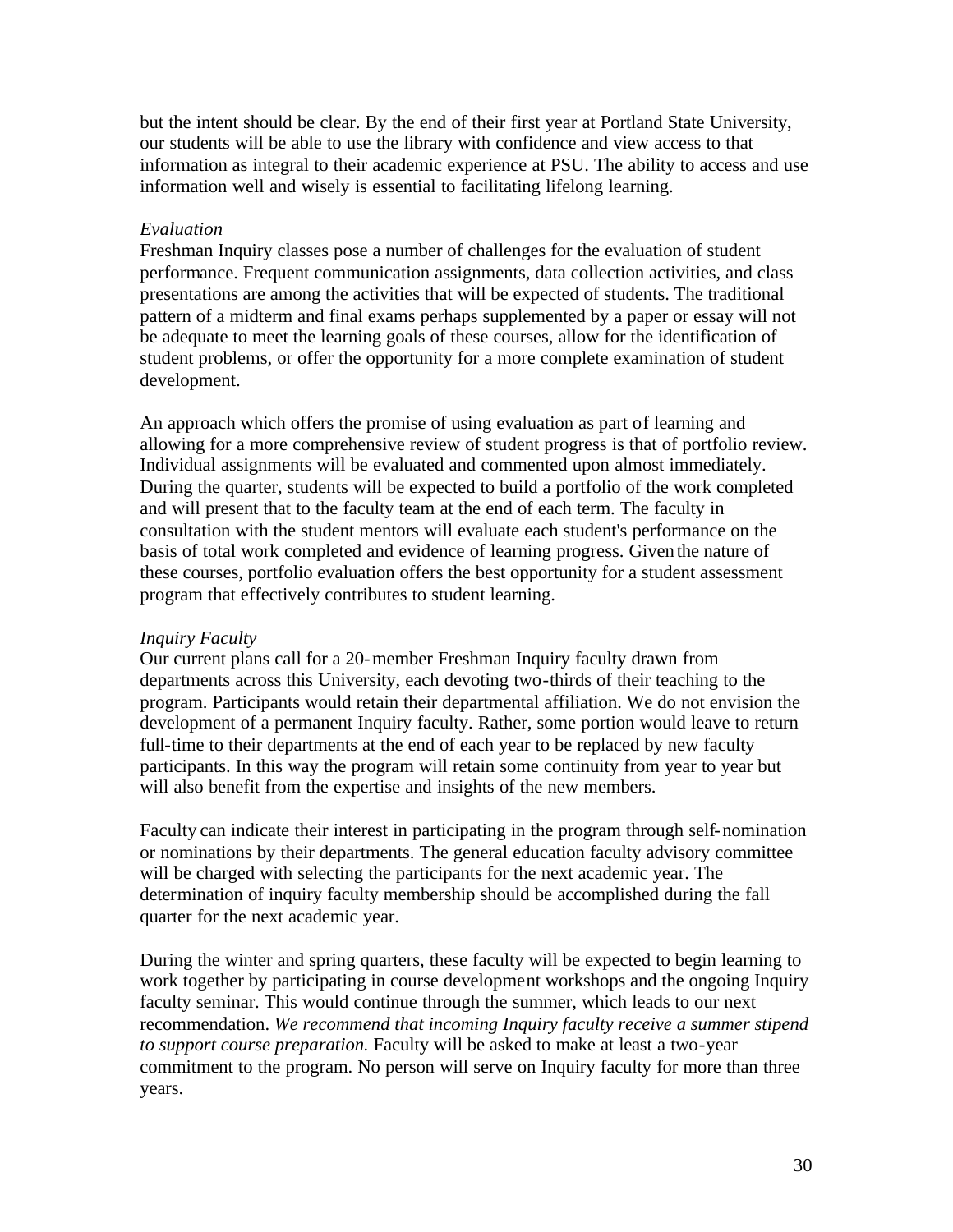While we expect Inquiry faculty to be drawn from across the University, we do plan for some areas of expertise to be consistently present. Inquiry faculty should include persons with expertise in writing and its instruction, mathematics, and graphics. Because new faculty will be brought into the program each year, we expect that over time all members of the PSU faculty who wish to partic ipate will have the opportunity to do so.

#### *Student Mentors*

Our current organization of Freshman Inquiry calls for 20 student mentors who would be responsible for assisting students working on their assignments in small group sections. Students wishing to participate in the program as mentors should have upper-division standing and will be nominated by their departments or self-nominated by early in the winter quarter. Students nominated should have demonstrated exceptional abilities in at least one of the communication areas, the curiosity and the capacity to pursue research questions, and the ability to work with people from a variety of backgrounds and contexts. Inquiry faculty will review the applications and select the mentors prior to the end of winter quarter. During the spring these students will be expected to work closely with their faculty team in course preparation and to attend workshops to help prepare them to meet the expectations of faculty and students. We anticipate that these students will become integral members of the team. *We recommend that student mentors be compensated by receiving tuition remission for that academic year in the same manner as is done for graduate assistants.* 

In addition, the educations of the student mentors will be greatly enhanced. Astin has shown that being a student tutor contributes in significant ways to student learning. Thinking through, researching, and preparing a year-long course and then being part of the delivery of that experience should greatly contribute to the university experience of these students.

#### *Expected Outcomes*

In addition to consideration of course topics in some considerable depth, we expect that the outcomes of Freshman Inquiry will include measurable growth in the areas of communication, question framing, information collection, ability to use numeric information for analysis and communication, and facility in accessing and retrieving information from the library. Students should be able design and complete a modest research project and use written, numeric, and graphic means to communicate the results.

Additional outcomes should include enhanced facility with scientific thinking, mathematics, and writing. At present, courses which emphasize these abilities tend to be avoided by students who often feel a lack of competence in those areas and who are therefore quite apprehensive about their prospects in such courses. We expect that students will feel empowered by their contact with these and other competencies in the Inquiry program and that they would as a result be more likely to pursue their curiosity about those areas through additional course work.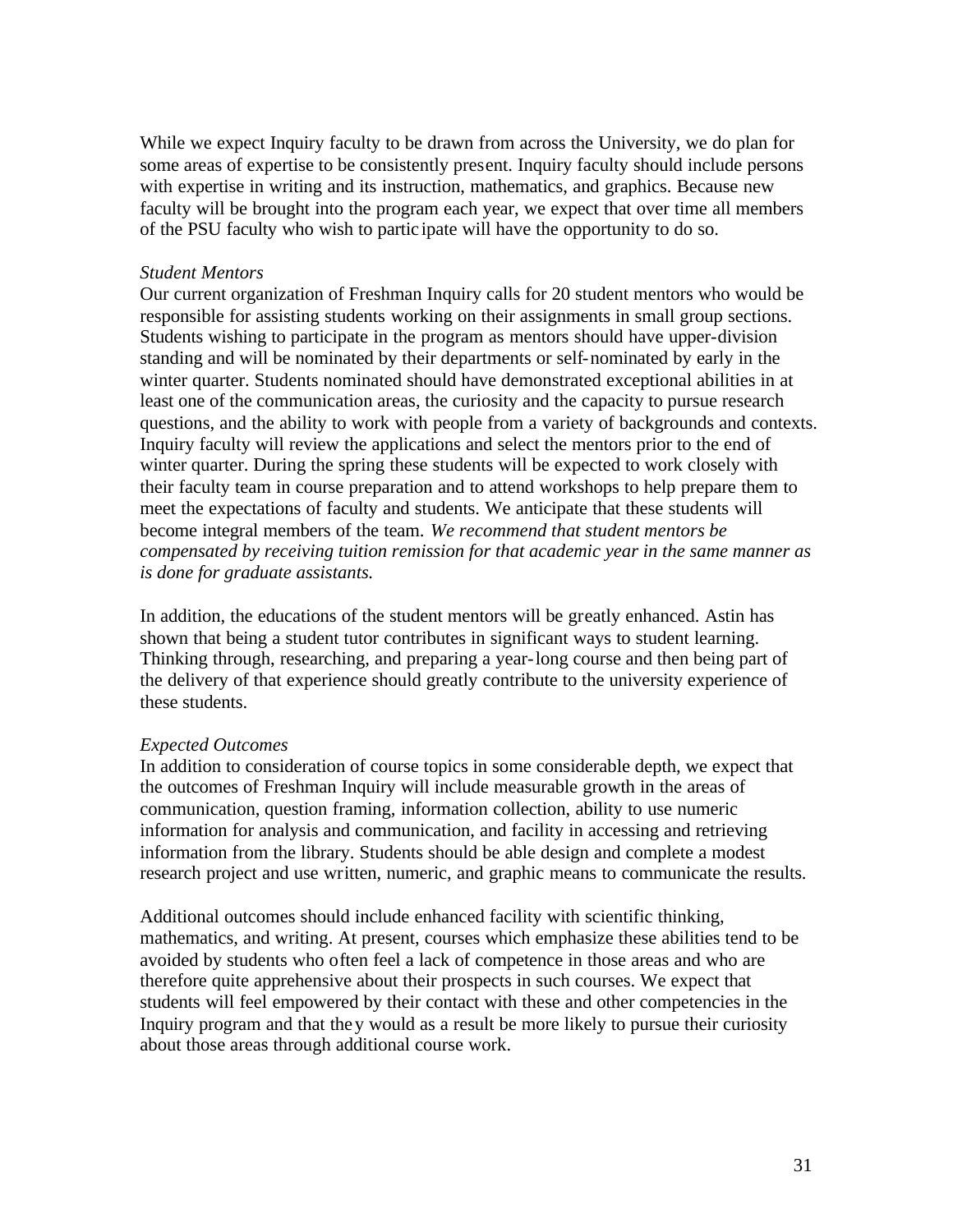We expect that this experience will result in students making substantial progress toward the overall goal of becoming lifelong learners. Furthe r, we expect that Freshman Inquiry will contribute in significant ways to the abilities of students to pursue their chosen majors.

The pedagogy of Freshman Inquiry will include extensive student-student and studentfaculty interactions. Additionally, students will be encouraged to stay in the same class section throughout the year. Ideally, each section and its mentored discussion groups will form learning communities. The expected result is that students will build a sense of community and involvement with each other as well as with this University and its faculty. Students will know a member of the faculty with whom they can talk, they will have built some strong bonds with other students during the sustained yearlong experience, and they will have had experiences working with other students from differing backgrounds and contexts. The sense of isolation which results from many of our students working, commuting, having family responsibilities, being first-generation students, and attending a large university will begin to have been deliberately addressed by the features of this part of the general education program. As the research of Astin has shown, each of these contributes to increased student satisfaction, enhanced learning outcomes, and improved retention. While it is of course true that these courses cannot in and of themselves fully address the issues of retention, learning, and satisfaction, Freshman Inquiry has been consciously developed to respond to those issues, and it will be a significant component of this University's efforts to respond on a more comprehensive basis.

## **Sophomore, Junior, and Senior Courses**

The program for sophomore level students will continue to include small group, mentored sessions to assist students to improve upon the foundation provided by Freshman Inquiry. Each of the three 4-credit courses will also continue to include frequent communications assignments with immediate evaluation and feedback. We expect the objectives and content of these courses will begin a more direct focus upon topics and strategies related to the Human Experience and Ethical Issues and Social Responsibility general education goals.

Our initial planning for these courses is that they will be overviews of or introductions to junior and senior level course sequences or clusters. Students will choose three such courses and then move into one of the clusters. Again, students will have choices, but these will be structured and integrated sets of courses.

The four-course, 12-credit junior and senior level requirement will be designed to offer students choices among sequences or clusters of courses. Faculty may propose individual courses, but these will be joined with others to form an integrated educational experience. The research by Ratcliff and Jones discussed earlier strongly supports this curricular structure.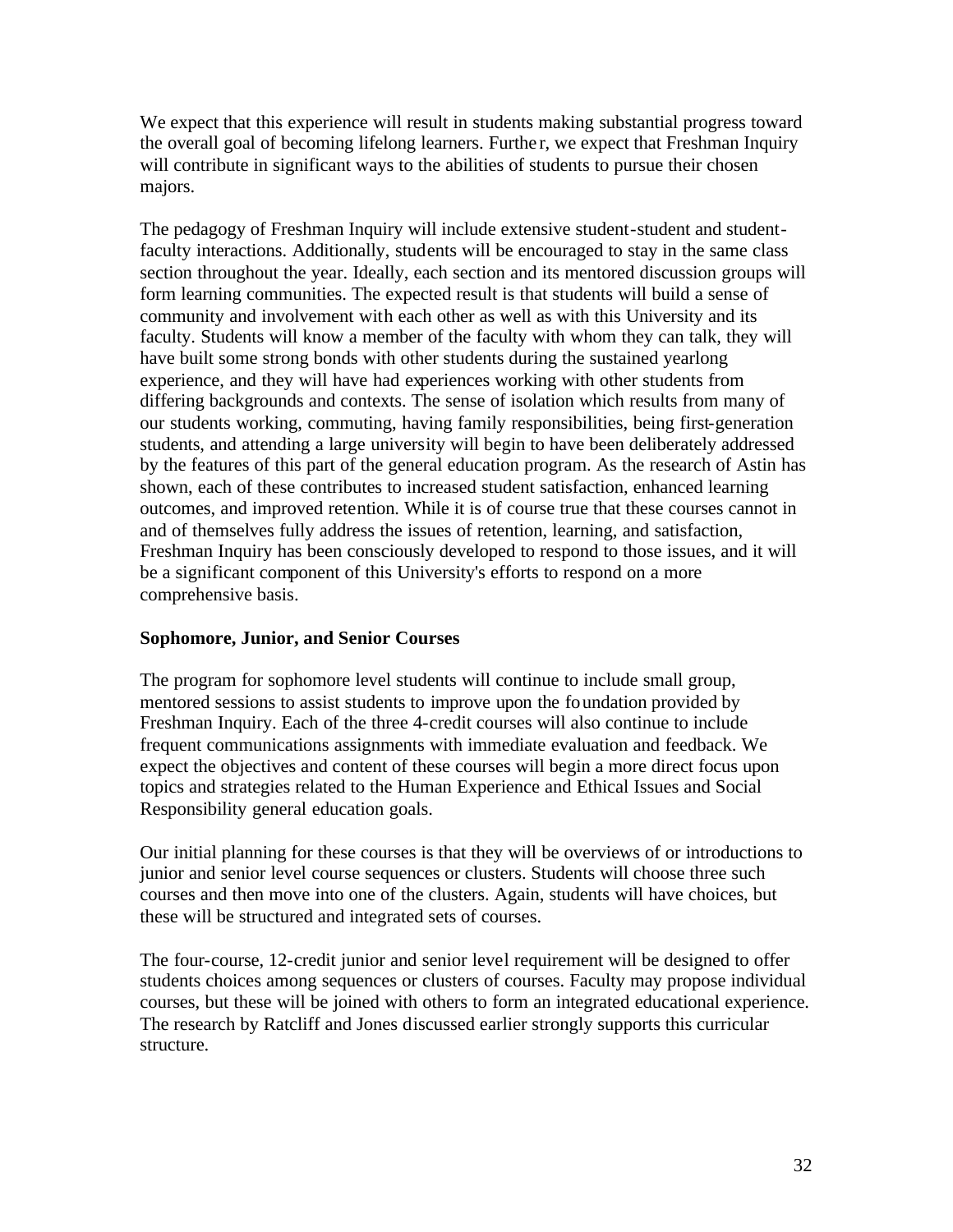Faculty offering courses grouped into a cluster or sequence will be expected to work together as the content and objectives of these courses evolve and to coordinate such matters as sequencing and scheduling. The faculty development program will serve to assist this necessary coordination. This will mean that faculty offering courses in the program will engage each other in discourse across departments and disciplines as they work toward developing their individual courses in relation to the other offerings within the cluster. The commonalties and conflicts among differing ways of knowing will become part of the course structure rather than a matter that is left to students to divine.

The expectation of frequent and significant communications assignments will continue and the pedagogy should include active learning on the part of students. The subject matter will include expanded consideration of the strategies related to the goals of Human Experience as well as Ethical Issues and Social Responsibility while continuing to build on the foundations in the areas of Inquiry and Communication. Students will be expected to demonstrate increasingly sophisticated research and communication abilities.

# **Senior Capstone**

The discussion of the 6-credit senior capstone experience in our previous report elicited a number of responses ranging from "irresistible, worth trying" to "good idea, but how will we do this," to "this terrifies me." In general, the responses were quite favorable to the idea that this metropolitan area could serve as a learning laboratory for our students to apply the expertise learned in their majors. The concern expressed both softly and stridently was whether it would be feasible. In this discussion of the capstone we seek to address at least some of those concerns and suggest ways in which the capstone could be structured and supported.

The senior capstone has three main objectives:

- 1. to provide an opportunity for students to apply the expertise learned in the major to real issues and problems
- 2. to give students experience working in a team context necessitating collaboration with persons from different fields of specialization
- 3. to provide the opportunity for students to become actively involved in this community

A capstone requirement is typically put in place to provide students with a learning experience that brings to completion their university education. Certainly that is part of the intention with this capstone experience, but we are also an urban university part of whose mission is to interact with the community and to provide opportunities for the community to access the resources of the University. This version of the capstone is more broadly conceived to be responsive to the urban context and resources of Portland State University.

Students will take the capstone near the end of their educations at Portland State University. By this point they will have nearly completed their major requirements and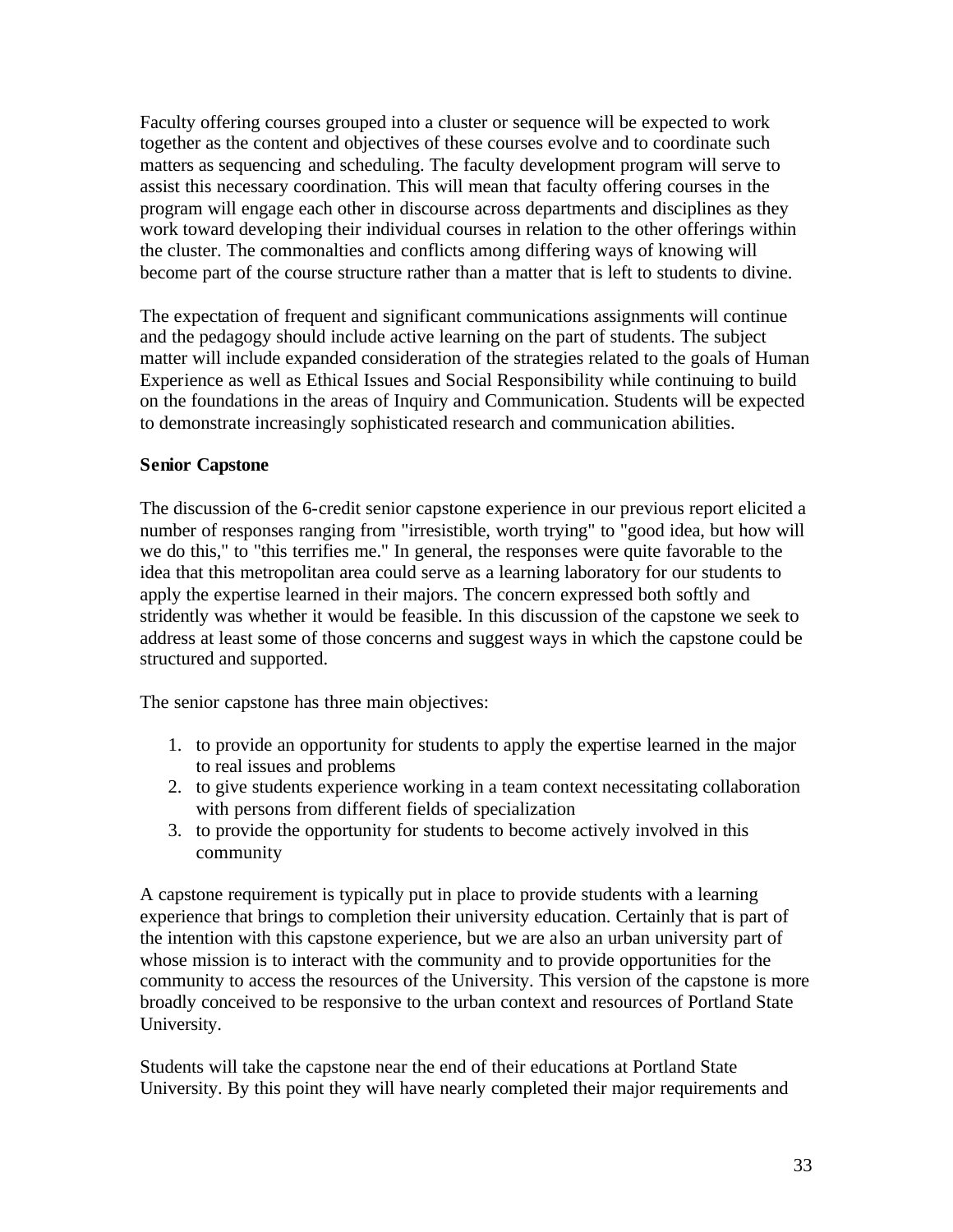will have acquired some degree of expertise and competency. The capstone will provide an opportunity for students to begin the transition from university to profession or further education by experiencing and testing their expertise in a structured environment.

The team project element of the capstone is a direct response to observations from persons in the private and public sectors. They have indicated with some clarity that our students are well trained for a specific area of expertise. The major weakness is that they have had little if any experience working in a group context to address collectively problems and goals. Even more to the point is the observation that students trained within specialized fields need to be able to communicate and work with persons trained in other specialized fields. Those who can successfully do so are the ones who are more likely to be retained and advanced within the organization. The capstone asks our students to do more than read and take notes about team approaches; it asks them to actually do it.

The community involvement component of this part of the program will place Portland State at the forefront of the service learning movement in American higher education. An increasing number of colleges and universities either require or make available opportunities for community service. The Campus Compact, a national organization formed by a group of college and university presidents to promote community service as an integral part of undergraduate education, has grown to include some 300 presidents and their campuses (Stanton 1990). In 1990 Congress incorporated service learning into the National and Community Service Act, and in 1992 over \$5 million was distributed in 58 grants to colleges and universities. All of this is by way of establishing that the general education capstone is not entirely new or out of step with national trends. Rather, service learning has been found to have significant benefits for student learning and is now a part of the curriculum at a number of campuses.

The types of projects included within the capstone will encompass a wide range of activities. Some projects may involve library research leading to an analytic paper while others may involve data collection or observations in the field. What we expect is that the projects will be finite rather than open-ended and will be significantly directed toward the capstone objectives.

 academic year is most likely somewhat over 2,000. Since 1988-89 Portland State has Two related issues seem to comprise the core of the concerns raised about this recommendation: how many students and how many projects. The number of students who would be seeking to complete this part of the general education program during each awarded about 1,900 bachelor's degrees per year. For those same years the number of students classified as seniors has been about 3,100. That this difference between number of undergraduate degrees awarded and the number of seniors has been consistent raises a number of questions. For purposes of the capstone, these figures suggest that the annual number of students seeking to participate in these projects would be somewhere between the two and probably closer to the number of degrees awarded.

This does not mean, as some have inferred, that more than 2,000 projects will be needed for each year. We estimate that number of projects needed for each year will be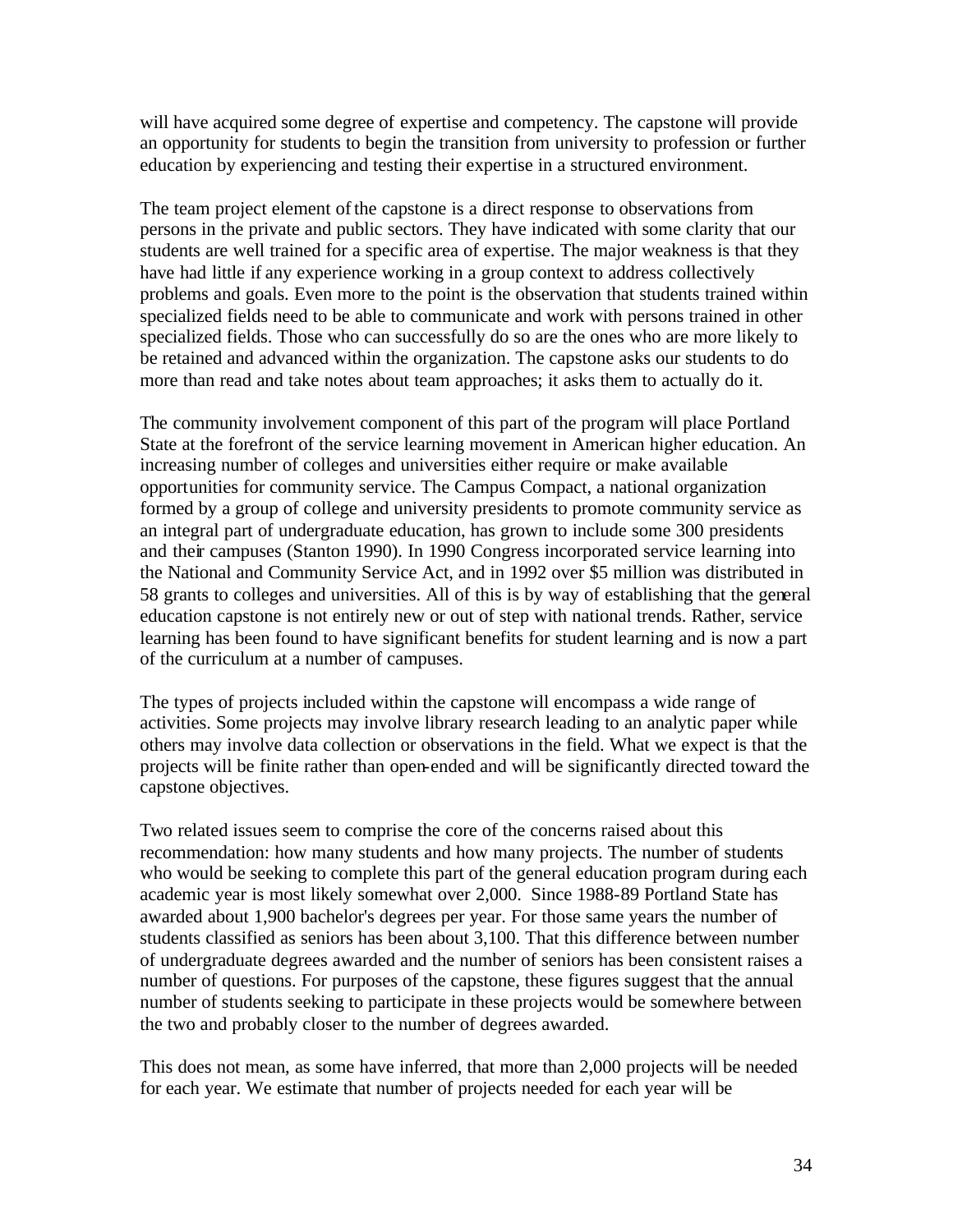approximately 200 to 250. First, these are to be team not individual projects. While the size of the team will vary depending upon the nature of the project, we have built our estimates on the basis of 10member teams. Second, some majors and programs currently require a senior level experience which is similar in intent and design to the capstone. At the previous set of open meetings we were asked if those students would also need to complete the general education capstone. *Our recommendation is that students in those majors and programs that currently have or subsequently develop senior level experiences similar in intent and design to the capstone not also be required to complete the capstone requirement.* For the Working Group, it is the intention and the goals that are primary, not which institutional component offers the experience. Those programs and majors will be asked to meet with the general education advisory committee to explore how to implement this recommendation. The result is that the initial number of students who will be required to complete the general education capstone will be reduced.

We envision that several of the projects will be ongoing over a number of years and that the number of new projects needed each year will be fewer than the 200 to 250 total projects. For example, several organizations are right now in need of annual data collection and summary but do not have the resources to accomplish this. The relationship between the University and organizations with this need would be to establish an ongoing mutual commitment to participate in that project.

The Portland metropolitan area contains some 55,000 businesses, over 60 governments with their attendant age ncies and bureaus, and uncounted nonprofit groups, neighborhood and community groups, and private associations. We begin with the assumption that more than 200 projects per year can be found in this metropolitan area. Further, we expect that once the capstone is in place, with the resultant expansion of institutionalized relationships between the University and community there will be more projects submitted from the community than we will be able to accommodate each year.

Equally important will be institutional support for the capstone. Projects will need to be identified. The parameters and expectations for both the community organization and the University must be negotiated and understood, with that understanding communicated to students. Student teams will need assistance, logistical support, and advice. The performance of both the community organization and the student team will need to be monitored. It is quite clear that faculty could not be expected to carry this additional workload without significant support.

The Working Group has discovered that the foundations for that support are already being constructed by faculty acting individually and in groups, as well as emerging in the activities of some programs and institutes. Individual faculty and programs have for some time been negotiating with public and private sector organizations to provide learning experiences for their students.

More systematic, University-wide efforts have been begun by the Institute of Portland Metropolitan Studies. This institute is designed to link University resources with metropolitan issues and is governed by a 21-person board composed entirely of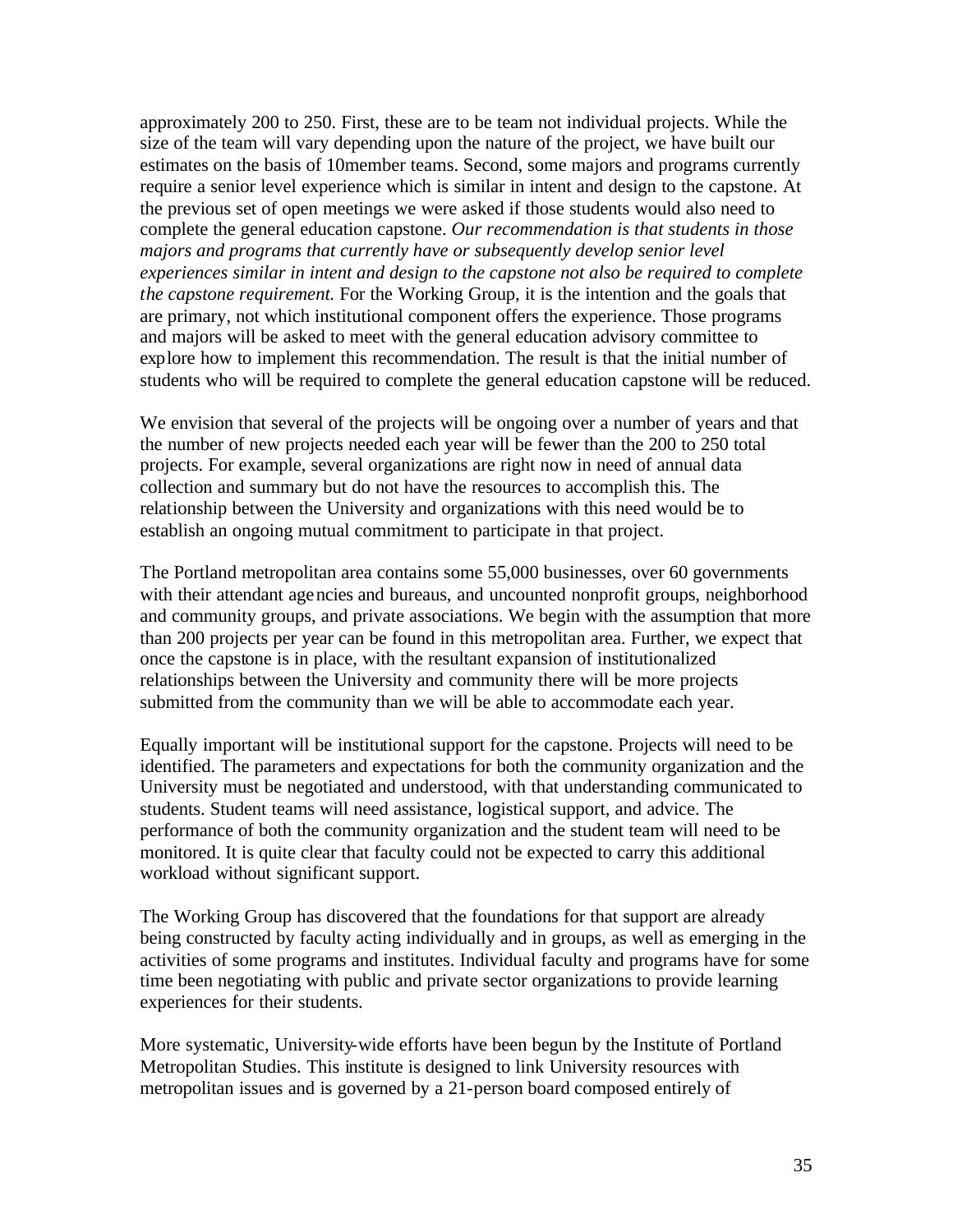community members from the five county metropolitan area. Among the activities envisioned is Project Match, which will seek to connect community organizations with the University. Project Match is intended to identify community issues and problems that are consistent with the mission and the resources of the University, to make organizations aware of the resources of the University, and to "broker" the connections between the University and the community. These initiatives by the Institute are an important component of the necessary foundation of ongoing relationships between community organizations and the University.

Another organization which is already in place and functioning to establish sustained connections with the metropolitan community is the Portland Educational Network (PEN). The activities of PEN have primarily focused upon creating a consortium of regional educational institutions for the purpose of designing educational experiences for students at all education levels. These already established relationships should result in a number of opportunities for capstone projects.

The efforts of individual faculty and programs, the Institute of Portland Metropolitan Studies, and the Portland Educational Network are illustrative of the range of connections between the community and the University that are already in place. Planning and preparation for the capstone will take place within an institutional context wherein many contacts and relationships have already been established. What will be needed during the four years prior to the phasing in of the capstone is the expansion of that foundation.

At present one grant proposal has already been submitted to the Fund for the Improvement of Postsecondary Education (FIPSE) that requests support for the creation of a Metropolitan Collaborative. The Collaborative would be a vehicle for identifying, supporting, and developing community-based projects. This grant proposal specifically builds upon our recommendations for the capstone and would be a significant step toward providing the necessary support for faculty and students.

Another group of faculty has been awarded a grant from the PSU Faculty Development Program for the purposes of facilitating service learning at Portland State University and positioning the University to receive external funding to support an extensive service learning program. More specifically, the intention is to apply for funds from the National and Community Service Act.

During this coming academic year, faculty development in the area of service learning will be facilitated by several workshops and seminars. By the end of 1993, the intention is to seek external funding to support a service learning center. This center would not only work to expand University-community linkages but would also identify projects and provide support for monitoring the projects and assisting student teams.

An additional source of support for the capstone could result from an examination of and rethinking how this University applies resources to the activities of adjunct faculty. It is our understanding that at present some 40 percent of our courses are taught by adjunct faculty. *We recommend that some portion of the resources currently spent on adjunct*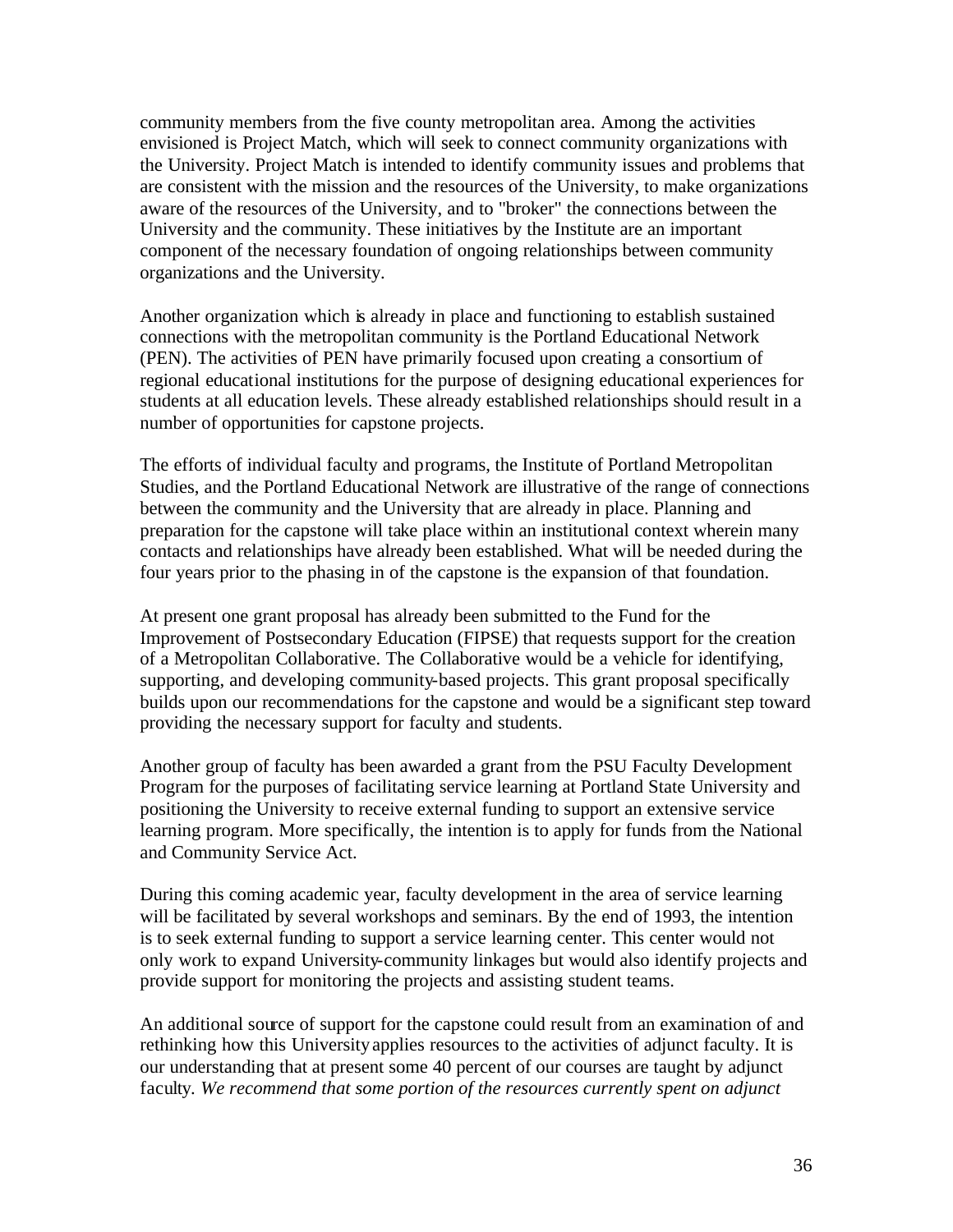*faculty for the purposes of classroom instruction be reallocated to support the capstone.*  These resources would support practitioners who have the expertise and experience to support different capstone projects. Student teams would be able to work with and learn from persons who have been confronting project issues on a professional basis. This approach would, we believe, significantly contribute to the goals for capstone and wo uld be a productive use of adjunct faculty.

The intent of each of these efforts is to have in place the structures and necessary support for the capstone by the fall of 1997 when the capstone is phased in. Faculty will not be expected to bear the entire workload. Rather, we will build on the foundation already in place at PSU and extend those resources toward constructing what will be an important ingredient of our students' educations.

# **Other Issues**

At the open faculty meetings and in the written comments, a number of additional issues were raised, many of which concern the consequences of the program as well as implementation concerns. We begin with brief discussions and recommendations responding to some of the particular concerns that have been expressed by faculty and students. The discussion then turns to three larger issues: assessment, productivity, and cost. We understand that at this stage of program development we do not have full responses to each of those issues. Further, additional concerns will undoubtedly emerge should our recommendations be adopted and we move toward full implementation.

# *Implementation Task Force*

As we worked this summer on more completely developing our recommendations, we came to understand that implementation of this general education program will touch on many aspects of this University and its current practices. *We recommend that an implementation task force be established.* This task force would be established jointly by the Office of Academic Affairs and the Faculty Senate. It would most likely include members from the Working Group, other faculty, the Office of Student Affairs, the library, Office of Academic Affairs, Scheduling, and other persons whose responsibilities and areas of expertise would affect the implementation of the program.

## *Summer Program for Freshman Inquiry*

*We recommend that Freshman Inquiry be offered during the extended summer session.*  Two concerns raised as a result of our previous report prompt this recommendation.

First, some professional and pre-professional programs have freshman course requirements that amount to as many as 12 credits per term (e.g., music). A great deal is expected of those students and the concern was raised that the 5 credits per term Inquiry courses in addition to those requirements may impose too heavy a load. These students would greatly benefit by being able to complete Freshman Inquiry during the summer.

Second, for a variety of reasons some of our students do not take courses during all three quarters of the academic year. Having this part of the general education program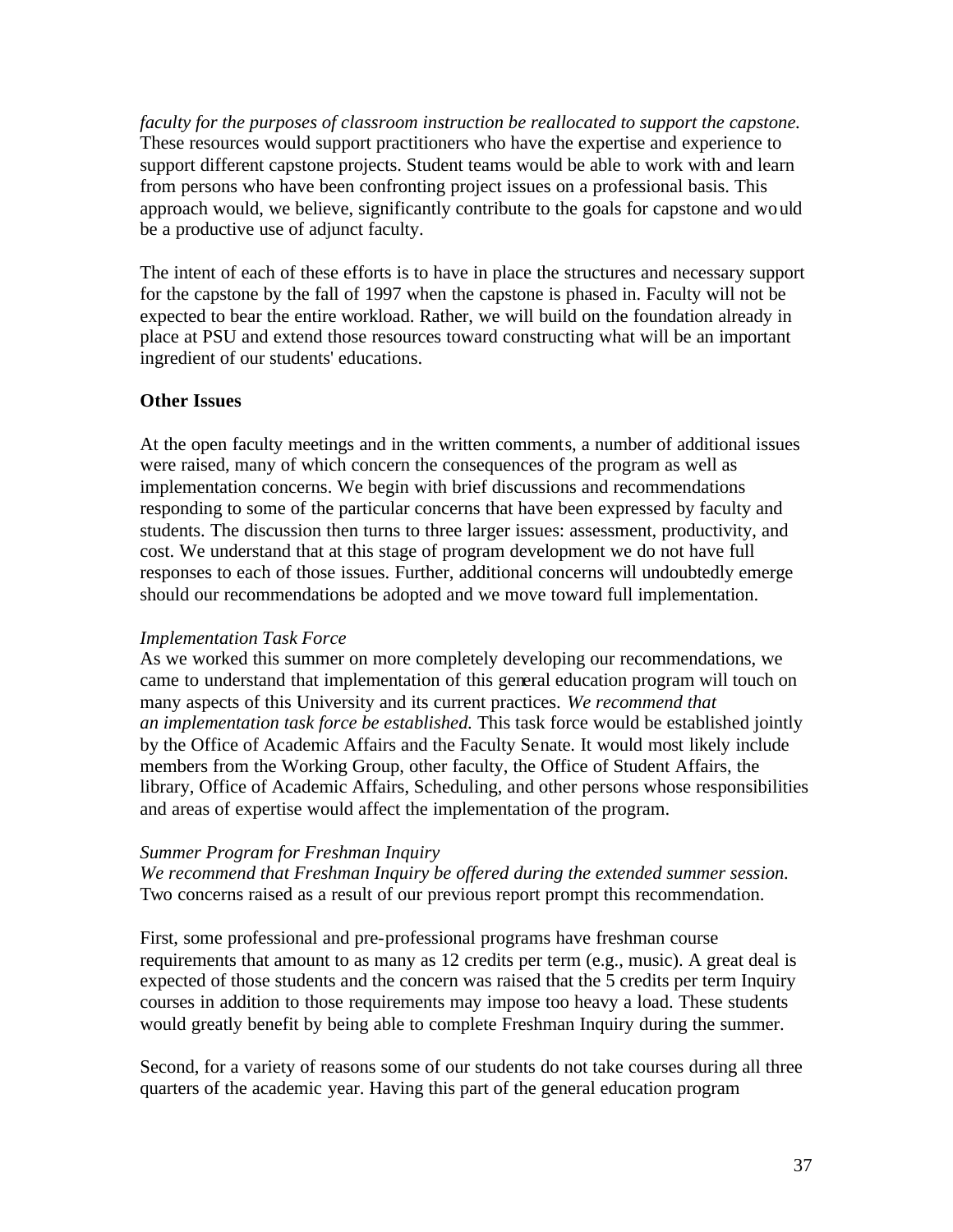available in its entirety during the summer should assist those students to complete the three-term course in the manner intended.

## *Additional Discussion Group*

*We recommend that an additional 1-credit mentored discussion group be scheduled and made available to students enrolled in Freshman Inquiry.* 

This recommendation is prompted by two concerns. First, several students responding to our previous report raised the issue of the fit between the 5-credit Inquiry courses and the 12credit requirement to be eligible for financial aid. For some students, particularly single mothers and those with heavy outside work commitments, having to carry three courses in addition to Freshman Inquiry may be too heavy an academic load. Yet, this is what they would have to do in order to be eligible for financial aid. While the financial aid requirements should be examined by the implementation team, change would be unlikely to occur in time for the freshmen entering in the fall of 1994, if it occurs at all. The additional discussion section carrying 1 credit would mean that these students would with two additional courses have access to financial aid.

Some responses raised the issue of the availability of additional help for those students who may need assistance to meet the expectations of the Inquiry classes. The additional mentored small group sessions would be available to those students and could in significant ways address this concern. We fully expect that these additional groups will be included in the scheduling of Freshman Inquiry.

## *Assessment*

At present Portland State University does not have a systematic program for assessing student development. *We recommend a group of faculty be convened to work toward the development and implementation of an assessment program for Portland State University.* 

Assessment of student development is increasingly a part of the landscape of American higher education. The public has come to expect that colleges and universities will be accountable for the outcomes of the educational programs they provide, and states have moved to require systematic programs of student assessment for all public universities and colleges. Washington state now has such a requirement, and work toward implementation is in progress. New Jersey has developed the New Jersey General Intellectual Skills Assessment, which was developed in consultation with the Educational Testing Service. This is now required of all public universities and colleges in New Jersey and was administered for the first time in 1990 (Kloss 1992). We should not be too surprised if Oregon also moves to join this trend.

Assessment engenders substantial and significant debates. What should be assessed? How should one measure student development and/or learning? How will the results be used? These questions frequently lead to the more fundamental concern with what should students know (Astin 1991). For the general education portion of the Portland State University curriculum, those objectives are set forth in the statement of purpose and the goals.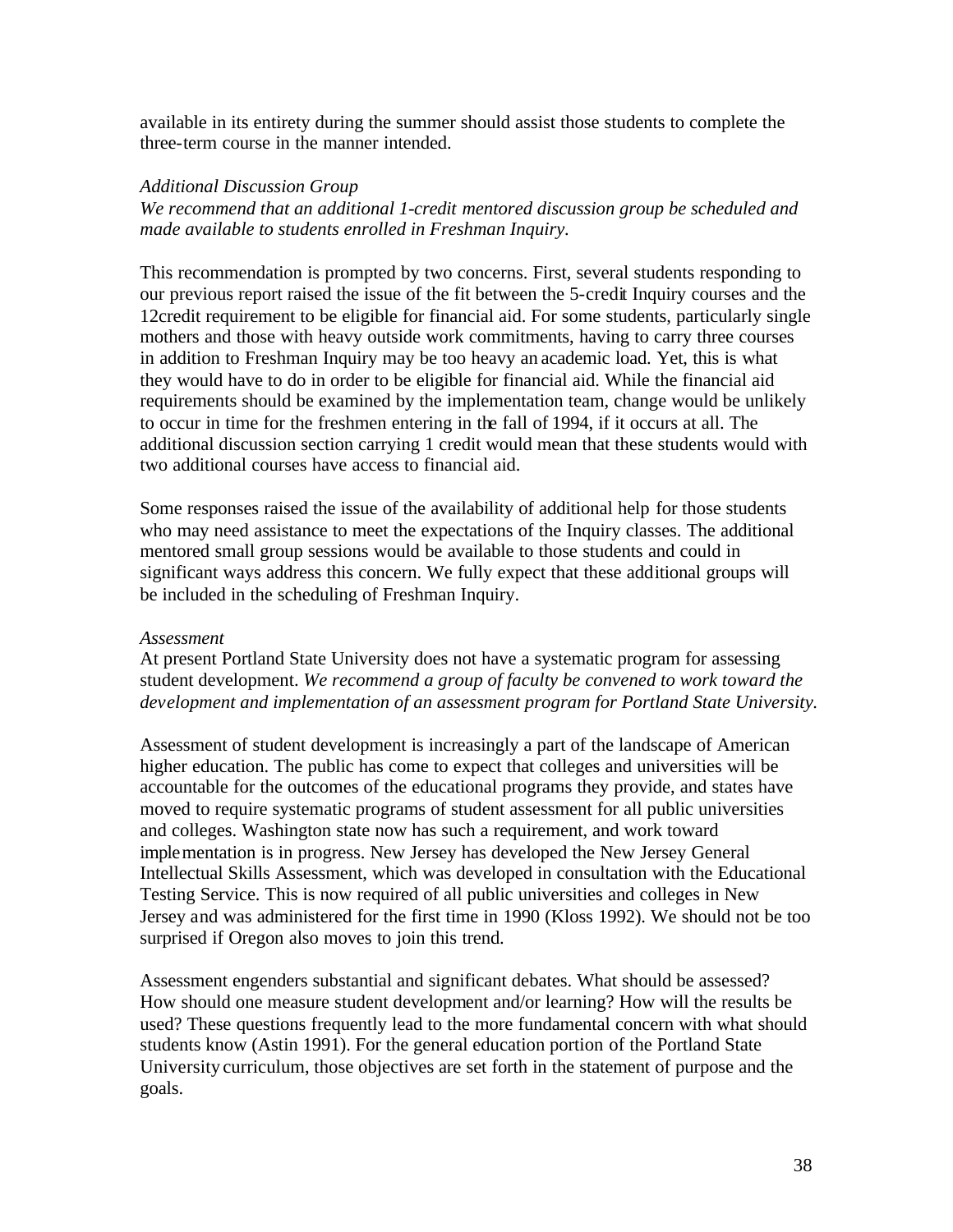At this point we envision assessment of student performance in each class, the purpose of which would be to assist learners. Earlier we argued for portfolio-based assessment of student learning in Freshman Inquiry. The sophomore and upper-division levels would presumably employ different means. The capstone poses a very different set of problems that remain to be resolved as the planning for that portion of the program evolves.

The second level is the assessment of the contribution of each course toward the general education goals. Each course will be evaluated every time it is offered. Student evaluation will be one part of that assessment. We also anticipate that a review and analysis of gains in student performance will become integral to the assessment. The purpose will be to offer suggestions for changes in content and/or pedagogy where appropriate. Elsewhere, assessment has generated serious discussion among faculty about what should go on in the classroom (Kloss 1992, 188). We fully expect discussion to be an ongoing characteristic of Inquiry faculty and those faculty who are offering courses for the other components of the program.

The third level is the overall assessment of student learning outcomes at the conclusion of their academic programs. Several instruments and approaches are presently available, and several have been the subject of extensive research (Astin 1991; Banta 1991). However, we cannot say at this point which, if any, of these would be appropriate for Portland State University. For assessing the general education program, the criteria will need to be based upon the purpose and goals. It will be important, even essential, to have an information base upon which to build the future evolution of the program. Additionally, it will be a means by which this University begins to address the issues of accountability and productivity.

#### *Productivity*

Among the concerns raised about the recommended program are its consequences for the "productivity" problem. Freshman Inquiry classes will be comparatively small and will be team taught. The argument is that these faculty will be less productive than their colleagues in terms of the numbers of students filling seats in classes. While that in itself may not be entirely correct and certainly not always correct, it represents a miscasting of the problem. The focus on the generation of numbers of students in classes as defining "productivity" indicates rather strongly that we in the academy have acquiesced to this particular meaning of the term. To a considerable extent we appear to have lost the debate because we did not enter the discussion in a manner which was responsive to the underlying concerns.

The criticisms of higher education in the 1970s through more recent attacks have focused upon the quality of undergraduate education. The premise for many of these assaults on the academy is that faculty do not devote sufficient attention to undergraduate education with the result that our undergraduates are less well educated than the public expects. In general, productivity is an issue that has emerged from these concerns and has merged with increasing demands for accountability on the part of publicly supported higher education. The issue is undergraduate learning, not numbers of students in seats.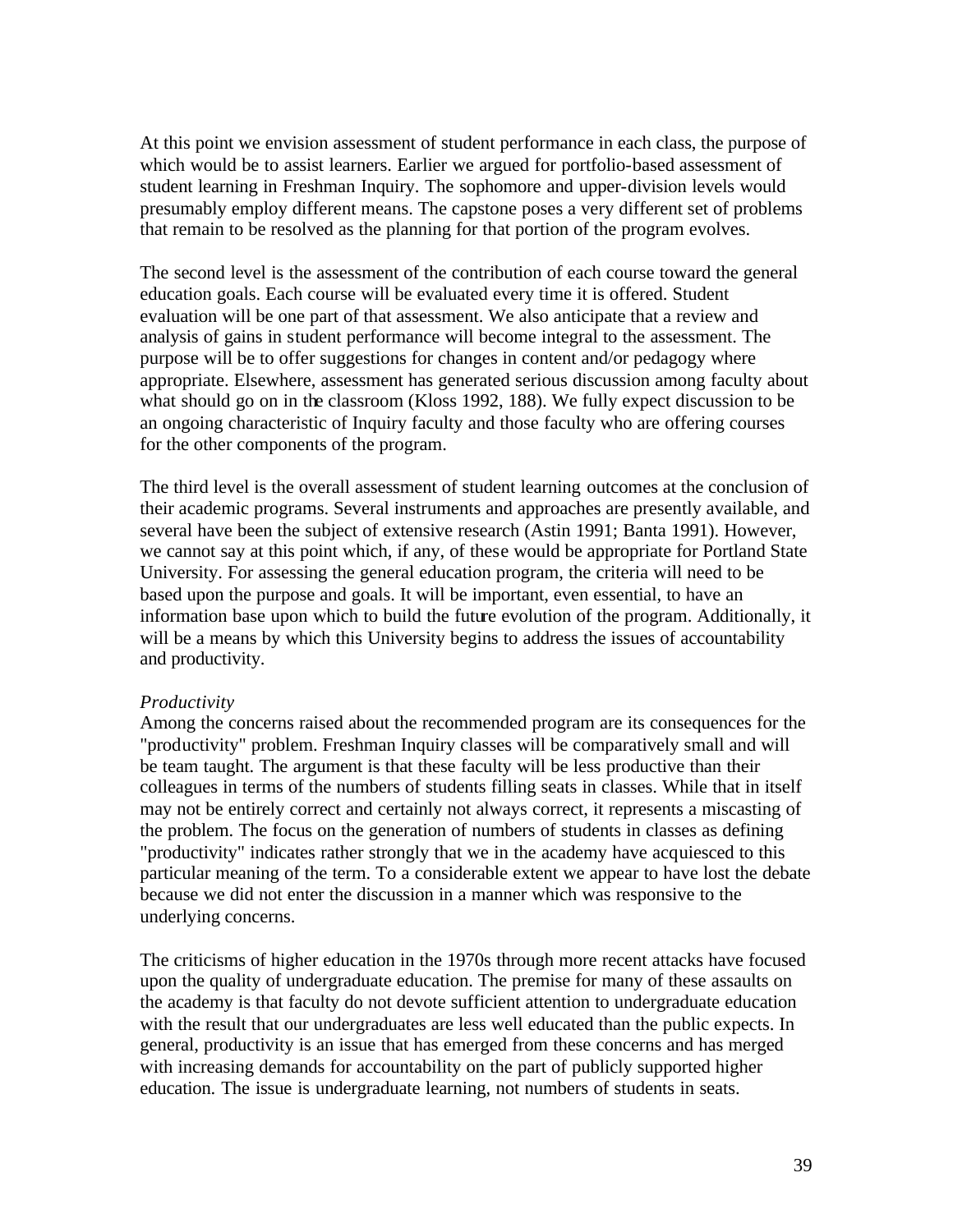In Oregon the state legislature, the state Board of Higher Education, and the Chancellor have each remonstrated colleges and universities to place increased emphasis on improving undergraduate education. Curricular reform initiatives for the improvement of undergraduate education are now expected. All faculty are to become more involved with the teaching of undergraduates.

*The recommended program offers an immediate and important increase in productivity understood as meaning devotion of faculty resources to undergraduate education. Faculty from all units of the University, even those whose programs are either primarily or exclusively at the graduate level, will be participating in the undergraduate general education program.* 

The second way in which the recommended program responds to the productivity issue and its underlying theme of accountability is through the development of courses and learning experiences which are clearly and purposefully related to instilling in our students the abilities and the propensity to engage in lifelong learning. The program offers this University for the first time an articulated purpose which identifies the expected outcomes of education at Portland State University. And it is responsive to the concerns of undergraduate students and the community.

Finally, the assessment of student progress toward the goals articulated offers this University an opportunity to reframe the debate over productivity. We should be clear that adopting the recommended program means that this University is establishing itself as accountable for achieving those objectives. Productivity will then to a significant degree be based upon assessment of student development and learning outcomes in relation to criteria derived from the recommended purpose, goals, and strategies. The extent to which our undergraduates demonstrate learning will become part of this University's response to the demands for accountability and productivity. The result will be that this term, which has caused so much dismay in the academy, will come to be understood in a way that captures the meaning of the concept in a manner that is more responsive to public concerns than a simplistic inventory of numbers of students, classes, and faculty.

## *Cost*

Not surprisingly some considerable degree of concern has been expressed about the cost of the recommended program. As far as we are aware there has not as yet been an analysis of the comparative costs of delivering general education through the current distribution requirements and those for the recommended program.

As the Working Group has considered this issue, we have concluded that a good estimate is that the cost of delivering general education under the current distribution model and the cost of the recommended program will be roughly the same. The current requirements necessitate that enough student seats in enough courses be funded so all students can enroll in the number of courses needed to complete at least 63 credits. The recommended program will necessitate funding enough seats in courses totaling 45 credits. The six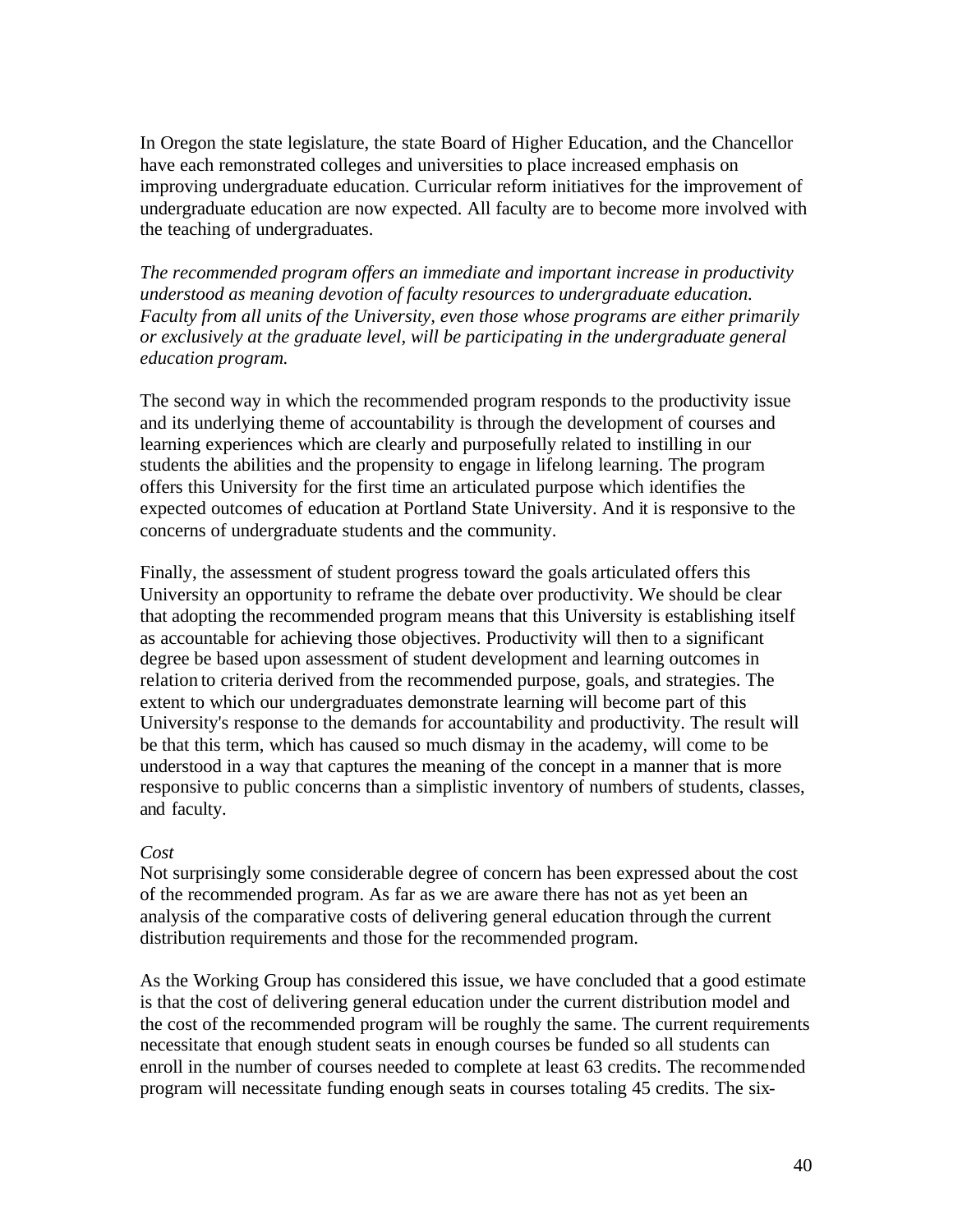course, 18-credit reduction represents a significant savings. However, parts of the recommended program, particularly Freshman Inquiry and the capstone, will be more expensive to deliver than is the case for large lecture classes. To this more expensive delivery of learning experiences would be added the costs of the student mentors, faculty development, and the single administrator. After reviewing this rough comparison of the costs for both approaches to general education, we concluded that it could not be argued that the recommended program would be significantly more expensive, nor could it be argued that it would lead to significant cost savings.

The greater impact of the program will be the reallocation of faculty resources. Twenty faculty teaching 2/3 time in Freshman Inquiry, the number of faculty teaching one or two courses a year in the sophomore and upper-division courses, and those faculty who are involved with the capstone will be teaching fewer courses in their home departments. However, since these persons will be drawn from across the campus and because their participation in the program will not be on a permanent basis, the impacts on departmental resources should be neither substantial nor long-term.

## **Summary**

The General Education Working Group has offered a set of recommendations for a general education program that draws from current research, is responsive to the context and aspirations of our students, and is guided by a clear purpose that underlies its goals and strategies. We are convinced that this program addresses several institutional problems, not the least of which is retention. It was consciously and deliberately developed to address the characteristics of our students and to emphasize approaches which have been found to be positively related to student learning and student satisfaction.

This is not to say that every student will benefit similarly from the program. Our students come to PSU with a wide range of abilities and diversity of contexts. Not all will succeed. However, this program will offer to all an improved opportunity to accomplish their educational objectives.

When this general education program is combined with a systematic assessment effort, Portland State University will be able to respond more meaningfully to the challenges posed by community demands for accountability and productivity. Assessment of student learning in relation to articulated and understood criteria will contribute to our ability to reframe the understanding of productivity so that it includes learning outcomes.

We believe that this program and our several recommendations will not only lead to significant enhancements in our students' educations but will also speak to many of the goals of our faculty. Faculty place a high value on educational excellence, and some become frustrated and alienated when they perceive little support or reward for their individual efforts and little prospect of comprehensive institutional efforts to bring about positive change. This recommended program is clearly committed to educational excellence and offers faculty across this campus the opportunity to contribute and will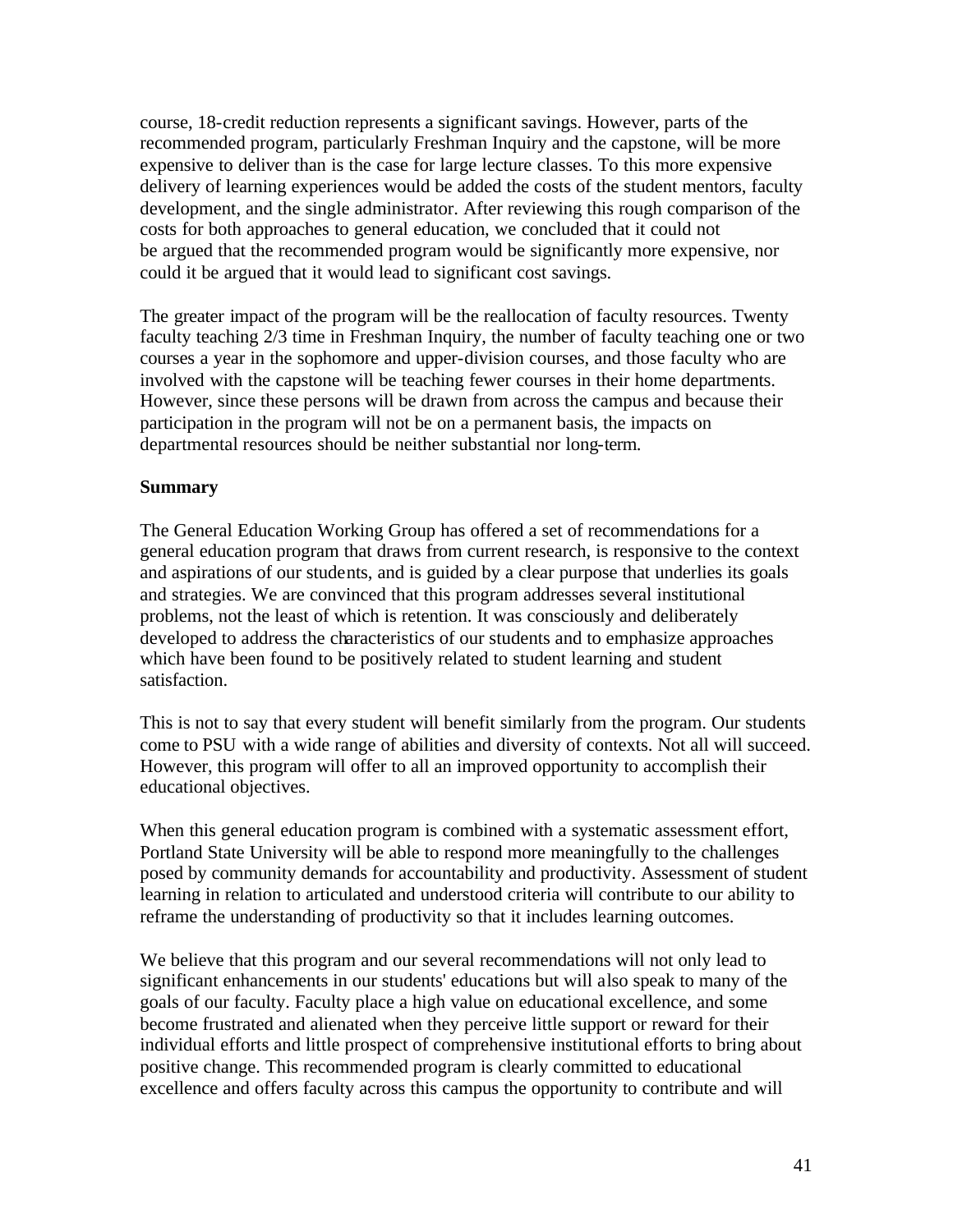provide the support to do so. Further, if the recommended addition to the University guidelines for promotion and tenure is adopted, it will also be the case that participation in this program will become part of the reward system of the institution.

If the evidence from other universities is replicated at Portland State University, the visibility and standing of our University in the community will be improved. The implementation of this program will contribute to the overall advancement of our University and to our collective goal of becoming an institution widely known as a place where students receive superior educations from talented scholars who are committed to assisting students make the often difficult journey to becoming lifelong learners. Portland State University will have made significant strides toward becoming an institution of choice in the state of Oregon.

# **Appendix**

# **Purpose and Goals for General Education at Portland State University**

# *Purpose*

The purpose of the general education program at Portland State University is to facilitate the acquisition of the knowledge, abilities, and attitudes which will form a foundation for lifelong learning among its students. This foundation includes the capacity and the propensity to engage in inquiry and critical thinking, to use various forms of communication for learning and expression, to gain an awareness of the broader human experience and its environment, and appreciate the responsibilities of persons to themselves, to each other, and to community.

# *Goals*

# *Goal 1.* Inquiry and Critical Thinking

To provide an integrated educational experience that will be supportive of and complement programs and majors and which will contribute to ongoing, lifelong inquiry and learning after completing undergraduate education at Portland State University.

# *Strategies*

- 1. Assist development of critical reasoning and the ability to engage in inquiry.
- 2. Assist development of the capability to evaluate differing theories, modes of inquiry, systems of knowledge, and knowledge claims.
- 3. Achieve an intelligent acquaintance with a range of modes and styles of inquiry and social construction.
- 4. Assist development of the ability to understand and critically evaluate information presented in the form of graphics and other visual media.
- 5. Assist development of the ability to use writing as a way of thinking, of discovering ideas, and of making meaning as well as expressing it.
- 6. Assist development of the ability to critically evaluate numerical information.
- 7. Enhance student familiarity with science and scientific inquiry.
- 8. Enhance student familiarity with and capabilities to employ current technologies to facilitate learning and inquiry.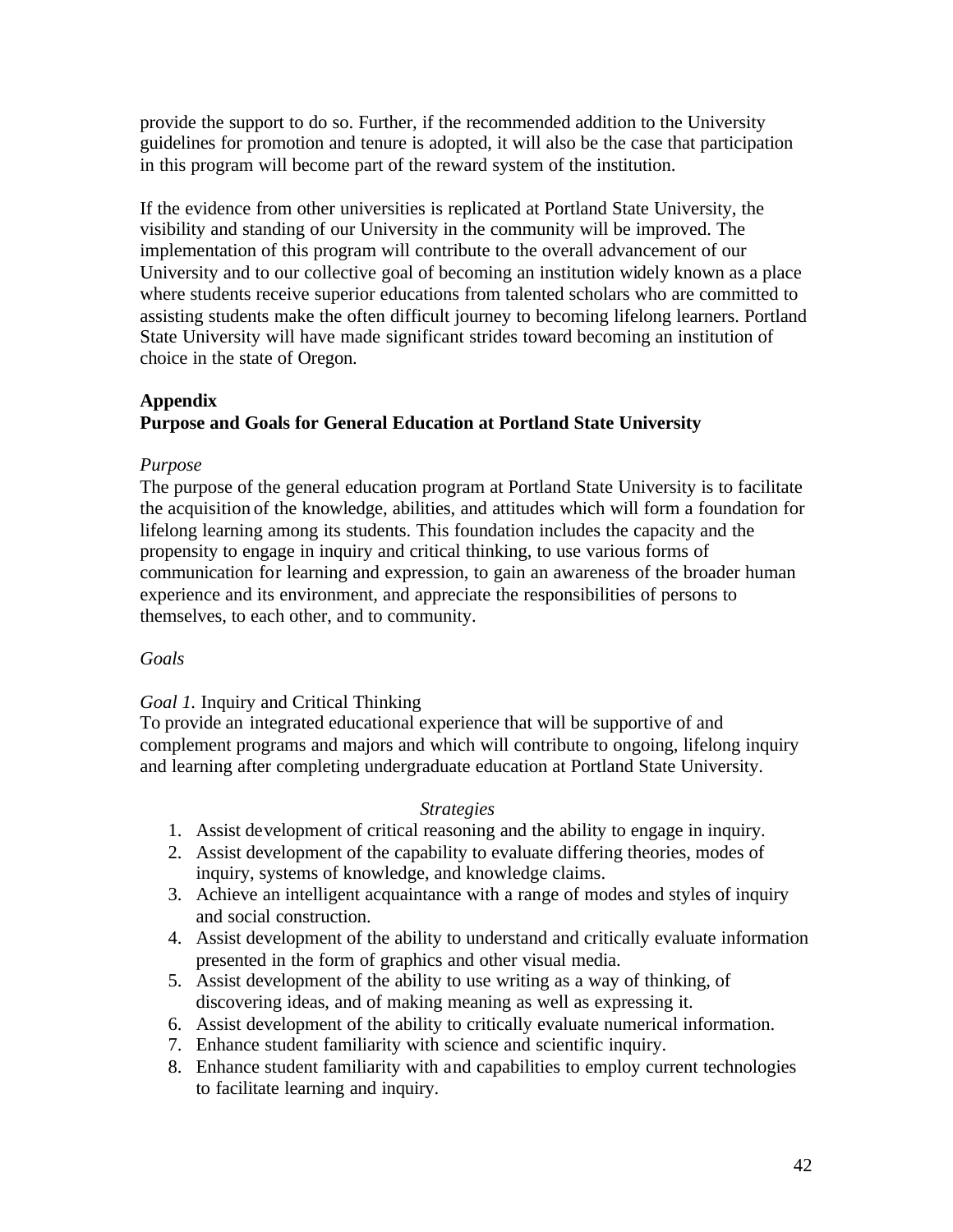- 9. Enhance awareness of and appreciation for the interconnections among the specialized areas of knowledge encompassed by disciplines and programs.
- 10. Provide awareness of choices among academic disciplines and programs.
- 11. Provide students with an opportunity to explore applications of their chosen fields of study.

# *Goal 2.* Communication

To provide an integrated educational experience that will have as a primary focus enhancement of the ability to communicate what has been learned.

#### *Strategies*

- 1. Enhance student ability to express what is intended in several forms of written and oral communication.
- 2. Assist students to develop the ability to create and use graphics and other forms of visual communication.
- 3. Enhance student ability to communicate quantitative concepts.
- 4. Develop student ability to employ current technologies to assist communication.

## *Goal 3.* Human Experience

To provide an integrated education that will increase understanding of the human experience. This includes emphasis upon scientific, social, multicultural, environmental, and artistic components to that experience and the full realization of human potential as individuals and communities.

## *Strategies*

- 1. Enhance awareness and appreciation of societal diversity in the local, national, and global communities.
- 2. Explore the evolution of human civilization from differing disciplinary and cultural perspectives.
- 3. Explore the course and implications of scientific and technological change.
- 4. Develop an appreciation of the aesthetic and intellectual components of the human experience in literature and the arts.
- 5. Explore the relationship between physical, intellectual, emotional, and social well-being including the means by which self-actualization is developed and maintained throughout life.
- 6. Explore and appreciate the aesthetics of artistic expression and the contributions of the fine and performing arts and of human movement/sport/play to the quality of life.
- 7. Develop the capacity to adapt to life challenges and to foster human development (including intellectual, physical, social and emotional dimensions) amongst self and others throughout the life span.

## *Goal 4.* Ethical Issues and Social Responsibility

Provide an integrated educational experience that develops an appreciation for and understanding of the relationships among personal, societal, and global well-being and the personal implications of such issues as the basis of ethical judgment, societal diversity, and the expectations of social responsibility.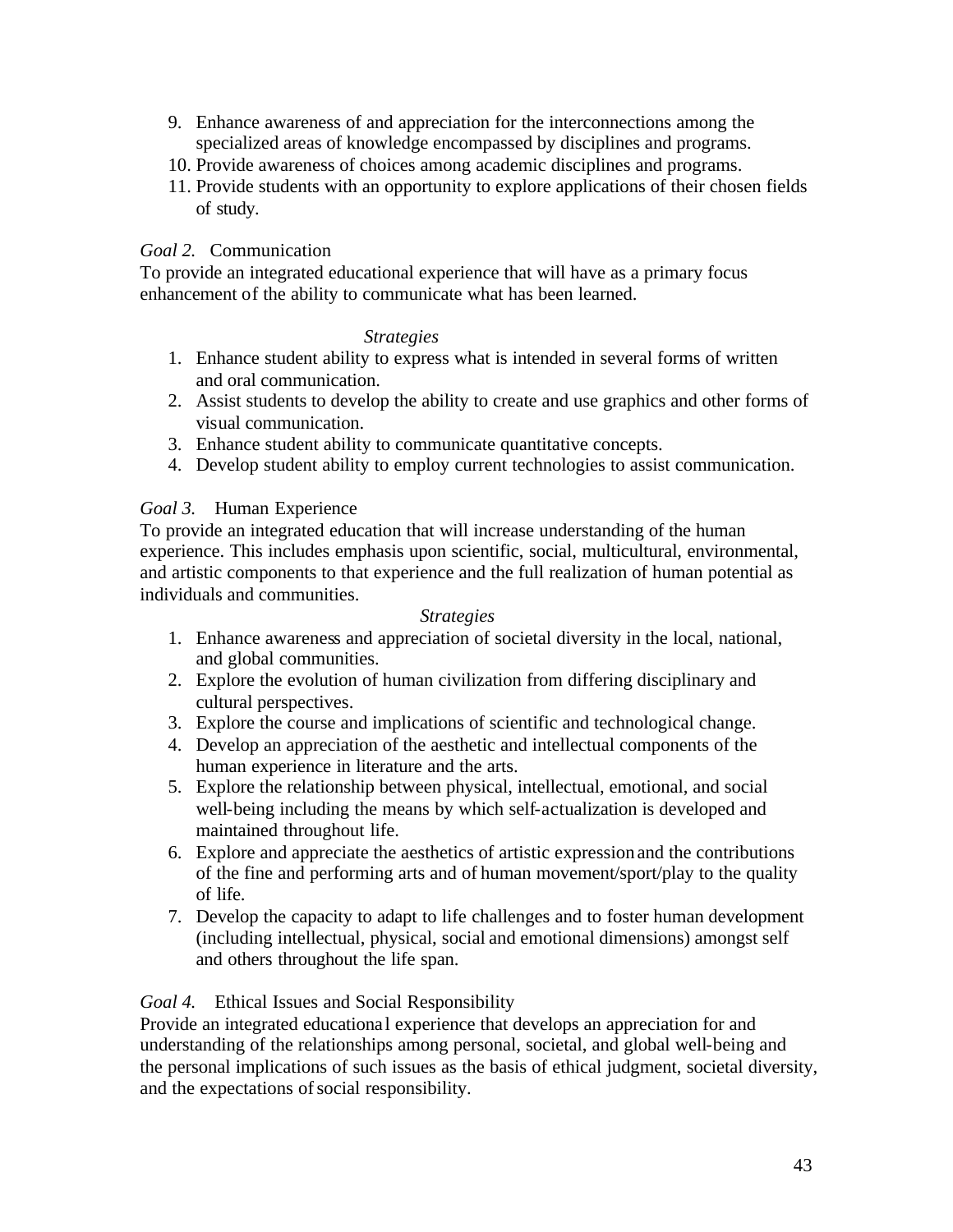## *Strategies*

- 1. Appreciate the impact of life choices on personal, social, and environmental health.
- 2. Gain an understanding of ethical dilemmas confronted by individuals, groups, and communities and the foundations upon which resolution might be possible.
- 3. Practice and test one's capacities to engage the ethical, interactive, and organizational challenges of the present era.
- 4. Explore the personal implications and responsibilities in creating an ethical and safe familial environment, neighborhood, work environment, society, and global community.
- 5. Explore and appreciate the role of diversity in achieving environmental, social, and personal health.
- 6. Gain familiarity with the values, foundations, and responsibilities of democratic society.

# **References**

ACRL Bibliographic Instruction Section. "Model Statement of Objectives for Academic Bibliographic Instruction." *An Owner's Guide to the New Model Statement of Objectives for Academic Bibliographic Instruction.* Ed. Carolyn Dusenbury, Monica Fusich, Kathleen Kenny, and Beth Woodard. Chicago: Association of College and Research Libraries, 1991. 5-15.

Astin, Alexander W. *Assessment for Excellence: The Philosophy and Practice of Assessment and Evaluation in Higher Education.* New York: Macmillan, 1991.

\_\_\_\_\_\_\_"What Really Matters in General Education: Provocative Findings from a National Study of Student Outcomes." *Perspectives* 22.1 (1992): 23-46.

\_\_\_\_\_\_\_*What Matters in College: Four Critical Years Revisited.* San Francisco: Jossey-Bass, 1993.

Banta, Trudy W. "Contemporary Approaches to Assessing Student Achievement of General Education Outcomes." *The Journal of General Education* 40 (1991): 20323.

Boyer, Ernest L. *College: The Undergraduate Experience in America.* New York: Harper, 1987.

Gabelnick, Faith, Joan MacGregor, Roberta S. Matthews, and Barbara Leigh Smith. "Learning Communities and General Education." *Perspectives* 22.1 (1992): 104-21.

Gaff, Jerry G., and Michael L. Davis. "Student Views of General Education." *Liberal Education* Summer (1981): 112-23.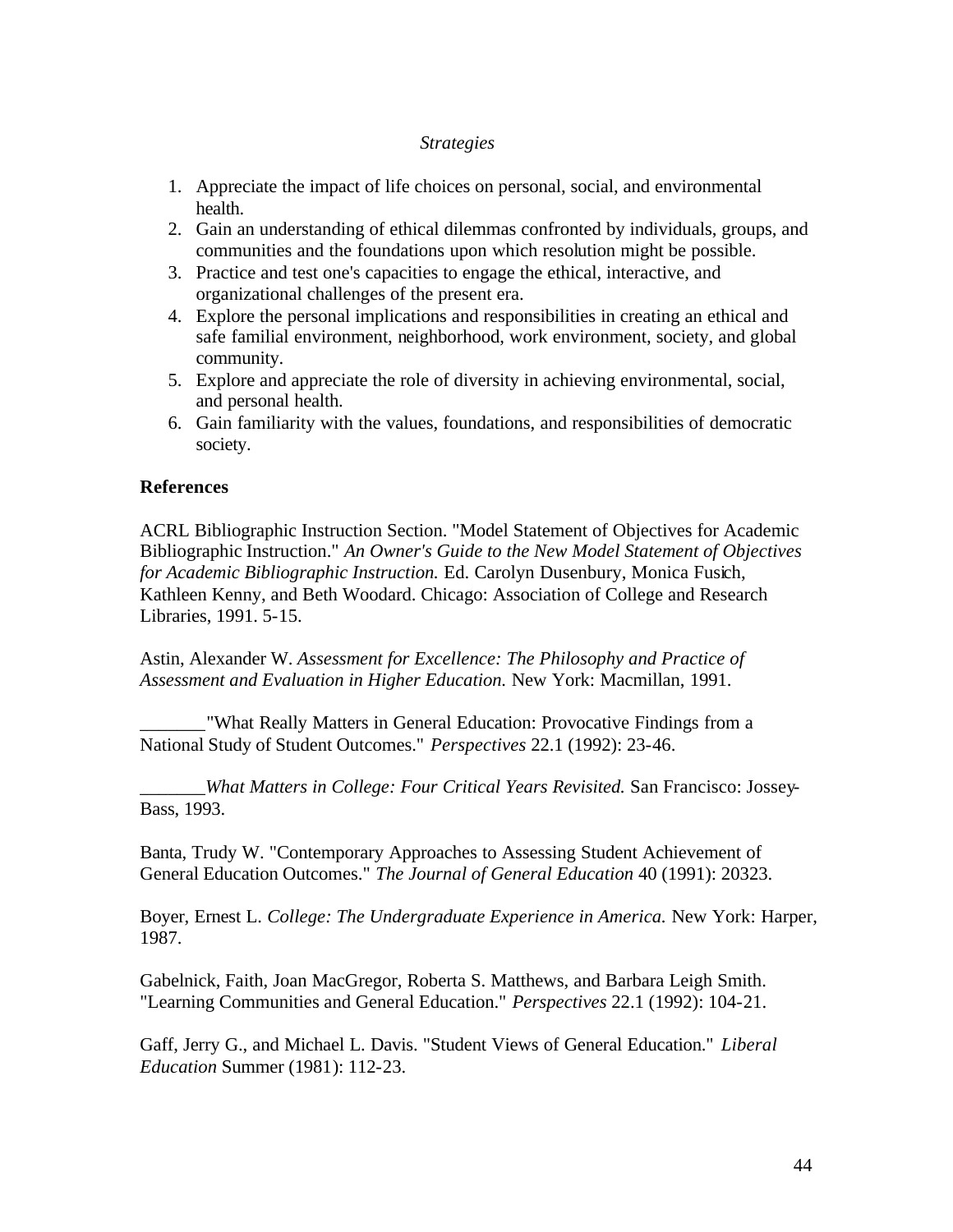Gaff, Jerry G. "General Education at Decade's End: The Need for a Second Wave of Reform." *Change* 21.4 (1989): 10-19.

 \_\_\_\_\_\_\_. *New Life for the College Curriculum: Assessing Achievements and Furthering Progress in the Reform of General Education.* San Francisco: Jossey-Bass, 1991.

 \_\_\_\_\_\_\_. "The Rhetoric and Reality of General Education Reform: An Overview." *Perspective* 22.1 (1992): 47-57.

Graff, Gerald. *Beyond the Culture Wars: How Teaching the Conflicts Can Revitalize American Education.* New York: Norton, 1992.

Hurtado, Sylvia, Alexander W. Astin, and Eric L. Dey. "Varieties of General Education Programs: An Empirically Based Taxonomy." *Journal of General Education* 40 (1991): 133-62.

Johnston, Joseph S., Jr., Robert C. Reardon, Gary L. Kramer, Janet G. Lenz, Alexandra S. Maduros, and James P. Sampson, Jr. "The Demand Side of General Education: Attending to Student Attitudes and Understandings." *The Journal of General Education* 40 (1991): 180-200.

Jones, Elizabeth A. "Is a Core Curriculum Be st for Everybody?" *Assessment and Curriculum Reform.* Ed. James L. Ratcliff. San Francisco: Jossey-Bass, 1992. 37-46.

Jones, Elizabeth A., and James L. Ratcliff. "Which General Education Curriculum is Better: Core Curriculum or the Distributional Requirement?" *The Journal of General Education* 40 (1991): 69-101.

Katz, Joseph, et al. A New Vitality in *General Education: Planning, Teaching, and Supporting Effective Liberal Learning.* Washington: American Association of Colleges, 1988.

Kiechel, Walter. "How We Will Work in the Year 2000?" *Fortune* 17 May 1993: 39-52.

Kloss, Robert J. "Can General Education Be Assessed? One State's Positive Answer." *The Journal of General Education* 41 (1992): 177-89.

Light, Richard J. *The Harvard Assessment Seminars: First Report.* Cambridge: Harvard University Graduate School of Education and Kennedy School of Government, 1990.

\_\_\_\_\_\_\_.*The Harvard Assessment Seminars: Second Report.* Cambridge: Harvard University Graduate School of Education and Kennedy School of Government, 1992.

Marsh, Peter, ed. *Contesting the Boundaries of Liberal and Professional Education: The Syracuse Experiment.* Syracuse: Syracuse UP, 1988.